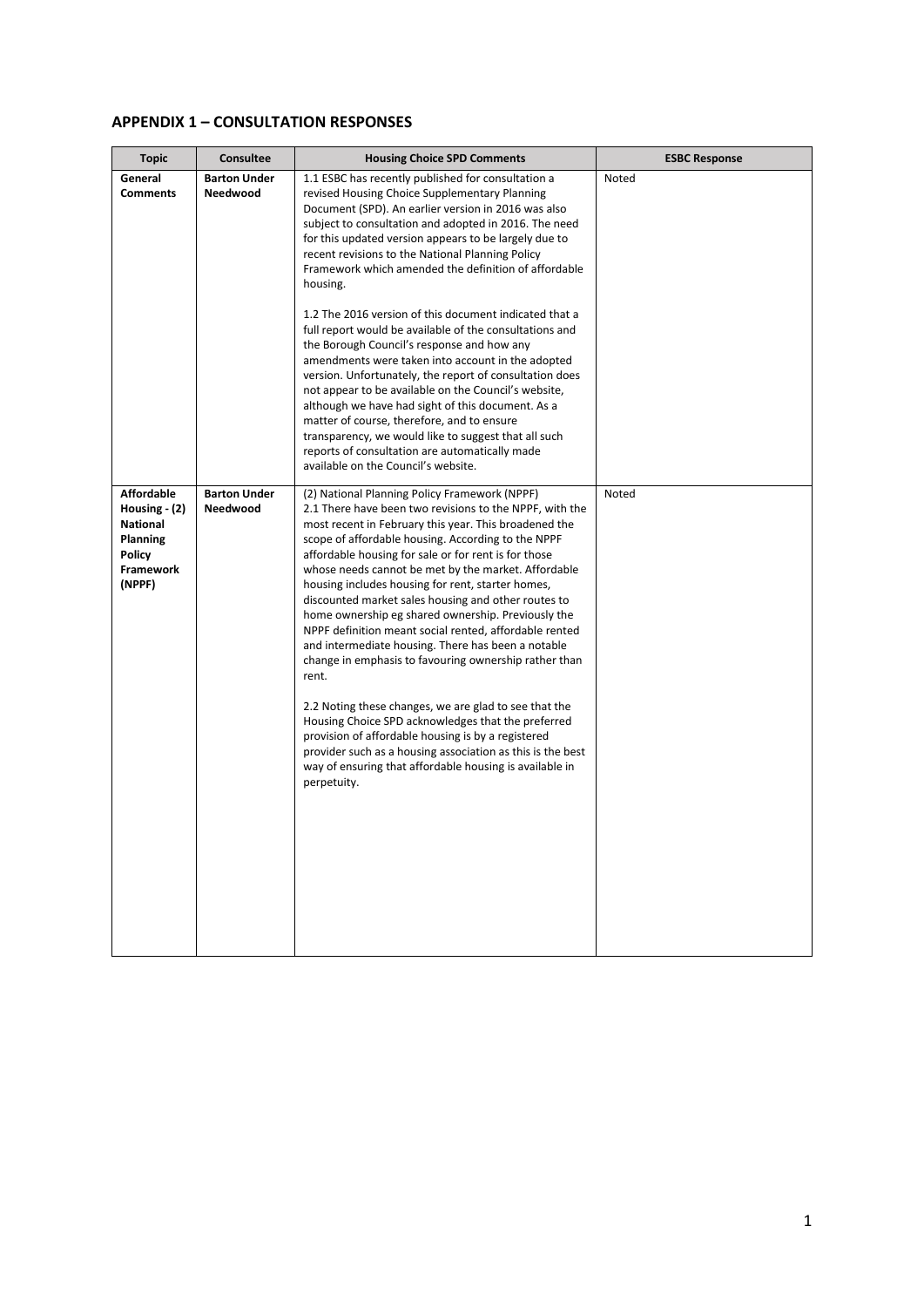| <b>Topic</b>                                  | <b>Consultee</b>                | <b>Housing Choice SPD Comments</b>                                                                                                                                                                                                                                                                                                                                                                                                                                                                                                                                                                                                                                                                                                                                                                                                                                                                                                                                                                                                                                                                                                                                                                                                                                                                                                                                                                                                                                                                                                                                                                                                                                                                                                                                                                                                                                                                                                                                                                               | <b>ESBC Response</b>                                                                                                                                                                                                                                                                                                                                                                                                                                                        |
|-----------------------------------------------|---------------------------------|------------------------------------------------------------------------------------------------------------------------------------------------------------------------------------------------------------------------------------------------------------------------------------------------------------------------------------------------------------------------------------------------------------------------------------------------------------------------------------------------------------------------------------------------------------------------------------------------------------------------------------------------------------------------------------------------------------------------------------------------------------------------------------------------------------------------------------------------------------------------------------------------------------------------------------------------------------------------------------------------------------------------------------------------------------------------------------------------------------------------------------------------------------------------------------------------------------------------------------------------------------------------------------------------------------------------------------------------------------------------------------------------------------------------------------------------------------------------------------------------------------------------------------------------------------------------------------------------------------------------------------------------------------------------------------------------------------------------------------------------------------------------------------------------------------------------------------------------------------------------------------------------------------------------------------------------------------------------------------------------------------------|-----------------------------------------------------------------------------------------------------------------------------------------------------------------------------------------------------------------------------------------------------------------------------------------------------------------------------------------------------------------------------------------------------------------------------------------------------------------------------|
| Level of<br><b>Affordable</b><br>Housing      | <b>Barton Under</b><br>Needwood | 2.3 The revisions to the NPPF sets up a conflict between<br>the Local Plan and national guidance. Para. 63 of the<br>NPPF states that affordable housing should only be<br>sought for major residential developments. Para. 64<br>then goes on to state that where major developments<br>are involved then 10% of homes should be for<br>affordable home ownership unless this would exceed<br>the level of affordable housing required in the area. This<br>produces something of an internal contradiction as the<br>NPPF is imposing national restrictions on the provision<br>of affordable housing whilst at the same time saying<br>that the number of homes should be informed by a<br>local housing needs assessment.<br>2.4 We have a problem here because the Council's<br>Strategic Housing Market Assessment clearly sets out a<br>requirement for affordable housing and this has<br>dictated the approach set out in the Local Plan policy<br>and indeed influenced the low threshold of<br>developments of four or more homes. We, therefore,<br>have a situation where through revised national<br>guidance the amount of affordable housing may not be<br>achieved. Clearly ESBC felt justified in setting a low<br>threshold and this was included in the adopted Local<br>Plan following an examination. It follows that if ESBC<br>apply NPPF guidance then there will be a gap between<br>the number of affordable homes that they anticipated<br>and the number they are now likely to achieve. We are<br>reminded, however, that the NPPF is a material<br>consideration and that planning applications are<br>determined in accordance with the development plan,<br>unless material considerations indicate otherwise.<br>There will be a tension between government aims and<br>local targets. The Housing Choice SPD has accepted the<br>NPPF guidance regarding major developments but is<br>silent on how it will deal with any discrepancy as<br>between expectations and reality. | Response: The Local Plan is the starting<br>point for decision making (Para 12,<br>NPPF). Therefore, where there is<br>potential conflict between the NPPF<br>and the strategic policies of a<br>Development Plan, the strategic<br>policies of the local plan will take<br>precedence. For this reason, the<br>number of homes required will be<br>informed by a housing needs<br>assessment as per the Draft Housing<br>Choice SPD (2019) and adopted Local<br>Plan 2015. |
| (3) Overall<br>strategic<br>housing<br>issues | <b>Barton Under</b><br>Needwood | 3.1 The main purpose of any SPD is to explain how<br>particular planning policies will actually operate in<br>practice. Planning polices for housing are set within a<br>wider strategic context. We feel that it is necessary for<br>readers of this document to understand that strategic<br>context so as to be able to see how those policies help<br>to meet the Local Plan objectives. The policy of meeting<br>housing needs, for example, is important as a means of<br>meeting the objectively assessed needs of the Borough<br>as set out in the Strategic Housing Market Assessment<br>(SHMA). At present the way the Housing Choice SPD is<br>written assumes a lot on behalf of the reader. We feel<br>that there is a need for the SPD to join up the dots to<br>see the larger picture<br>3.2 We feel that there is a need to step back at the start<br>of the SPD for a better overview of the Council's overall<br>approach to meeting housing needs so as to put both<br>the housing policies and the SPD into this broader<br>context.                                                                                                                                                                                                                                                                                                                                                                                                                                                                                                                                                                                                                                                                                                                                                                                                                                                                                                                                                        | Response: The Strategic Policies are<br>defined in the adopted Local Plan<br>2015. The Draft Housing Choice SPD is<br>intended to provide further detail to<br>support the Strategic Policies SP16<br>through to SP19. It is not clear what<br>section the above comments are<br>intended to cover as the specific<br>section has not been provided.<br>However, the comments have been<br>noted.                                                                           |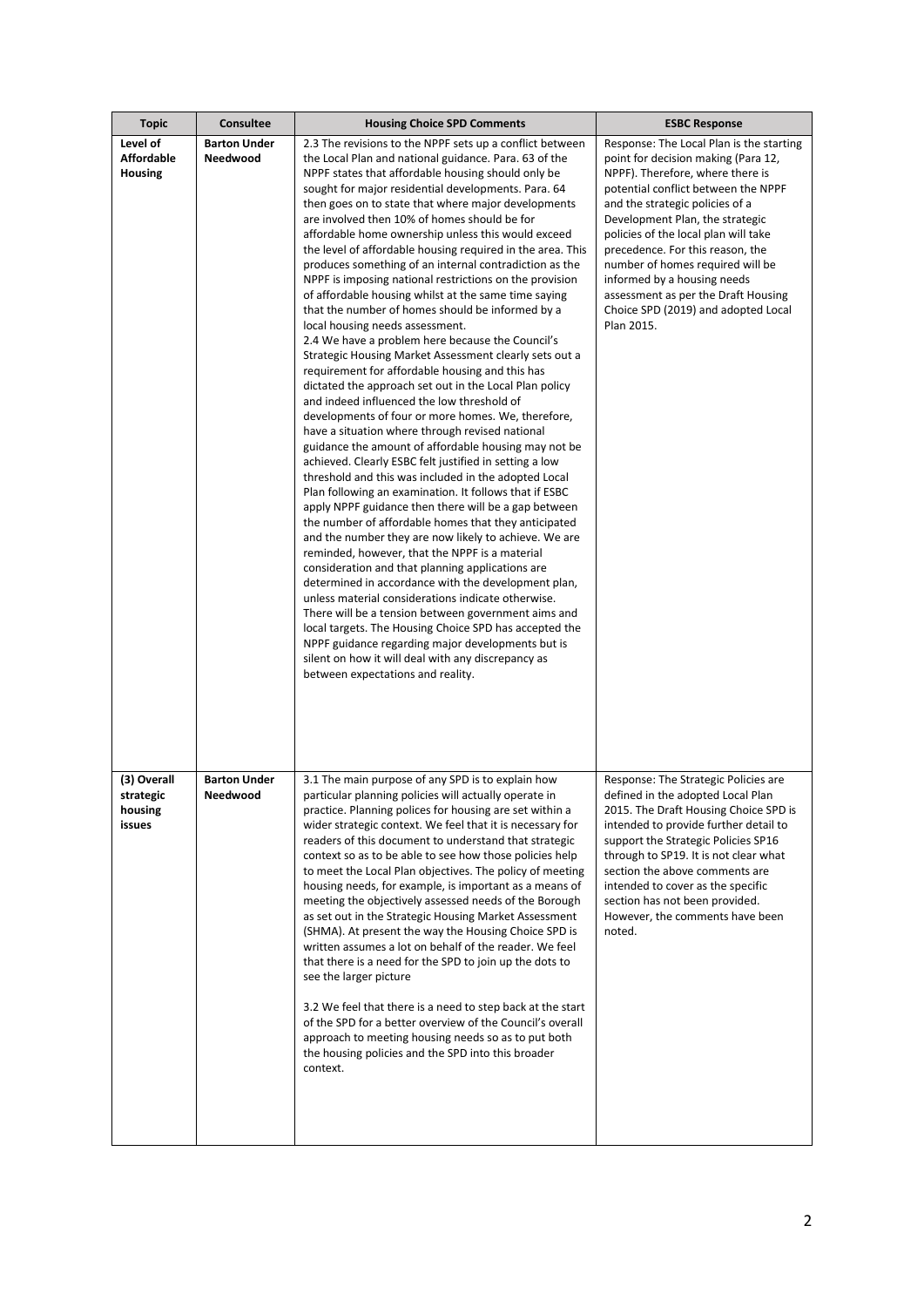| <b>Topic</b>                                                           | Consultee                       | <b>Housing Choice SPD Comments</b>                                                                                                                                                                                                                                                                                                                                                                                                                                                                                                                                                                                                                                                                                                                                                                                                                                                                                                                                                                                                                                                                                                                                                                                                                                                                                                                                                                                                                                                                                                                                                                                                                                                                                                                                                                                       | <b>ESBC Response</b>                                                                                                                                                                                                                                                                                                                                                                                                                                                                                                                                                                                                                                                                                                                                                                                                                                                                                                               |
|------------------------------------------------------------------------|---------------------------------|--------------------------------------------------------------------------------------------------------------------------------------------------------------------------------------------------------------------------------------------------------------------------------------------------------------------------------------------------------------------------------------------------------------------------------------------------------------------------------------------------------------------------------------------------------------------------------------------------------------------------------------------------------------------------------------------------------------------------------------------------------------------------------------------------------------------------------------------------------------------------------------------------------------------------------------------------------------------------------------------------------------------------------------------------------------------------------------------------------------------------------------------------------------------------------------------------------------------------------------------------------------------------------------------------------------------------------------------------------------------------------------------------------------------------------------------------------------------------------------------------------------------------------------------------------------------------------------------------------------------------------------------------------------------------------------------------------------------------------------------------------------------------------------------------------------------------|------------------------------------------------------------------------------------------------------------------------------------------------------------------------------------------------------------------------------------------------------------------------------------------------------------------------------------------------------------------------------------------------------------------------------------------------------------------------------------------------------------------------------------------------------------------------------------------------------------------------------------------------------------------------------------------------------------------------------------------------------------------------------------------------------------------------------------------------------------------------------------------------------------------------------------|
| Housing<br>Strategy - (3)<br>Overall<br>strategic<br>housing<br>issues | <b>Barton Under</b><br>Needwood | 3.3 A brief explanation of each of the various strategies<br>including the Council's own Housing Strategy will help<br>to understand their role and purpose, how they all fit<br>together and how they have shaped local plan housing<br>policies, would be a good starting point. This will also<br>help to establish the function of the Housing Choice SPD<br>and why it is needed.                                                                                                                                                                                                                                                                                                                                                                                                                                                                                                                                                                                                                                                                                                                                                                                                                                                                                                                                                                                                                                                                                                                                                                                                                                                                                                                                                                                                                                   | Response: A brief explanation and<br>overview of the Council's Strategy and<br>Strategic Policies (aimed at plan led<br>sustainable development) is provided<br>in the adopted Local Plan 2015 (Part 3).<br>The adopted local plan was preceded<br>by the earlier Issues and Options,<br><b>Strategic Options, Preferred Options</b><br>and Pre-Submission Consultation by<br>the Council. At each published stage<br>the Council invited comments from<br>statutory agencies,<br>neighbouring councils,<br>developers/agents, and wider<br>community. Through this engagement,<br>the local plan provided an opportunity<br>to engage with local communities, at<br>all levels, to help to understand the<br>various roles, concerns and how the<br>Council's strategies all fit together. The<br>Draft Housing Choice SPD is intended<br>to provide further detail to support the<br>Strategic Policies SP16 through to<br>SP19. |
| (4) Meeting<br>Housing<br><b>Needs</b>                                 | <b>Barton Under</b><br>Needwood | 4.1 We note the NPPF requirement for local planning<br>authorities to identify the size, tenure and range of<br>housing required. This has been translated into SP<br>Policy 16 Meeting Housing Needs. This policy states that<br>for the main towns and strategic villages this will be<br>achieved by an "appropriate mix of dwellings, given<br>the mix required in that part of the borough" This<br>doesn't really tell us anything so we are grateful that<br>Table 1 in the SPD elaborates by indicating the following<br>mix: 35% housing for older people, 2% I bed, 26% two<br>bed, 23% three bed, 10% four bed, and<br>4% five bed. Different sizes and tenures of housing are<br>also to be fully integrated across the site.<br>4.2 Our experience of the operation of this guidance to<br>date, with planning applications in the village is that this<br>housing mix has largely been ignored. We made<br>comments on the two phases of housing development<br>off Efflinch Lane that there was a predominance of four<br>and five bed houses – approximately 70%. The amount<br>of four and five bed houses according to Table 1 should<br>have been 14%. This is a vast discrepancy, so we did not<br>feel it was justified either in terms of the SPD or indeed<br>by our own research among local estate agents. How<br>can approval have been given when the proportions are<br>so different? We had assumed that the Housing Choice<br>SPD would be used as a material consideration to help<br>determine these applications but it appears that the<br>housing mix aspect of both the policy and the SPD was<br>not taken into account. If the Housing Choice SPD is to<br>perform its function as a material consideration then<br>ESBC must provide it with some teeth in its<br>implementation. | Response: The Strategic Policies are<br>defined in the adopted Local Plan<br>2015. The Draft Housing Choice SPD is<br>intended to provide further detail to<br>support the Strategic Policies SP16<br>through to SP19. The SPD is a material<br>consideration in the plan making<br>process and is intended to be applied<br>in the context of the wider local,<br>regional, national and EU policies, on a<br>case by case basis, where the merits<br>and effects of the overarching policy<br>framework are considered as a whole.                                                                                                                                                                                                                                                                                                                                                                                               |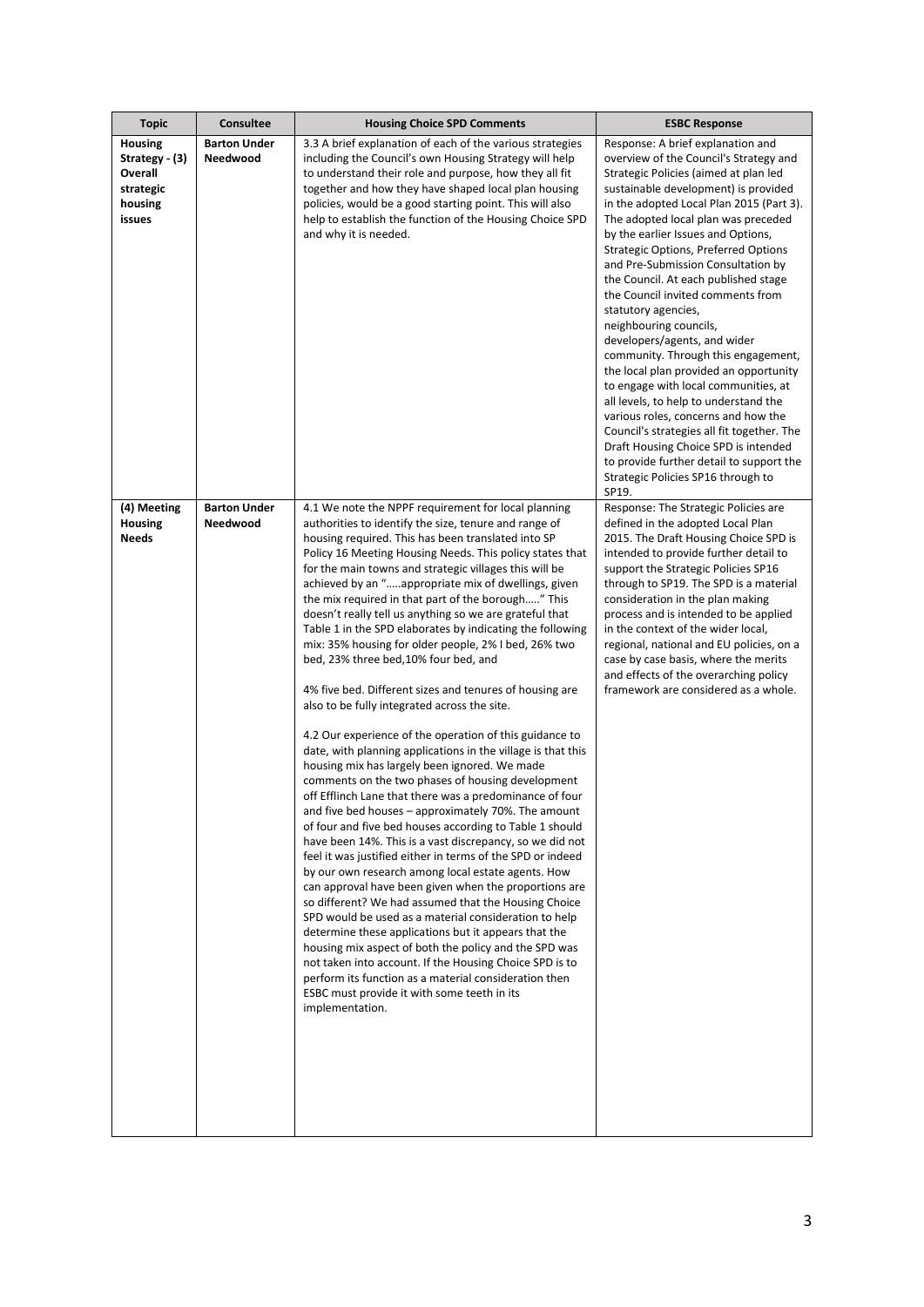| <b>Topic</b>                                                          | Consultee                       | <b>Housing Choice SPD Comments</b>                                                                                                                                                                                                                                                                                                                                                                                                                                                                                                                                                                                                                                                                                                                                                                                                                                                                               | <b>ESBC Response</b>                                                                                                                                                                                                                                                                                                                                                                                                                                                                                                                                                                                                                                                                                                                                                                                                                                                                                                                                                                                                                                                                                                   |
|-----------------------------------------------------------------------|---------------------------------|------------------------------------------------------------------------------------------------------------------------------------------------------------------------------------------------------------------------------------------------------------------------------------------------------------------------------------------------------------------------------------------------------------------------------------------------------------------------------------------------------------------------------------------------------------------------------------------------------------------------------------------------------------------------------------------------------------------------------------------------------------------------------------------------------------------------------------------------------------------------------------------------------------------|------------------------------------------------------------------------------------------------------------------------------------------------------------------------------------------------------------------------------------------------------------------------------------------------------------------------------------------------------------------------------------------------------------------------------------------------------------------------------------------------------------------------------------------------------------------------------------------------------------------------------------------------------------------------------------------------------------------------------------------------------------------------------------------------------------------------------------------------------------------------------------------------------------------------------------------------------------------------------------------------------------------------------------------------------------------------------------------------------------------------|
| <b>Housing Mix</b><br>- (4) Meeting<br><b>Housing</b><br><b>Needs</b> | <b>Barton Under</b><br>Needwood | 4.3 In order to ensure that this housing mix gains<br>greater authority we would like to suggest an addition<br>to the SPD. This states that where applicants stray<br>significantly from the housing mix as set out in Table 1<br>that they be requested to justify the difference and this<br>should be backed by local market research evidence<br>accordingly. The planning policy and the SPD already<br>allows this type of approach in relation to developers<br>disputing the amount of affordable housing they should<br>provide. Additionally, we would suggest that where the<br>Borough Council is inclined to approve the applicant's<br>mix contrary to Table 1 then the reasoning should be<br>explained in the case officer's or committee report.<br>Taking this action will help to ensure that the housing<br>mix in planning applications is more closely aligned to<br>the SHMA assessment. | Response: The Housing Choice SPD is<br>an adopted Supplementary Planning<br>Document, (which was adopted in April<br>2016). The current revision is based on<br>the Government's review of the<br>National Planning Policy Framework<br>and subsequent revised definition of<br>Affordable Housing. The document<br>recognises that developer viability and<br>needs assessments are also a material<br>consideration in the plan making<br>process (with the NPPF having a<br>presumption in favour of<br>development). Therefore, the Council<br>will aim to examine housing mix<br>matters at the planning application and<br>viability level and decisions will be<br>made on a case by case basis and in<br>accordance with the relevant planning<br>legislation and local plan policies.<br>Notwithstanding the Council is looking<br>to commence work to review the<br>affordable housing policies and<br>supporting housing needs evidence<br>base (as part of a full or partial local<br>plan review) sometime in 2020 and<br>would welcome further policy review<br>comments and engagement at that<br>time. |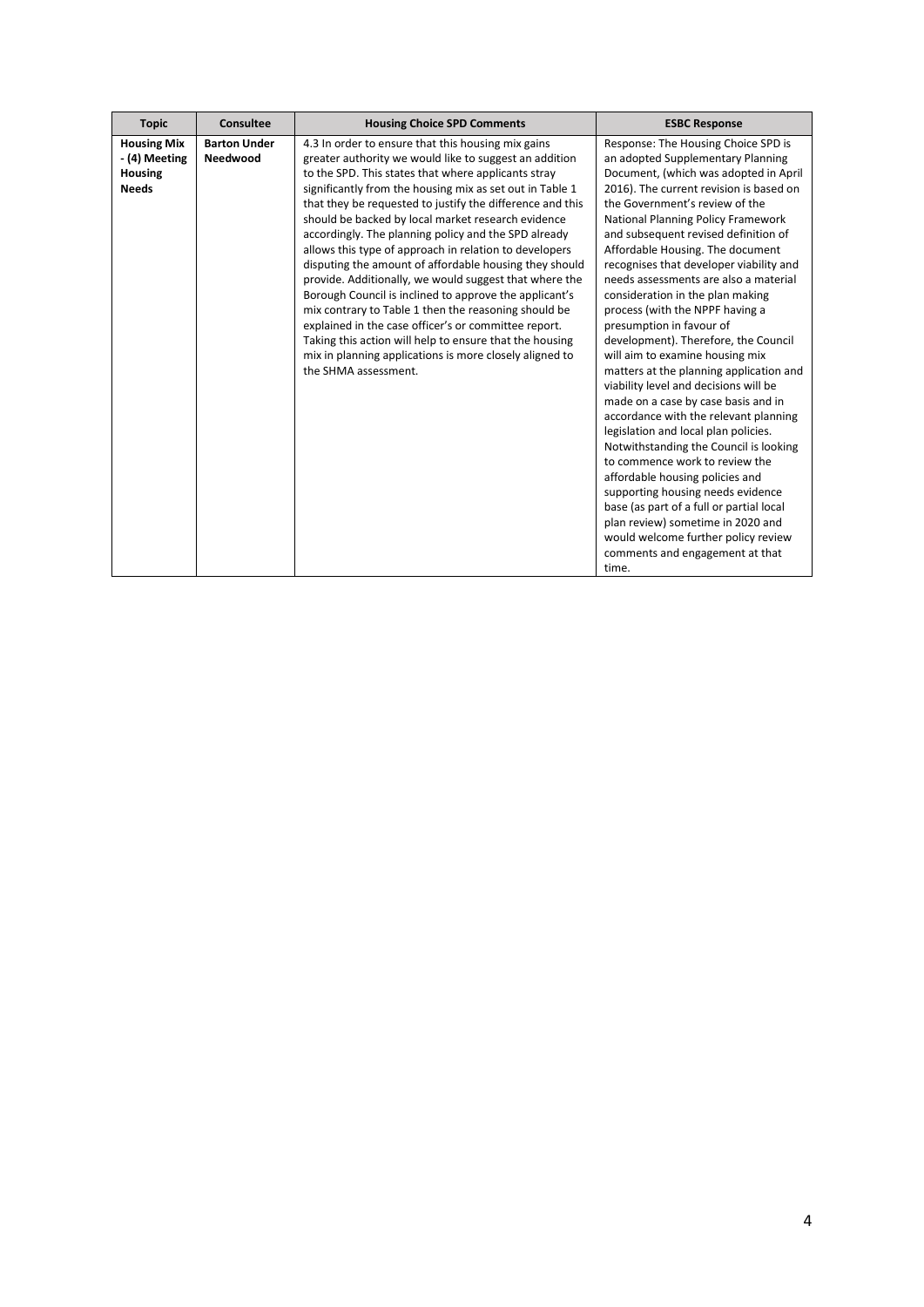| <b>Topic</b>                                                              | Consultee                       | <b>Housing Choice SPD Comments</b>                                                                                                                                                                                                                                                                                                                                                                                                                                                                                                                                                                                                                                                                                                                                                                                                                                                                                                                                                                                                                                                                                                                                                                                                                                                                                                                                    | <b>ESBC Response</b>                                                                                                                                                                                                                                                                                                                                                                                                                                                                                                                                                                                                                                                                                                                                                 |
|---------------------------------------------------------------------------|---------------------------------|-----------------------------------------------------------------------------------------------------------------------------------------------------------------------------------------------------------------------------------------------------------------------------------------------------------------------------------------------------------------------------------------------------------------------------------------------------------------------------------------------------------------------------------------------------------------------------------------------------------------------------------------------------------------------------------------------------------------------------------------------------------------------------------------------------------------------------------------------------------------------------------------------------------------------------------------------------------------------------------------------------------------------------------------------------------------------------------------------------------------------------------------------------------------------------------------------------------------------------------------------------------------------------------------------------------------------------------------------------------------------|----------------------------------------------------------------------------------------------------------------------------------------------------------------------------------------------------------------------------------------------------------------------------------------------------------------------------------------------------------------------------------------------------------------------------------------------------------------------------------------------------------------------------------------------------------------------------------------------------------------------------------------------------------------------------------------------------------------------------------------------------------------------|
| <b>Affordable</b><br>Housing - (5)<br><b>Affordable</b><br><b>Housing</b> | <b>Barton Under</b><br>Needwood | 5.1 Strategic Policy 17 Affordable Housing is quite long<br>and complex and covers a number of issues. We,<br>therefore, need to rely on the SPD to elaborate and<br>explain. Whilst it certainly goes some way to achieving<br>this, we do find it lacking in some significant areas, such<br>as guidance for strategic villages and also the balance as<br>between on-site and off-site provision.<br>5.2 We think that we can best understand both the<br>policy and the guidance by using a fictitious example.<br>Just suppose for sake of argument, and regardless of<br>any other planning policy considerations, that a<br>developer proposes 100 houses on a site in Barton.<br>Following the logic of the planning policy this would<br>seem to indicate that applicants should provide 40% ie<br>40 houses as affordable. So far so good!<br>On-site versus off-site<br>5.3 We then delve further into the policy. The sixth<br>bullet point indicates how many must be provided on-<br>site. The on-site /off-site distinction is not really<br>explained in the policy and only briefly referred to in<br>the accompanying text in para 3.130. Neither the Local<br>Plan nor the Housing Choice SPD really explains why all<br>affordable housing cannot be provided on-site and we<br>feel that this is an omission - see paras. $5.6 - 5.10$<br>below. | Response: Paragraph 62, NPPF states<br>that where a need for affordable<br>housing is identified, planning policies<br>should specify the type of affordable<br>housing required, and expect it to be<br>met on-site unless:<br>a) off-site provision or an appropriate<br>financial contribution in lieu can be<br>robustly justified; and<br>b) the agreed approach contributes to<br>the objective of creating mixed and<br>balanced communities.<br>Therefore, the Council will aim to<br>examine these matters at the planning<br>application and viability level and<br>decisions relating to sections a and b<br>above (NPPF) will be made on a case<br>by case basis and in accordance with<br>the relevant planning legislation and<br>local plan policies. |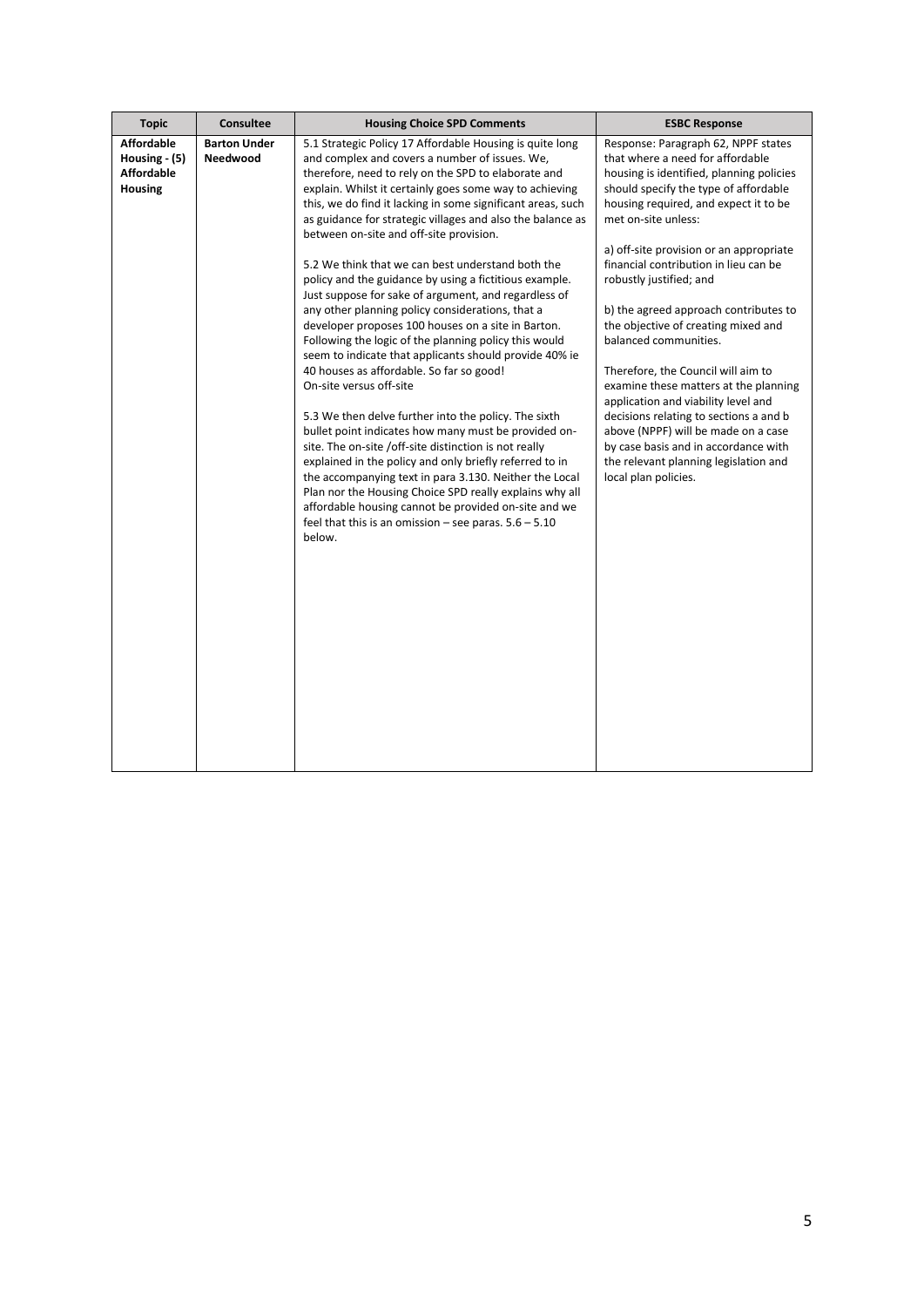| <b>Topic</b>      | <b>Consultee</b>    | <b>Housing Choice SPD Comments</b>                                                                                     | <b>ESBC Response</b>                                                          |
|-------------------|---------------------|------------------------------------------------------------------------------------------------------------------------|-------------------------------------------------------------------------------|
| OnSite            | <b>Barton Under</b> | 5.4 For strategic villages, on-site provision is to be                                                                 | Response: Para 62, NPPF states that                                           |
| <b>Affordable</b> | <b>Needwood</b>     | consistent with local need. What does this mean                                                                        | where a need for affordable housing is                                        |
| Housing - (5)     |                     | exactly? We look to the SPD for greater clarification and                                                              | identified, planning policies should                                          |
| <b>Affordable</b> |                     | all Appendix 2 in a worked example indicates is that in                                                                | specify the type of affordable housing                                        |
| <b>Housing</b>    |                     | strategic villages the council will advise 'on request'                                                                | required, and expect it to be met on-                                         |
|                   |                     | what proportion of on-site affordable housing is to be<br>provided to meet local need. We find this lack of clarity    | site unless:                                                                  |
|                   |                     | both for applicants and the community very                                                                             | a) off-site provision or an appropriate                                       |
|                   |                     | disappointing. The SPD should surely be able to set out                                                                | financial contribution in lieu can be                                         |
|                   |                     | how many of the proposed 40 houses are to be on-site.                                                                  | robustly justified; and                                                       |
|                   |                     | 5.5 In this context we do not feel that the SPD is                                                                     |                                                                               |
|                   |                     | performing its function to elaborate and explain the                                                                   | b) the agreed approach contributes to                                         |
|                   |                     | planning policy. We acknowledge that there might be                                                                    | the objective of creating mixed and                                           |
|                   |                     | viability concerns but the SPD already allows developers                                                               | balanced communities.                                                         |
|                   |                     | to provide a challenge (para 6.16) if this is an issue. In<br>that case then why cannot the SPD set out what ideally   | At the moment, SP17 requires that                                             |
|                   |                     | should be achieved in strategic villages? We do not                                                                    | roughly 13% of the total affordable                                           |
|                   |                     | understand the reluctance of the Borough Council to                                                                    | housing is to be provided onsite. This                                        |
|                   |                     | commit to a figure. At the very least the SPD should set                                                               | figure for On-site Affordable Housing                                         |
|                   |                     | out the criteria it will take into account in deriving that                                                            | came from the Local Plan &                                                    |
|                   |                     | figure.                                                                                                                | Community Infrastructure Levy                                                 |
|                   |                     | 5.6 As we have noted above the sixth bullet point in                                                                   | Viability Study (February 2014).                                              |
|                   |                     | Policy SP 17 makes this distinction between on-site and                                                                | However, the Council recognises that<br>these policies should be reviewed in  |
|                   |                     | off-site provision of affordable housing, by stating how<br>much must be provided on-site. We are still at a loss,     | the context of the current                                                    |
|                   |                     | however, to understand the need for a distinction.                                                                     | requirements in the revised NPPF,                                             |
|                   |                     | Surely if there is a need for 40% affordable housing,                                                                  | 2019 (100% AFH onsite). Therefore,                                            |
|                   |                     | then why cannot all of this be met on-site? In our                                                                     | the Council will aim to examine these                                         |
|                   |                     | fictitious example, what is wrong with providing 40 out                                                                | matters at the planning application and                                       |
|                   |                     | of 100 houses on site, especially as the policy and the                                                                | viability level and decisions relating to                                     |
|                   |                     | SPD makes a point of informing us that all housing must                                                                | sections a and b above (NPPF) will be                                         |
|                   |                     | be well integrated and should be indistinguishable?                                                                    | made on a case by case basis and in                                           |
|                   |                     | 5.7 Para 6.24 of the SPD states that Policy SP17 requires<br>on-site and off-site provision. Our reading of the Policy | accordance with the relevant planning<br>legislation and local plan policies. |
|                   |                     | is that it doesn't actually say that !! The policy only                                                                |                                                                               |
|                   |                     | states that so much must be provided on-site. This can                                                                 |                                                                               |
|                   |                     | imply either a minimum requirement on-site or that a                                                                   |                                                                               |
|                   |                     | residual element can be provided elsewhere. Our                                                                        |                                                                               |
|                   |                     | interpretation of the policy would be that providing the                                                               |                                                                               |
|                   |                     | applicants provide the "must" element then there is no                                                                 |                                                                               |
|                   |                     | reason why they should not provide the full 40 houses<br>on site. The policy doesn't go as far as saying that a        |                                                                               |
|                   |                     | proportion must also be provided as commuted                                                                           |                                                                               |
|                   |                     | payments. The mechanics behind deciding how much                                                                       |                                                                               |
|                   |                     | affordable housing is to be on and off-site are not                                                                    |                                                                               |
|                   |                     | explained or justified either in the policy or in the SPD.                                                             |                                                                               |
|                   |                     | 5.8 The Local Plan para 3.129 states that the SHMA has                                                                 |                                                                               |
|                   |                     | assessed that it is necessary to meet some of the need                                                                 |                                                                               |
|                   |                     | for new affordable housing on-site but that some of the<br>need can be met off-site through commuted sums.             |                                                                               |
|                   |                     | Having recently re-read the SHMA we can find no                                                                        |                                                                               |
|                   |                     | reference to that assertion that some affordable                                                                       |                                                                               |
|                   |                     | housing should be met off-site. Chapter 8 of the SHMA                                                                  |                                                                               |
|                   |                     | deals with the need for affordable housing. Para 8.66                                                                  |                                                                               |
|                   |                     | refers to how much annual housing need can be met by                                                                   |                                                                               |
|                   |                     | intermediate and shared ownership housing. Within                                                                      |                                                                               |
|                   |                     | that context, the SHMA states that the Borough Council<br>has identified that some of the need can be met off-site     |                                                                               |
|                   |                     | in a number of ways. But the SHMA is clear in stating                                                                  |                                                                               |
|                   |                     | that this approach has been identified by the Council. It                                                              |                                                                               |
|                   |                     | is, therefore, not necessarily a recommendation or                                                                     |                                                                               |
|                   |                     | indeed a necessity as is implied from the text of the                                                                  |                                                                               |
|                   |                     | Local Plan. In addition, the SHMA                                                                                      |                                                                               |
|                   |                     | seems to be talking only about shared ownership and                                                                    |                                                                               |
|                   |                     | intermediate housing and not social housing for rent.                                                                  |                                                                               |
|                   |                     | 5.9 Para 3.130 of the local plan states that some of the<br>need can be met off-site, implying that, presumably, it    |                                                                               |
|                   |                     | doesn't have to be. It is not, therefore, an imperative.                                                               |                                                                               |
|                   |                     | Somewhere along the line discretion has become                                                                         |                                                                               |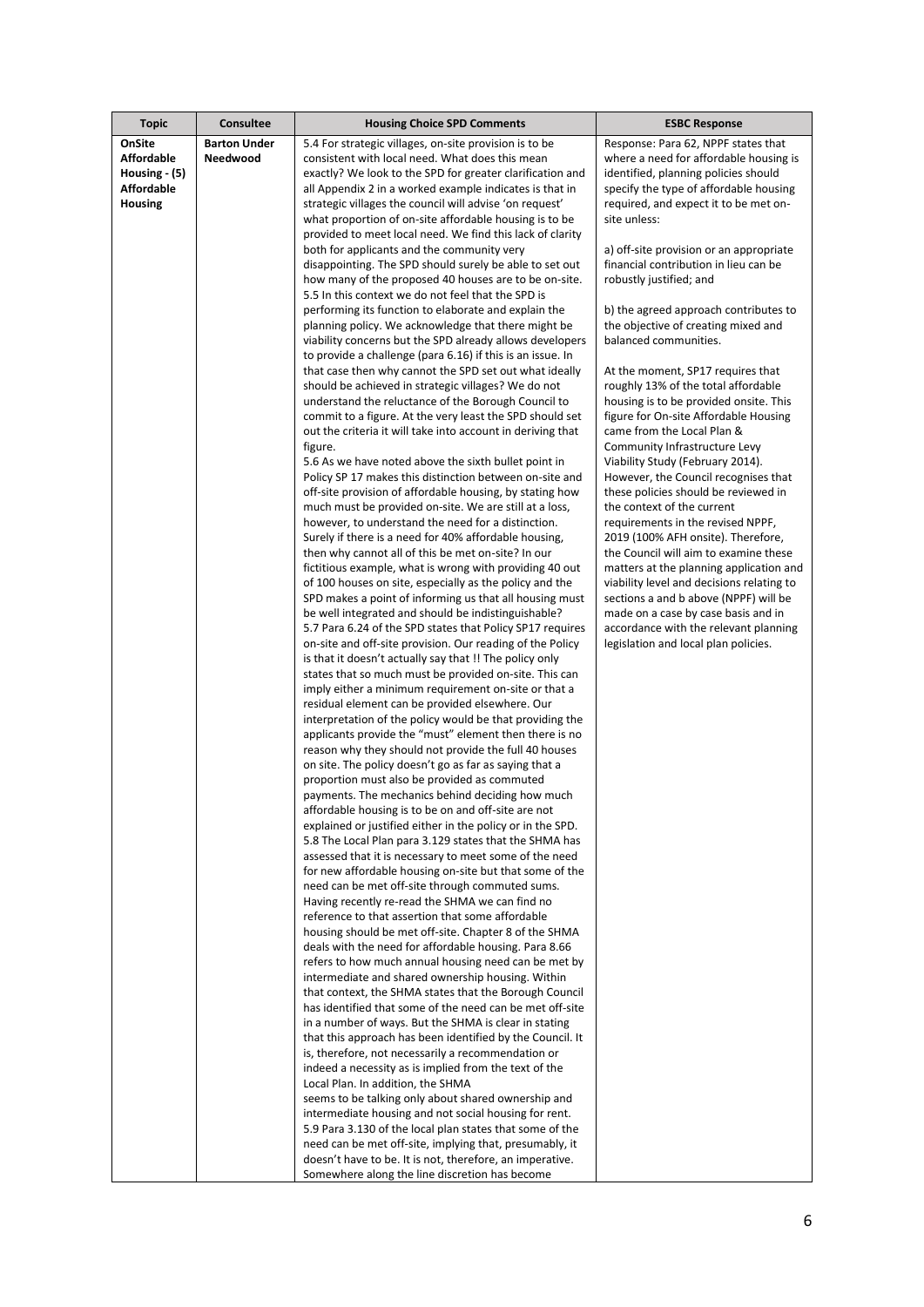| <b>Topic</b> | <b>Consultee</b> | <b>Housing Choice SPD Comments</b>                                                                                                                                                                                                                                                                                                                                                                                                                                                                                                                                                                                                                                                                                                                                                                                                                                                                                                                                                                                                                                                                                                                                                                                                                                                                                                                                                                                                                                                                                                                                                                                                                                                                                                                                                                                                                                | <b>ESBC Response</b> |
|--------------|------------------|-------------------------------------------------------------------------------------------------------------------------------------------------------------------------------------------------------------------------------------------------------------------------------------------------------------------------------------------------------------------------------------------------------------------------------------------------------------------------------------------------------------------------------------------------------------------------------------------------------------------------------------------------------------------------------------------------------------------------------------------------------------------------------------------------------------------------------------------------------------------------------------------------------------------------------------------------------------------------------------------------------------------------------------------------------------------------------------------------------------------------------------------------------------------------------------------------------------------------------------------------------------------------------------------------------------------------------------------------------------------------------------------------------------------------------------------------------------------------------------------------------------------------------------------------------------------------------------------------------------------------------------------------------------------------------------------------------------------------------------------------------------------------------------------------------------------------------------------------------------------|----------------------|
|              |                  | compulsion without any adequate justification or<br>explanation. If the justification for the distinction<br>between on-site and off-site provision is the Borough<br>Council's and not a requirement of the SHMA then<br>there is an obligation for the Borough Council to explain<br>its reasoning. It is, therefore, unfortunate that the<br>Borough Council has not taken advantage of the<br>opportunity presented by the SPD to provide that<br>explanation.<br>5.10 The Parish Council feels very strongly that for any<br>planning applications if $-$ as the policy implies $-$ there is<br>a 40% need for affordable housing in Barton then that<br>40% need should be met in Barton and preferably on<br>the site to which it relates.<br>5.11 We have indicated that we feel that there is a<br>certain amount of ambiguity and a lack of clarity in both<br>the planning policy and the SPD. We would like to make<br>a suggestion for the future and certainly in terms of any<br>review of the Local Plan that the Borough Council<br>adopts a more logical and transparent approach. Can<br>we suggest that in allocating housing sites in the Local<br>Plan that the Council not only states how many houses<br>are to be provided but also the mix expected and the<br>amount of affordable housing? This would require some<br>additional work in terms of assessing financial and site<br>viability, but having that evidence would enable the<br>Council to defend itself against claims of viability from<br>applicants. Requirements for each site could also form<br>the subject of discussions at the Local Plan Examination.<br>That way we believe that provisions for such issues as<br>affordable housing would become transparent and the<br>Council would not need to rely on such vague phrases<br>as being "advised on request". |                      |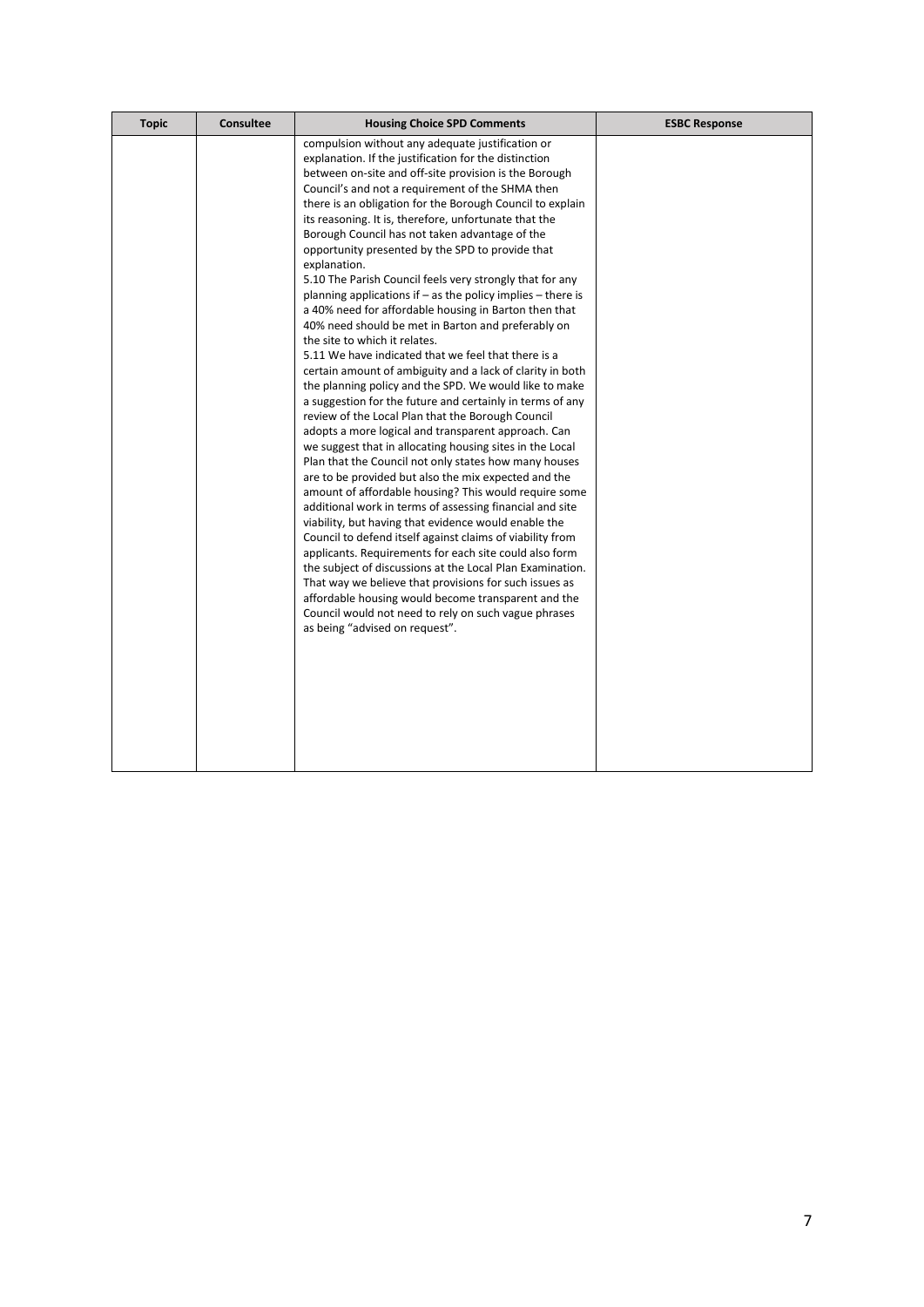| <b>Topic</b>                            | <b>Consultee</b>                | <b>Housing Choice SPD Comments</b>                                                                                                                                                                                                                                                                                                                                                                                                                                                                                                                                                                                                                                                                                                                                                                                                                                                                                                                                                                                                                                                                                               | <b>ESBC Response</b>                                                                                                                                                                                                                                                                                                                                                                                                                                                                                                                                                                                                                                                                                                                                                                                                                                                                                                                                                                                                                                                                                                                                                                                                                                                                                                           |
|-----------------------------------------|---------------------------------|----------------------------------------------------------------------------------------------------------------------------------------------------------------------------------------------------------------------------------------------------------------------------------------------------------------------------------------------------------------------------------------------------------------------------------------------------------------------------------------------------------------------------------------------------------------------------------------------------------------------------------------------------------------------------------------------------------------------------------------------------------------------------------------------------------------------------------------------------------------------------------------------------------------------------------------------------------------------------------------------------------------------------------------------------------------------------------------------------------------------------------|--------------------------------------------------------------------------------------------------------------------------------------------------------------------------------------------------------------------------------------------------------------------------------------------------------------------------------------------------------------------------------------------------------------------------------------------------------------------------------------------------------------------------------------------------------------------------------------------------------------------------------------------------------------------------------------------------------------------------------------------------------------------------------------------------------------------------------------------------------------------------------------------------------------------------------------------------------------------------------------------------------------------------------------------------------------------------------------------------------------------------------------------------------------------------------------------------------------------------------------------------------------------------------------------------------------------------------|
| (6) Section<br>106<br><b>Agreements</b> | <b>Barton Under</b><br>Needwood | 6.1 If there is a requirement for affordable housing $-$ as<br>set out in Policy SP 17 - then why cannot this<br>requirement be presented as a condition of the<br>planning permission? A S 106 agreement would also be<br>required of course, but this could still set out the<br>detailed agreement between the relevant parties and<br>ESBC. It will then be transparent that the development<br>should be permitted but with a condition requiring an<br>amount of affordable housing. Applicants will also have<br>the option of being able to challenge that condition. If<br>the Council wishes to rely on the S106 approach, then<br>can we suggest that the off-site scheme, which is to<br>benefit from such financial contributions, is clearly<br>identified in the agreement. This will make the<br>approach more transparent so that we can easily see<br>where contributions are being spent. It will have the<br>added incentive of ensuring that the money is spent<br>within a reasonable timeframe and a, possibly, related<br>location.                                                                      | Response: Ideally, Affordable Housing<br>should be provided on site and agreed<br>as part of a signed Section 106<br>Agreement, where conditions are used<br>only to facilitate the details. Conditions<br>that are required to be discharged<br>before the development commences<br>should be avoided, unless there is a<br>clear justification (Paragraph 55,<br>NPPF). Nonetheless, the location,<br>numbers, types of housing and<br>supporting infrastructure should<br>reflect the requirements set out in the<br>adopted local plan. This is because<br>viability should be carried out at the<br>plan-making stage. For this reason, the<br>plan will have been subjected to the<br>necessary viability tests (as part of the<br>Planning Inspectorate submissions<br>process). Paragraph 57, NPPF, states<br>that where up-to-date policies have set<br>out the contributions expected from<br>development, planning applications<br>that comply with them should be<br>assumed to be viable. It is important to<br>note that the weight to be given to a<br>viability assessment is a matter for the<br>decision maker (local authority) and it<br>is up to the applicant to demonstrate<br>whether particular circumstances<br>justify the need for a viability<br>assessment at the planning application<br>stage. |
| (7) Type of<br>affordable<br>housing    | <b>Barton Under</b><br>Needwood | 7.1 The type of affordable housing in strategic villages is<br>once again subject to a "black box" approach (para<br>6.39). The SPD doesn't tell us what type of affordable<br>housing, low cost, social rented or variations will be<br>provided. We will only be, " advised by the<br>Council", although we acknowledge the additional<br>sentence in this 2019 version, " in consultation with<br>the relevant Parish Council which often have local<br>knowledge and understanding of local requirements".<br>Whilst we accept that needs change over time, we<br>cannot understand why the Council cannot provide<br>more precise information. It has already stated that its<br>preferred method of provision for affordable housing is<br>through a registered provider and, generally, we take<br>this to mean social housing for rent. Surely the Borough<br>Council must have some idea about the relative<br>priorities and preferences in different parts of the<br>borough. Why cannot the SPD be more transparent and<br>provide the information necessary for it to explain and<br>elaborate the planning policy? | Response: The mix of Affordable<br>Housing is meant to consider the needs<br>identified by the most recent housing<br>needs survey and the existing<br>Affordable Housing in an area.<br>Therefore, the Council's approach will<br>be influenced by the supporting<br>evidence provided by the developer<br>(with the planning application). Albeit,<br>this is expected to be in accordance<br>with government affordable housing<br>guidelines and local planning policies.<br>For example, developers are advised<br>that a valid housing needs survey<br>should be in accordance with Chapter<br>6 and should be carried out no earlier<br>than 3 years before the date of the<br>planning application. This approach<br>will ensure that there is continued<br>engagement between developers and<br>local communities. It remains the<br>Council's view that some flexibility is<br>needed so that new affordable housing<br>can be guided by the most up-to-date<br>information. This new housing needs<br>information can then be considered<br>alongside the existing housing needs<br>assessments and evidence base, which<br>support the local plan and made<br>neighbourhood plans.                                                                                                                                 |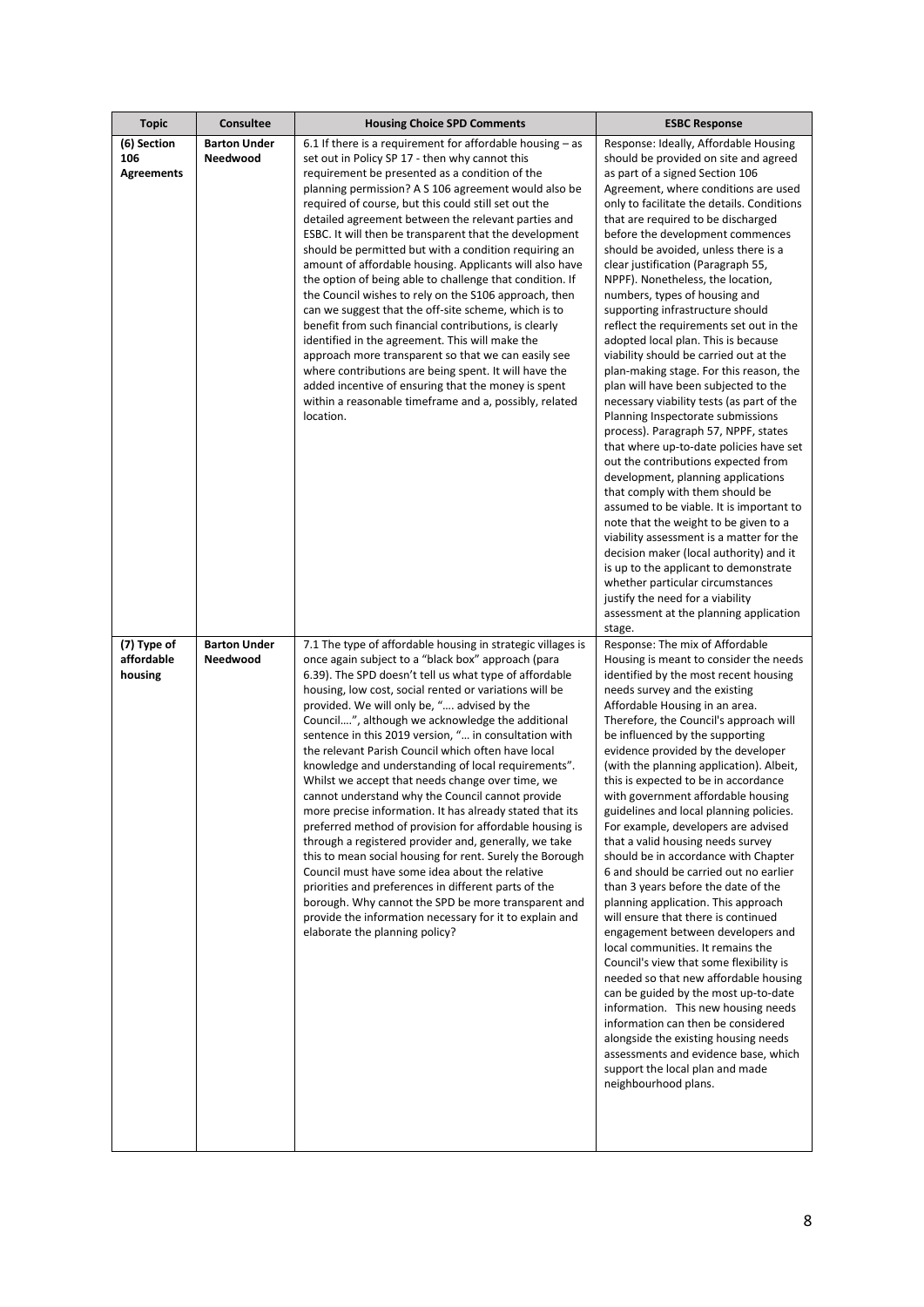| <b>Topic</b>                              | <b>Consultee</b>                 | <b>Housing Choice SPD Comments</b>                                                                                                                                                                                                                                                                                                                                                                                                                                                                                                                                                                                                                                                                                                                                                                                                                                                                                                                                                                                            | <b>ESBC Response</b>                                                                                                                                                                                                                                                                                                                                                                                                                                                                                                                                                                                                                                                                                                                                                                                                                                                                                                                                                                                                                                             |
|-------------------------------------------|----------------------------------|-------------------------------------------------------------------------------------------------------------------------------------------------------------------------------------------------------------------------------------------------------------------------------------------------------------------------------------------------------------------------------------------------------------------------------------------------------------------------------------------------------------------------------------------------------------------------------------------------------------------------------------------------------------------------------------------------------------------------------------------------------------------------------------------------------------------------------------------------------------------------------------------------------------------------------------------------------------------------------------------------------------------------------|------------------------------------------------------------------------------------------------------------------------------------------------------------------------------------------------------------------------------------------------------------------------------------------------------------------------------------------------------------------------------------------------------------------------------------------------------------------------------------------------------------------------------------------------------------------------------------------------------------------------------------------------------------------------------------------------------------------------------------------------------------------------------------------------------------------------------------------------------------------------------------------------------------------------------------------------------------------------------------------------------------------------------------------------------------------|
| (8)<br>Monitoring                         | <b>Barton Under</b><br>Needwood  | 8.1 As we tried to set out in section 2, there is a context<br>to both the planning polices and this SPD. The SMHA<br>sets out an overall affordable housing need and this has<br>been translated into a policy approach in the Local Plan.<br>It is important that through the operation of this SPD,<br>the overall amount is monitored not just in terms of the<br>total but also the types and especially the amount of<br>socially rented homes. This is now particularly<br>important in view of the change in emphasis in the<br>NPPF to low cost home ownership and the threshold of<br>only providing affordable housing on major sites.<br>8.2 We would, therefore, like to see the SPD outlining<br>how it will monitor the amount and type of affordable<br>housing it achieves and where this information is<br>recorded. Would the Annual Monitoring Report be<br>appropriate? This information will be useful in feeding<br>into future Strategic Housing Market Assessments and<br>Sustainability Appraisals. | Response: The delivery and types of<br>Affordable Housing provision is<br>Monitored through the Council's<br>Authority Monitoring Report (AMR).<br>An AMR is produced annually and sets<br>out the Council's progress on plan<br>preparation (Local Development<br>Scheme) and also assesses the<br>effectiveness of the existing strategic<br>policies and objectives (against the<br>targets contained in the adopted local<br>plan).                                                                                                                                                                                                                                                                                                                                                                                                                                                                                                                                                                                                                          |
| Holiday<br>Accomodati<br>on               | <b>Croxden Parish</b><br>Council | 1. The references to conversion of holiday<br>accommodation doesn't appear to be a change to<br>current policy so not clear whether there was an<br>intention to change this                                                                                                                                                                                                                                                                                                                                                                                                                                                                                                                                                                                                                                                                                                                                                                                                                                                  | Response: The references to<br>conversion of holiday accommodation<br>is a new addition and is meant to deter<br>large scale holiday let conversions to<br>residential in the more rural areas.<br>These developments do not fall under<br>the C3 use class and will be treated as<br>Sui Generis (Moore v SSCLG & Suffolk<br>Coastal DC [2012]).                                                                                                                                                                                                                                                                                                                                                                                                                                                                                                                                                                                                                                                                                                                |
| Rural<br><b>Exception</b><br><b>Sites</b> | <b>Croxden Parish</b><br>Council | 2. Draft Housing Choice Supplementary Planning<br>Document is predominantly referencing large scale<br>development with the exception of section 7. 7.2 states<br>"The role of rural exception sites is to meet an<br>identified housing need in small settlements which<br>cannot be met from existing or planned development<br>within the timescale that housing is needed" $-$ the<br>ability to build at the edge of settlements does create a<br>risk of unwanted footprint expansion to small<br>communities, possibly the existing or planned<br>statement could do with some strengthening                                                                                                                                                                                                                                                                                                                                                                                                                           | Response: The housing need identified<br>in Paragraph 7.1 must be derived from<br>a detailed local housing needs survey<br>and decisions in small settlements<br>should be responsive to local<br>circumstances and also support<br>housing developments that reflect<br>local needs (Paragraph 77, 78 and 79,<br>NPPF). Rural exception sites policy is<br>only justifiable to provide affordable<br>housing, and more sparingly Traveller<br>sites, because these sites cannot<br>compete for available land and are<br>otherwise unlikely to be deliverable.<br>Therefore, the number, type, and<br>design of homes required on rural<br>exception sites will be in accordance<br>with the adopted local plan (SP18) and<br>NPPF as outlined in the Draft Housing<br>Choice SPD (2019). For example,<br>Starter Homes will not be supported as<br>part of the affordable housing<br>component on Rural Exception Sites.<br>Local and national policies are aimed at<br>limiting and restricting the overall<br>impact on the edge of existing<br>settlements. |
| Neigbourho<br>od Plans                    | <b>Croxden Parish</b><br>Council | 3. The 106 guidance indicates "Community priorities<br>On major applications On a case by case basis See<br>Neighbourhood Plans, many of which have identified<br>specific infrastructure projects " - think we assume this<br>includes local plans such as one that might apply to a<br>parish council                                                                                                                                                                                                                                                                                                                                                                                                                                                                                                                                                                                                                                                                                                                       | Response: Yes, the reference is to<br>made neighbourhood plans.                                                                                                                                                                                                                                                                                                                                                                                                                                                                                                                                                                                                                                                                                                                                                                                                                                                                                                                                                                                                  |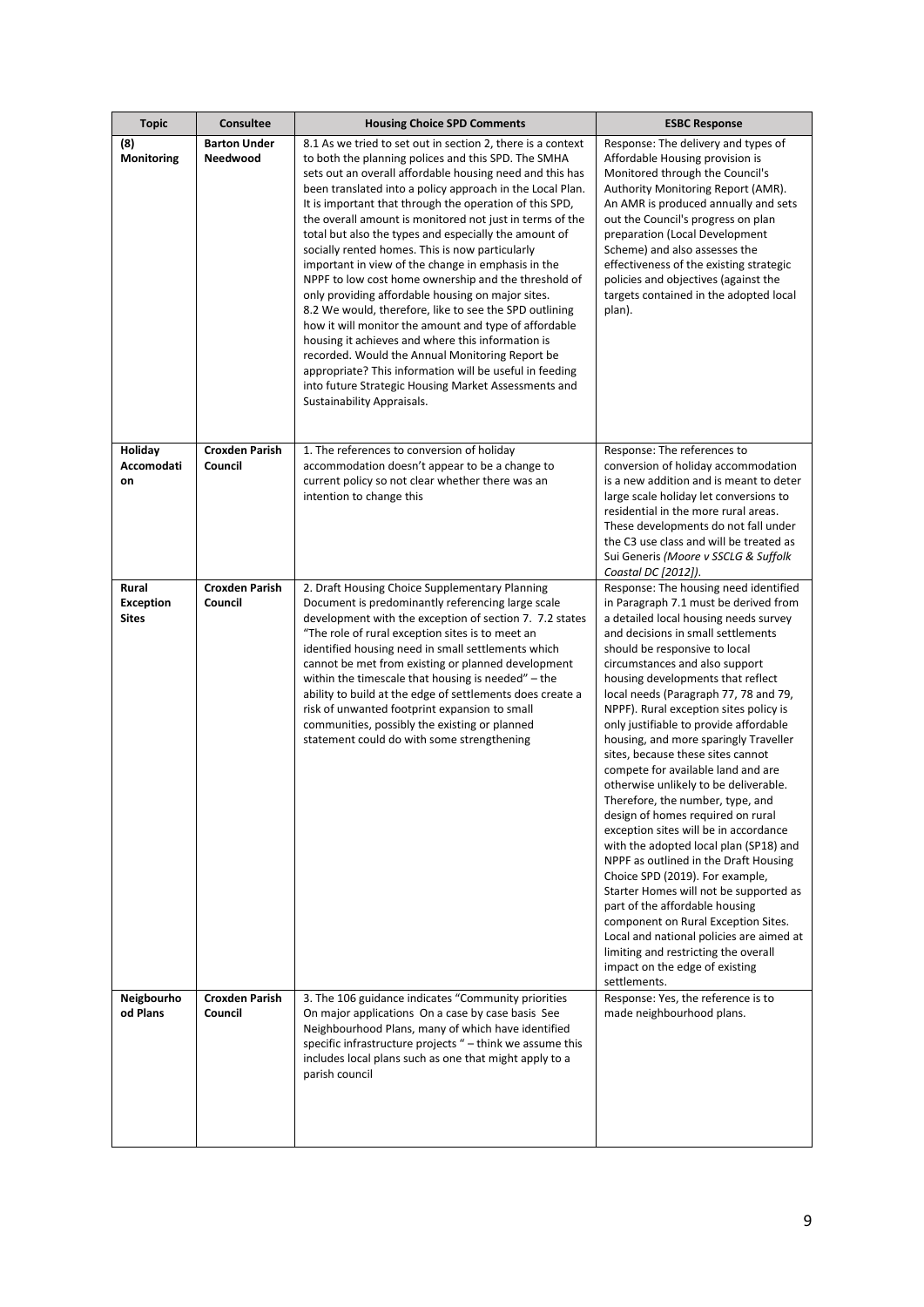| <b>Topic</b>        | <b>Consultee</b>                 | <b>Housing Choice SPD Comments</b>                                                                                                                                                                                                                                                                                                                                                                                                                                                                                                                                                                                                                                                                                                                                                                                                                                             | <b>ESBC Response</b>                                                                                                                                                                                                                                                                                                                                                                                                                                                                                                                                                                                                                                                                                                                                                                                                                                                                 |
|---------------------|----------------------------------|--------------------------------------------------------------------------------------------------------------------------------------------------------------------------------------------------------------------------------------------------------------------------------------------------------------------------------------------------------------------------------------------------------------------------------------------------------------------------------------------------------------------------------------------------------------------------------------------------------------------------------------------------------------------------------------------------------------------------------------------------------------------------------------------------------------------------------------------------------------------------------|--------------------------------------------------------------------------------------------------------------------------------------------------------------------------------------------------------------------------------------------------------------------------------------------------------------------------------------------------------------------------------------------------------------------------------------------------------------------------------------------------------------------------------------------------------------------------------------------------------------------------------------------------------------------------------------------------------------------------------------------------------------------------------------------------------------------------------------------------------------------------------------|
| <b>Holiday Lets</b> | <b>Croxden Parish</b><br>Council | Croxden Parish Council would like to make the following<br>comments on the two documents:<br>1. The references to conversion of holiday<br>accommodation doesn't appear to be a change to<br>current policy so not clear whether there was an<br>intention to change this<br>2. Draft Housing Choice Supplementary Planning<br>Document is predominantly referencing large scale<br>development with the exception of section 7. 7.2 states<br>"The role of rural exception sites is to meet an<br>identified housing need in small settlements which<br>cannot be met from existing or planned development<br>within the timescale that housing is needed" - the<br>ability to build at the edge of settlements does create a<br>risk of unwanted footprint expansion to small<br>communities, possibly the existing or planned<br>statement could do with some strengthening | In accordance with Policy SP14 and<br>SP15, the Borough Council supports<br>tourism growth and wishes to promote<br>and enhance its environmental,<br>historic and natural assets which<br>contribute to the economy and<br>attractiveness of the area. For this<br>reason, the Council will resist<br>proposals which would lead to the loss<br>of sites used for industrial/commercial<br>use or other employment generating<br>uses in the countryside or rural<br>settlements unless another source of<br>employment is being created nearby.<br>By extension, the conversion of all<br>types of holiday lets (particularly those<br>for large groups of people) - to<br>residential will be resisted. Large scale<br>holiday lets do not equate with<br>residential use class (C3) as they fall<br>within the Sui Generis use class and<br>constitute a material change of use. |
| Part 5              | Gleesons                         | Part 5 of the document addresses the guidance for Self-<br>build and custom build sites (which in fact perform<br>rather different roles). An additional paragraph (5.6)<br>specifies that affordable housing will not be required on<br>sites below 250m2 - but that means that on sites above<br>that threshold affordable housing will be required<br>which seems unnecessarily onerous. It is hard to<br>envisage how affordable housing can be provided when<br>by definition self-builders are creating new housing for<br>themselves!                                                                                                                                                                                                                                                                                                                                   | Response: The Revised NPPF 2019<br>defines Self-build and Custom-build<br>housing as housing built by an<br>individual, a group of individuals, or<br>persons working with or for them, to<br>be occupied by that individual. Further,<br>the definition clarifies that such<br>housing can be either market or<br>affordable housing. Therefore, the<br>requirement for Affordable Housing<br>under Part 5 and 6 (Strategic Policy 17)<br>relates to development plots for<br>Market Housing.                                                                                                                                                                                                                                                                                                                                                                                       |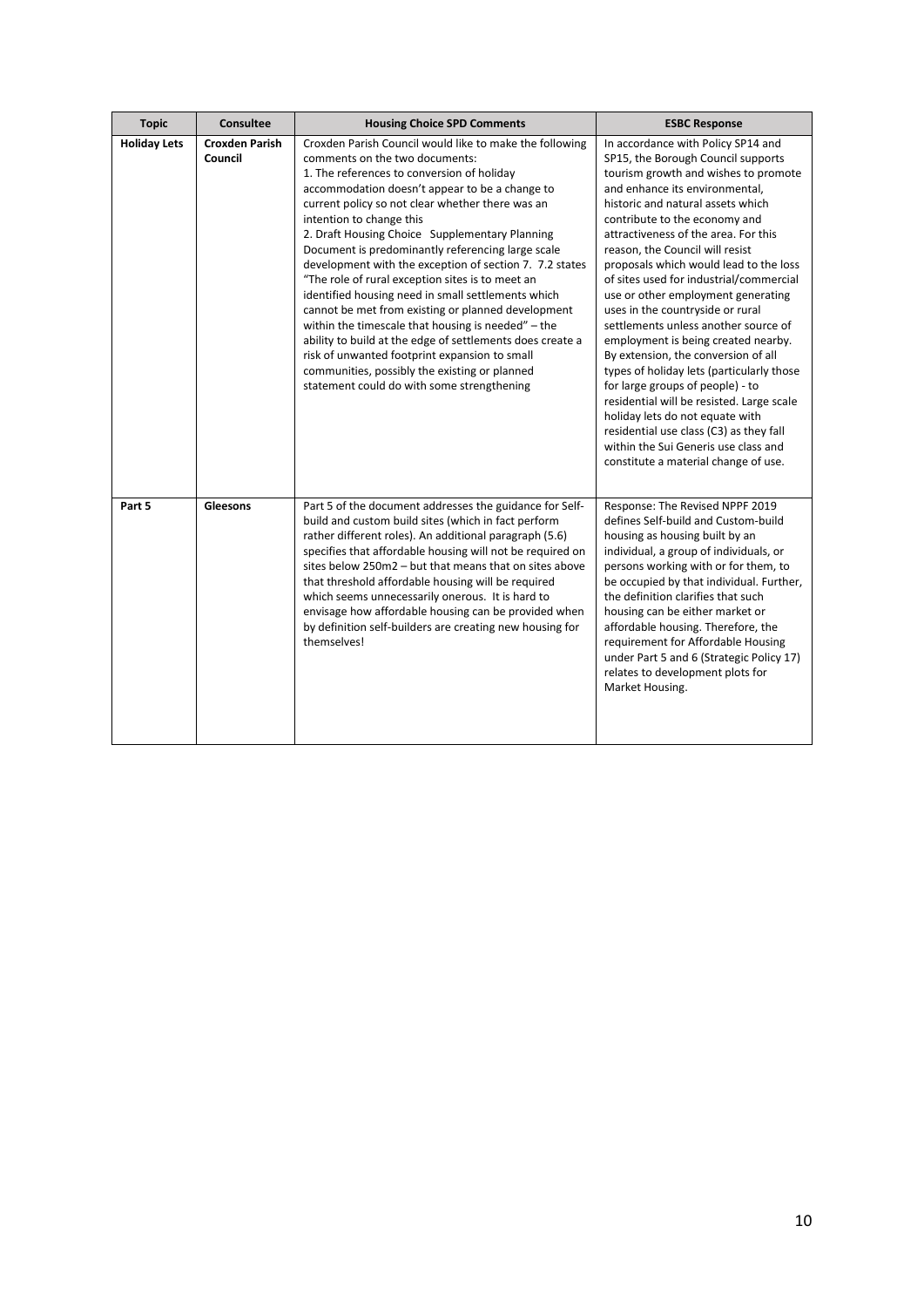| <b>Topic</b>                   | Consultee | <b>Housing Choice SPD Comments</b>                                                                                                                                                                                                                                                                                                                                                                                                                                                                                                                                                                                                                                                                                                                                                                                                                                                                                                                                                                                                                                                                                                                                                                                                                                                                                                                                                                                                                                                                                                                                                                                                                                                                                                                                                                                                                                                                                                                                                                                                                                                                                                                                                                                              | <b>ESBC Response</b>                                                                                                                                                                                                                                                                                                                                                                                                                                                                                                                                                                                                                                                                                                                                                                                                                                                                                                                                                                                                                                                                                                                                                                                                                                                                                                                                                            |
|--------------------------------|-----------|---------------------------------------------------------------------------------------------------------------------------------------------------------------------------------------------------------------------------------------------------------------------------------------------------------------------------------------------------------------------------------------------------------------------------------------------------------------------------------------------------------------------------------------------------------------------------------------------------------------------------------------------------------------------------------------------------------------------------------------------------------------------------------------------------------------------------------------------------------------------------------------------------------------------------------------------------------------------------------------------------------------------------------------------------------------------------------------------------------------------------------------------------------------------------------------------------------------------------------------------------------------------------------------------------------------------------------------------------------------------------------------------------------------------------------------------------------------------------------------------------------------------------------------------------------------------------------------------------------------------------------------------------------------------------------------------------------------------------------------------------------------------------------------------------------------------------------------------------------------------------------------------------------------------------------------------------------------------------------------------------------------------------------------------------------------------------------------------------------------------------------------------------------------------------------------------------------------------------------|---------------------------------------------------------------------------------------------------------------------------------------------------------------------------------------------------------------------------------------------------------------------------------------------------------------------------------------------------------------------------------------------------------------------------------------------------------------------------------------------------------------------------------------------------------------------------------------------------------------------------------------------------------------------------------------------------------------------------------------------------------------------------------------------------------------------------------------------------------------------------------------------------------------------------------------------------------------------------------------------------------------------------------------------------------------------------------------------------------------------------------------------------------------------------------------------------------------------------------------------------------------------------------------------------------------------------------------------------------------------------------|
| Pragraph<br>6.28               | Gleesons  | Strategic Housing Policy (as adopted) is particularly<br>restrictive (but since it is part of the Local Plan cannot<br>be relaxed). However, the application of the policy<br>within chapter 6 is even more onerous on developers:-<br>Firstly, there is a 40% affordable housing requirement<br>outside the two main towns of Uttoxeter and Burton<br>which is high by any standards, but especially high for<br>the West Midlands and potentially threatens market<br>housing and affordable housing delivery due to<br>potential viability reasons.<br>Secondly, the definition of greenfield sites 'within or on<br>the edge of Burton and Uttoxeter' which attracts a<br>lower 33% quota is very tightly (and in my view<br>wrongly) defined. In the glossary, the definition of<br>'Within and on the edge of Burton and Uttoxeter':<br>apparently means 'Within the Settlement boundary of<br>either town defined in the East Staffordshire Local Plan<br>2012-2031'. This is clearly inconsistent. Sites on the<br>edge of Uttoxeter, by definition, cannot be within the<br>settlement boundary. This definition should be<br>changed to refer to sites on the periphery of the towns<br>- including sites just outside or adjacent to the<br>boundaries.<br>Thirdly, the application of the 40% quota is expected to<br>be delivered (either on site or through a commuted<br>sum) even where it is not actually needed at that level.<br>This means that the residual amount is simply a tax on<br>development, which according to the subsequent text<br>in paragraph 6.27 (and the examples given) is used for<br>any form of Council building including repairs to existing<br>housing (or maintenance). This surely cannot be right<br>and must be contrary to the guidance on S106<br>contributions and conditions that they be<br>'proportionate and related to the site in question'.<br>Developer contributions must be related directly to the<br>site and cannot be used simply to ease the Council's<br>revenue bill for maintenance.<br>Fourthly, paragraph 6.28 introduces a mechanism not<br>just to review the % of affordable housing for reserved<br>matters consents, but also to apply the charge | Response: (INSERT AS NEW SECTION<br>IN 6.28 ) The Local Plan Viability Study<br>provides up to date evidence of the<br>amount of affordable housing that can<br>be provided by sites. It indicates that<br>some sites on which a reduced amount<br>of affordable housing was agreed<br>without development appraisal prior to<br>adoption of the plan can afford to<br>provide a larger amount.<br>As a result, in cases where Affordable<br>Housing provision is below the policy<br>compliant figure, the Council will seek<br>to agree a clawback mechanism as part<br>of a signed S106 Agreement, which will<br>establish a threshold for the Gross<br>Development Cost (GDC) and Gross<br>Development Value (GDV) for the<br>development. Under this arrangement,<br>should the established GDV threshold<br>be exceeded, the developer will need<br>to provide the additional Affordable<br>Housing requirement as a commuted<br>sum.<br>The details of the S106 Agreement will<br>be decided on a case by case basis and<br>will require a review of the viability<br>assessment by a Chartered Member of<br>the Royal Institute of Chartered<br>Surveyors (RICS), once the<br>development has been sold in full.<br>Under this arrangement the S106 will<br>ensure that the chartered surveyor is<br>to be appointed by the Council (and<br>paid for by the developer). |
|                                |           | retrospectively to include cumulatively earlier phases in<br>existence before the adoption of the 2015 Local Plan<br>when a different policy climate applied. This is surely<br>both unacceptable and probably unlawful and should<br>be deleted.                                                                                                                                                                                                                                                                                                                                                                                                                                                                                                                                                                                                                                                                                                                                                                                                                                                                                                                                                                                                                                                                                                                                                                                                                                                                                                                                                                                                                                                                                                                                                                                                                                                                                                                                                                                                                                                                                                                                                                               |                                                                                                                                                                                                                                                                                                                                                                                                                                                                                                                                                                                                                                                                                                                                                                                                                                                                                                                                                                                                                                                                                                                                                                                                                                                                                                                                                                                 |
| <b>Starter</b><br><b>Homes</b> | Gleesons  | Should any applications be submitted for an extension<br>to these schemes it is appropriate to take this evidence<br>into account. This would apply when applications are<br>made for development which extend a development<br>already approved since April 2012 but prior to adoption<br>of the Local Plan in 2015. Extension in this context<br>means further residential development on the same<br>site or on adjacent land originally in the same<br>ownership as the approved development. A worked<br>example of this is set out in the appendices.<br>The wider range of affordable housing (lifted from the<br>NPPF) is of course welcome as is the extra paragraph<br>6.10 on starter homes - again lifted from the revised<br>NPPF – although there is no need to include the London<br>price threshold in the guidance!                                                                                                                                                                                                                                                                                                                                                                                                                                                                                                                                                                                                                                                                                                                                                                                                                                                                                                                                                                                                                                                                                                                                                                                                                                                                                                                                                                                            | Response: The information on the<br>Stater Homes price cap for London and<br>areas outside of London was<br>introduced in the Housing and Planning<br>Act 2016 (Para 2.6) and has been<br>provided for contextual information.                                                                                                                                                                                                                                                                                                                                                                                                                                                                                                                                                                                                                                                                                                                                                                                                                                                                                                                                                                                                                                                                                                                                                  |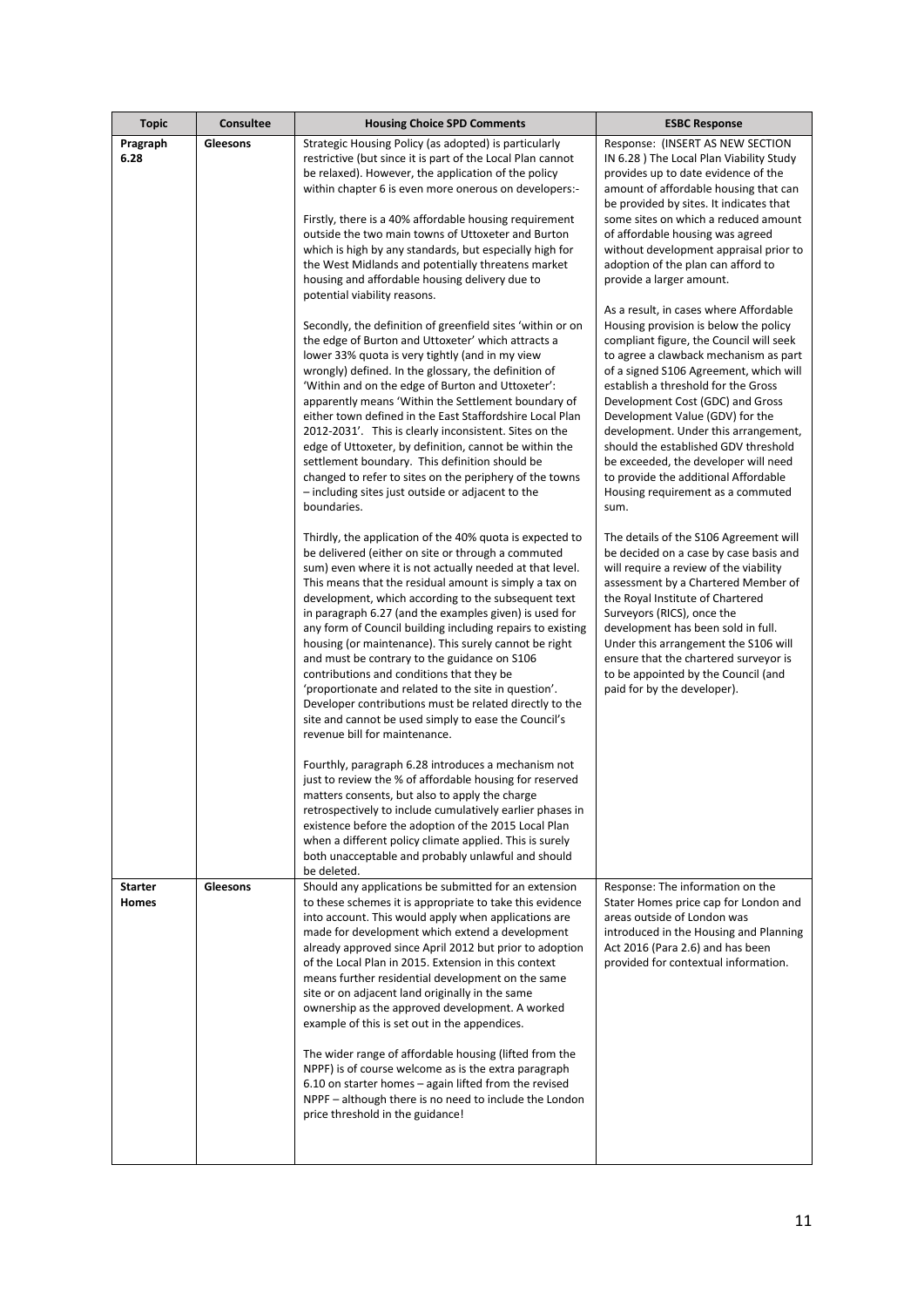| <b>Topic</b>                                            | <b>Consultee</b> | <b>Housing Choice SPD Comments</b>                                                                                                                                                                                                                                                                                                                                                                                                                                                                                                                                                                                                                                                                                                                                                                                                                                                                                                                                                                                                                                                                                                                                                                                                                                                 | <b>ESBC Response</b>                                                                                                                                                                                                                                                               |
|---------------------------------------------------------|------------------|------------------------------------------------------------------------------------------------------------------------------------------------------------------------------------------------------------------------------------------------------------------------------------------------------------------------------------------------------------------------------------------------------------------------------------------------------------------------------------------------------------------------------------------------------------------------------------------------------------------------------------------------------------------------------------------------------------------------------------------------------------------------------------------------------------------------------------------------------------------------------------------------------------------------------------------------------------------------------------------------------------------------------------------------------------------------------------------------------------------------------------------------------------------------------------------------------------------------------------------------------------------------------------|------------------------------------------------------------------------------------------------------------------------------------------------------------------------------------------------------------------------------------------------------------------------------------|
| <b>Affordable</b><br><b>Housing</b><br><b>Threshold</b> | Gleesons         | The relaxation of the site threshold for affordable<br>housing to 'major sites' from the previous lower figure<br>(defined as 4 dwellings in the adopted ES Local Plan)<br>needs to be more clearly written. What should be the<br>size threshold now? I would suggest 10 dwellings.                                                                                                                                                                                                                                                                                                                                                                                                                                                                                                                                                                                                                                                                                                                                                                                                                                                                                                                                                                                               | Response: The existing threshold for<br>affordable housing (4 units) remains<br>unchanged and will be considered in<br>accordance with the adopted Local<br>Plan 2015. Notwithstanding the<br>Council is looking to commence work<br>to review the local plan sometime in<br>2020. |
| <b>Local Plan</b><br><b>Review</b>                      | Gleesons         | The Council seeks to introduce a review mechanism<br>where sites have had a % of affordable housing<br>established at outline stage, but subsequently<br>submitted reserved matters or a full application for<br>something slightly different. This is less likely to occur<br>under the revised 2018 NPPF, but if it does occur, the<br>review mechanism should clearly work either way – in<br>favour of the developer as well as the Local authority.<br>Finally, the removal of the very prescriptive tables of<br>dwelling sizes (Tables 2 and 3) which existed in the<br>previous version of the document, is very welcome.<br>They were not helpful.<br>I hope these comments are useful as a positive<br>contribution to helping to deliver more housing. Now<br>that the adopted East Staffordshire Local Plan is in its<br>5th year, it should be time for a review to bring forward<br>more housing sites. We would therefore urge you to<br>commence that process and give serious consideration<br>to allocating land to extend the very successful Roycroft<br>Farm (Barleyfields) development and also provide for an<br>element of around 100 dwellings on the Uttoxeter<br>Triangle site to make a positive contribution to meeting<br>Uttoxeter's housing needs. | Response: The Council is looking to<br>commence work to review the Local<br>Plan policies in October 2020 and will<br>welcome further engagement and<br>comments at that time.                                                                                                     |
| <b>Flow Chart</b>                                       | Gleesons         | We notice that the flowchart in the April 2016 version<br>has been omitted. Whilst this seemed a little confusing<br>in its layout, the loss of it altogether may be a<br>retrograde step. A simpler and clearer flowchart (with<br>the removal of the 4 dwelling threshold) may be helpful<br>as a summary statement.                                                                                                                                                                                                                                                                                                                                                                                                                                                                                                                                                                                                                                                                                                                                                                                                                                                                                                                                                             | Note                                                                                                                                                                                                                                                                               |
| Table 1                                                 | Gleesons         | Although the detailed supplementary policies are still<br>very prescriptive, in some respects the new guidance<br>removes some of the detail - which is welcome. Table 1<br>for example is simpler and easier to understand (albeit)<br>we feel the 2 bedroomed category should also leave<br>scope for 2 bed flats and maisonettes).                                                                                                                                                                                                                                                                                                                                                                                                                                                                                                                                                                                                                                                                                                                                                                                                                                                                                                                                              | Update table as follows:<br>2-bedroom homes (flats, houses or<br>bungalows)                                                                                                                                                                                                        |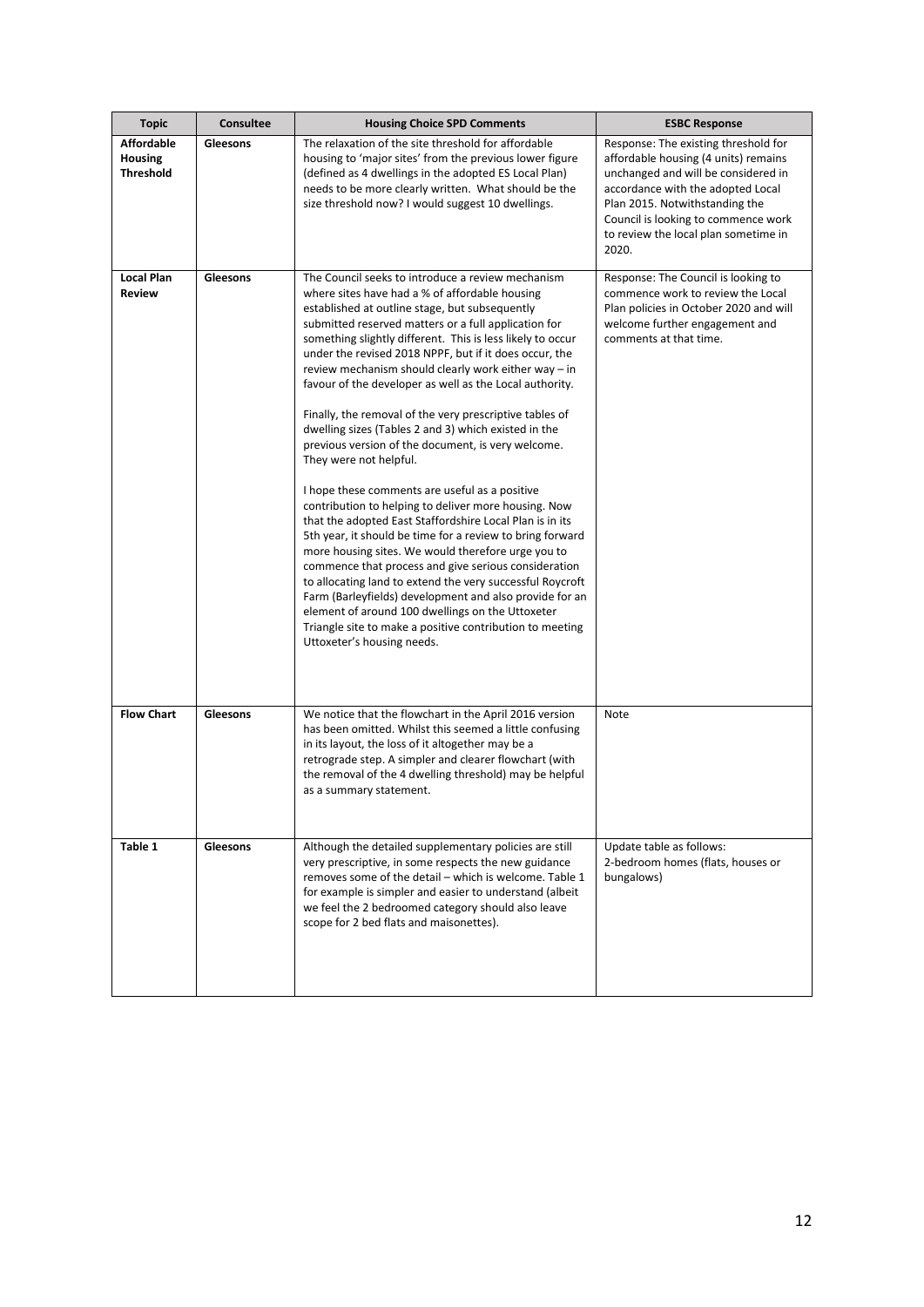| <b>Topic</b>                      | <b>Consultee</b>                  | <b>Housing Choice SPD Comments</b>                                                                                                                                                                                                                                                                                                                                                                                                                                                                                                                                                                                                                                                                                                                                                                                                                                                                                                                                                                                                                                                                                                                                                                                                                                                                                                                                                                                                                                                                                                                                                                                                                                                                                                                                                                                                                                      | <b>ESBC Response</b>                                                          |
|-----------------------------------|-----------------------------------|-------------------------------------------------------------------------------------------------------------------------------------------------------------------------------------------------------------------------------------------------------------------------------------------------------------------------------------------------------------------------------------------------------------------------------------------------------------------------------------------------------------------------------------------------------------------------------------------------------------------------------------------------------------------------------------------------------------------------------------------------------------------------------------------------------------------------------------------------------------------------------------------------------------------------------------------------------------------------------------------------------------------------------------------------------------------------------------------------------------------------------------------------------------------------------------------------------------------------------------------------------------------------------------------------------------------------------------------------------------------------------------------------------------------------------------------------------------------------------------------------------------------------------------------------------------------------------------------------------------------------------------------------------------------------------------------------------------------------------------------------------------------------------------------------------------------------------------------------------------------------|-------------------------------------------------------------------------------|
| <b>Housing for</b><br>the Elderly | Gleesons                          | The requirement for all sites outside Burton, Uttoxeter<br>and the Strategic villages to have a specific local housing<br>needs survey to support the application seems an<br>unnecessarily complex and expensive measure when<br>buyers may come from outside the local community.<br>Indeed, under para 2.19, there is now a much narrower<br>range of exceptions where a housing needs survey is<br>not required.<br>Paragraph 3.3 explains that where schemes meet the<br>M4(2) standard, the Council will consider that as<br>meeting the needs of older people, which is welcome.<br>Indeed, the Housing Choice document is particularly<br>supportive of Elderly Persons' dwellings and Extra Care<br>housing, without expecting any affordable housing. This<br>type of development is expected to form a small part of<br>our forthcoming Uttoxeter Triangle scheme which is<br>ideally suitable in view of the advice in paragraph 4.6 of<br>the SPD in that such sites should be in close proximity<br>to services and facilities.                                                                                                                                                                                                                                                                                                                                                                                                                                                                                                                                                                                                                                                                                                                                                                                                                           | Noted                                                                         |
| Character<br>and Design           | <b>Historic</b><br><b>England</b> | • Paragraph 2.7 we would encourage the Council to<br>consider the local distinctiveness of areas and local<br>design, when considering appropriate housing choice<br>and design. Additionally, to ensure that where<br>development is in the vicinity of heritage assets their<br>significance, including their setting is fully considered,<br>which could relate to the type of housing and design of<br>development submitted.<br>• 2.10 b) needs to consider the potential density and<br>height of any proposed development and consider the<br>potential impacts for the historic environment.<br>. 2.11 locally distinctive design that reflects the<br>character and sense of place of areas would be positive<br>to create place identity and for new development to be<br>sympathetic to its surroundings.<br>• 2.19 consider clarifying what is meant by 'traditional<br>rural buildings' as there may be examples of where<br>these constitute heritage assets and are buildings of<br>intrinsic historic value such as historic farmsteads.<br>• Section 4, 5 and 6 should ensure that any design<br>considerations are in keeping with the wider policies of<br>the East Staffordshire Local Plan. Alternatively, the<br>Council could include a section in the introduction that<br>states that whilst the highlighted Local Plan policies are<br>the ones the SPD anticipates to expand upon, all Local<br>Plan policies will need to be considered alongside the<br>submission of planning applications as they may have<br>considerations for housing choice and design.<br>Section 7 could usefully include a reference to<br>Conservation Areas and the need to consider the<br>impact to this heritage asset and its setting, especially<br>where the Conservation Area is a settlement boundary<br>or aligns with parts of settlement boundaries. | ADD THIS SECTION to 1.9 - Related<br>Design Policies: P24 to P31 (Local Plan) |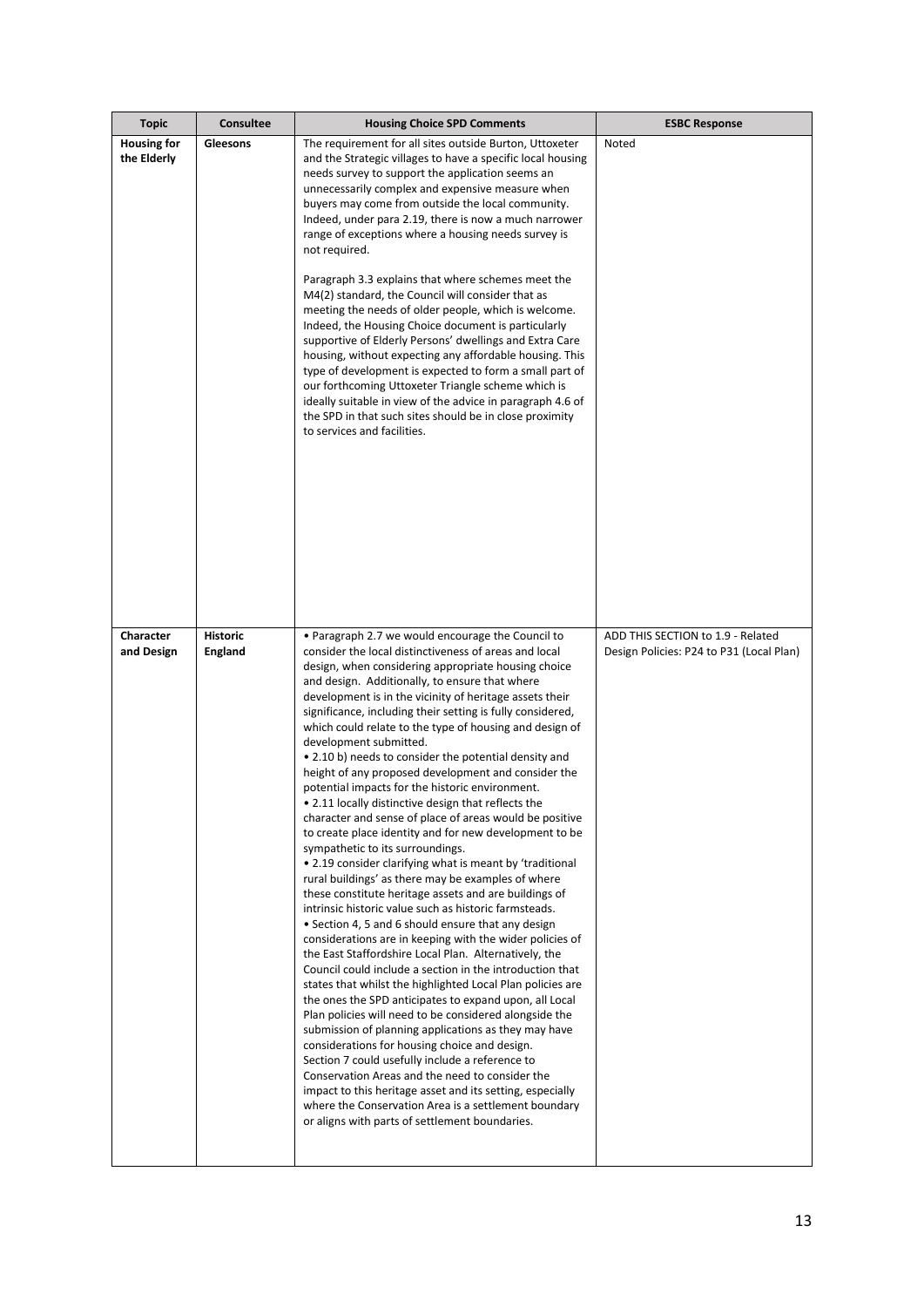| <b>Topic</b>                            | <b>Consultee</b>          | <b>Housing Choice SPD Comments</b>                                                                                                                                                                                                                                                                                                                                                                                                                                                                                                                                                                                                                                                                                                                                                                                                                                                                                                                                                                                                                                                                                                                                                                                                                                                                                                                                                                                                                                                                                                                                                                                                                                                                                                                                                                                                                                                                                                                                                                                                                                                                                                                                                                                                                                                                                                                                                                                                                                                                                                                           | <b>ESBC Response</b>                                                                                                                                                                                                                                                                                                                                                                                                                                                                                                                                                                                                                                                                                                                                                                                                                                                                                                                                                                                                                                                                         |
|-----------------------------------------|---------------------------|--------------------------------------------------------------------------------------------------------------------------------------------------------------------------------------------------------------------------------------------------------------------------------------------------------------------------------------------------------------------------------------------------------------------------------------------------------------------------------------------------------------------------------------------------------------------------------------------------------------------------------------------------------------------------------------------------------------------------------------------------------------------------------------------------------------------------------------------------------------------------------------------------------------------------------------------------------------------------------------------------------------------------------------------------------------------------------------------------------------------------------------------------------------------------------------------------------------------------------------------------------------------------------------------------------------------------------------------------------------------------------------------------------------------------------------------------------------------------------------------------------------------------------------------------------------------------------------------------------------------------------------------------------------------------------------------------------------------------------------------------------------------------------------------------------------------------------------------------------------------------------------------------------------------------------------------------------------------------------------------------------------------------------------------------------------------------------------------------------------------------------------------------------------------------------------------------------------------------------------------------------------------------------------------------------------------------------------------------------------------------------------------------------------------------------------------------------------------------------------------------------------------------------------------------------------|----------------------------------------------------------------------------------------------------------------------------------------------------------------------------------------------------------------------------------------------------------------------------------------------------------------------------------------------------------------------------------------------------------------------------------------------------------------------------------------------------------------------------------------------------------------------------------------------------------------------------------------------------------------------------------------------------------------------------------------------------------------------------------------------------------------------------------------------------------------------------------------------------------------------------------------------------------------------------------------------------------------------------------------------------------------------------------------------|
| No<br>Comment                           | <b>Natural</b><br>England | Natural England is a non-departmental public body. Our<br>statutory purpose is to ensure that the natural<br>environment is conserved, enhanced, and managed for<br>the benefit of present and future generations, thereby<br>contributing to sustainable development.<br>Our remit includes protected sites and landscapes,<br>biodiversity, geodiversity, soils, protected species,<br>landscape character, green infrastructure and access to<br>and enjoyment of nature.<br>Whilst we welcome this opportunity to give our views,<br>the topic of the Housing Choice Supplementary<br>Planning Document does not                                                                                                                                                                                                                                                                                                                                                                                                                                                                                                                                                                                                                                                                                                                                                                                                                                                                                                                                                                                                                                                                                                                                                                                                                                                                                                                                                                                                                                                                                                                                                                                                                                                                                                                                                                                                                                                                                                                                         | Noted                                                                                                                                                                                                                                                                                                                                                                                                                                                                                                                                                                                                                                                                                                                                                                                                                                                                                                                                                                                                                                                                                        |
| Sub-section<br>b (should be<br>removed) | <b>Pegasus Group</b>      | Pegasus Group on behalf of Lone Star Land Limited<br>("Lone Star") are pleased to make formal<br>representations with respect to the Draft Housing<br>Choice Supplementary Planning Document (September<br>2019). This document will provide guidance on key<br>development plan policies and how they will operate, in<br>particular, with the planning of new housing<br>developments and making applications. The document<br>was opened to public consultation on 6 September<br>2019, with the deadline being 18 October 2019.<br>Two amendments should be made to this document,<br>with the first being to paragraph 2.19 and the second to<br>paragraph 6.15 as follows:<br>Draft Housing Choice Supplementary Planning<br>Document (September 2019)<br>Section 2 – Strategic Policy 16: Meeting Housing Needs<br>Paragraph 2.12 states that local need should be met for<br>mainstream housing developments outside Burton,<br>Uttoxeter and the Strategic villages. Paragraph 2.14<br>states that applicants are invited to ask the Council<br>whether a valid housing needs survey (HNS) has already<br>been carried out and this could include evidence that<br>informs a Neighbourhood Plan. Paragraph 2.16 clarifies<br>that the HNS should be no earlier than 3 years before<br>the date of a planning application.<br>There are exclusions for when a HNS is not required, as<br>detailed in paragraph 2.19:<br>"A housing needs survey is not required on proposals<br>for conversion of traditional rural buildings, agricultural<br>workers dwellings, or the subdivision of existing<br>dwellings."<br>Paragraph 2.19 should be amended to also include that<br>a HNS is not required for sites that are allocated<br>through the adopted Local Plan or a made<br>Neighbourhood Plan.<br>This amendment will provide clarity that for sites either<br>currently allocated or are to be allocated in the future,<br>can still progress even if their local HNS is no earlier<br>than 3 years before the date of the subsequent<br>planning application. This will provide certainty that<br>sites can progress, not only for the applicant, but also<br>for the Council's benefit in order to satisfy the<br>Borough's five-year housing requirement.<br>Section 6 – Strategic Policy 17: Affordable Housing<br>This section copies Strategic Policy 17: Affordable<br>Housing from the Local Plan (October 2015) after<br>paragraph 6.3, which details the thresholds for the<br>amount of affordables to be provided. This is reflected | Made Neighbourhood plans which<br>have been through the examination<br>process will have been found to be in<br>conformity with the local plan.<br>However, it is agreed that Sub-section<br>b should be removed.<br>With regard to Paragraph 2.19, a HNS<br>may be useful for sites that are<br>allocated through the adopted Local<br>Plan or a made Neighbourhood Plan.<br>For example, developers are advised<br>that a valid housing needs survey<br>should be in accordance with Chapter<br>6 and should be carried out no earlier<br>than 3 years before the date of the<br>planning application. This approach<br>will ensure that there is continued<br>engagement between developers and<br>local communities. It remains the<br>Council's view that some flexibility is<br>needed so that new affordable housing<br>can be guided by the most up-to-date<br>information. This new housing needs<br>information will then be considered<br>alongside the existing housing needs<br>assessments and evidence base, which<br>support the local plan and made<br>neighbourhood plans. |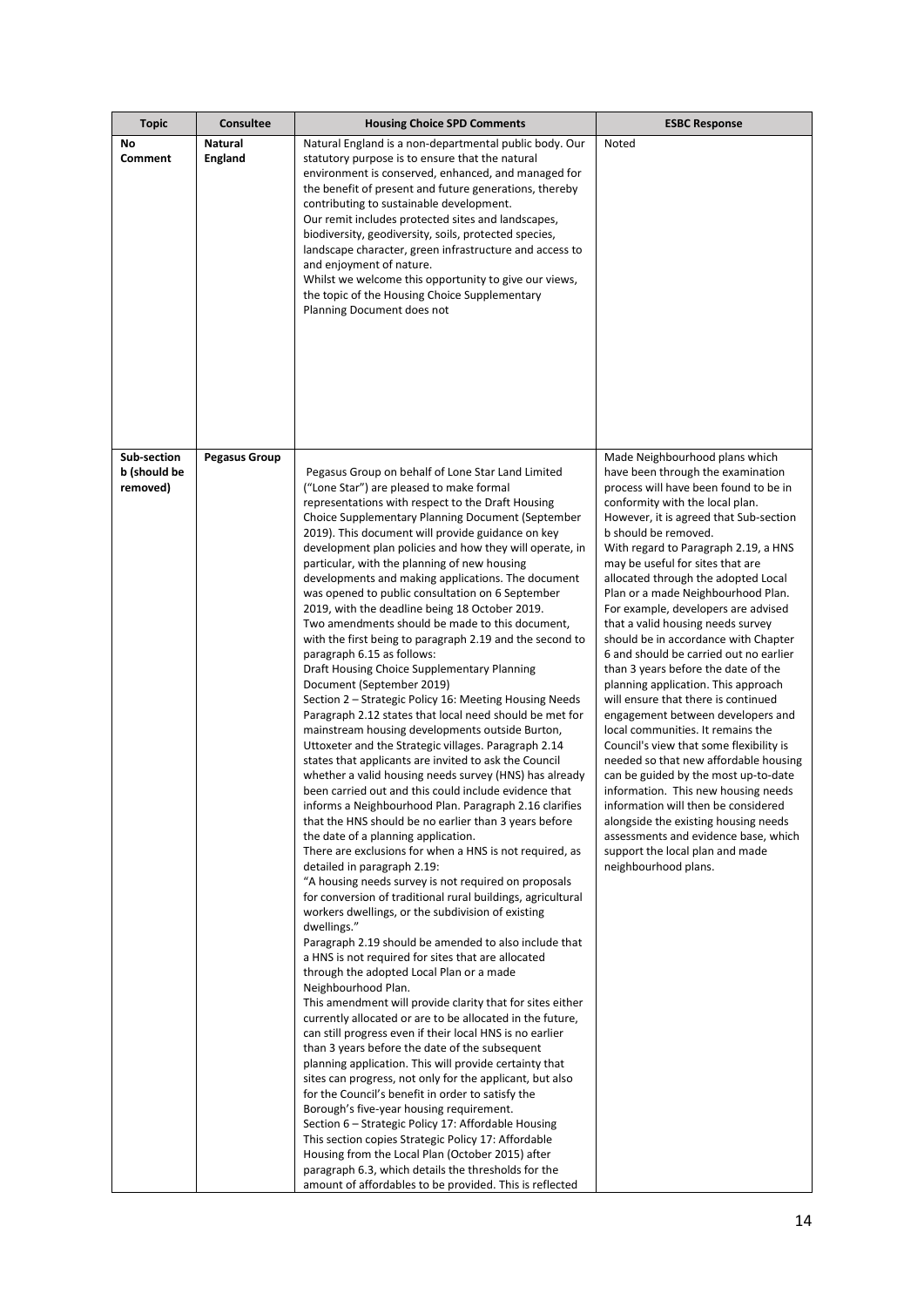| <b>Topic</b> | <b>Consultee</b> | <b>Housing Choice SPD Comments</b>                                                                      | <b>ESBC Response</b> |
|--------------|------------------|---------------------------------------------------------------------------------------------------------|----------------------|
|              |                  | under the sub-heading Affordable housing requirement                                                    |                      |
|              |                  | at paragraph 6.18:                                                                                      |                      |
|              |                  | "The proportion of Affordable housing required from                                                     |                      |
|              |                  | housing developments at or above the threshold is as                                                    |                      |
|              |                  | follows:                                                                                                |                      |
|              |                  | • • 25% on previously developed land within the built                                                   |                      |
|              |                  | up areas of Burton and Uttoxeter, although it is not                                                    |                      |
|              |                  | expected that this will be viable on every site:                                                        |                      |
|              |                  | • • 33% on Greenfield sites within and on the edge of                                                   |                      |
|              |                  | Burton and Uttoxeter (see glossary);<br>• 40% on other land."                                           |                      |
|              |                  |                                                                                                         |                      |
|              |                  | However, paragraph 6.15 (also under sub-heading                                                         |                      |
|              |                  | Affordable Housing Requirement) states (emphasis                                                        |                      |
|              |                  | added):                                                                                                 |                      |
|              |                  | "A different proportion of Affordable housing will be                                                   |                      |
|              |                  | required where:                                                                                         |                      |
|              |                  | • a) An applicant evidences that a lower proportion of                                                  |                      |
|              |                  | Affordable housing is necessary to make development                                                     |                      |
|              |                  | viable;                                                                                                 |                      |
|              |                  | • b) The applicable Neighbourhood Plan requires a                                                       |                      |
|              |                  | higher proportion;                                                                                      |                      |
|              |                  | • c) The site is a rural or entry level Exception Site as                                               |                      |
|              |                  | explained in Chapter 7;                                                                                 |                      |
|              |                  | • d) The proposal is applicable for vacant building                                                     |                      |
|              |                  | credit.                                                                                                 |                      |
|              |                  | Sub-section b) should be removed because it is not                                                      |                      |
|              |                  | consistent with the Strategic Policy and does not accord                                                |                      |
|              |                  | with it. The Strategic Policy does not allow for                                                        |                      |
|              |                  | Neighbourhood Plans to set their own threshold for the                                                  |                      |
|              |                  | percentage of affordables to be provided. Additionally,                                                 |                      |
|              |                  | only the Local Plan can set out contributions expected                                                  |                      |
|              |                  | from development, as clarified within paragraph 005                                                     |                      |
|              |                  | Reference ID: 41-005-20190509 (revised on                                                               |                      |
|              |                  | 09/05/2019) of the National Planning Policy Guidance                                                    |                      |
|              |                  | (emphasis added):                                                                                       |                      |
|              |                  | "How should a community ensure its neighbourhood                                                        |                      |
|              |                  | plan is deliverable?                                                                                    |                      |
|              |                  | Plans should be prepared positively, in a way that is                                                   |                      |
|              |                  | aspirational but deliverable. Strategic policies in the                                                 |                      |
|              |                  | local plan or spatial development strategy should set                                                   |                      |
|              |                  | out the contributions expected from development. This                                                   |                      |
|              |                  | should include the levels and types of affordable<br>housing required, along with other infrastructure. |                      |
|              |                  | Neighbourhood plans may also contain policies on the                                                    |                      |
|              |                  | contributions expected from development, but these                                                      |                      |
|              |                  | and any other requirements placed on development                                                        |                      |
|              |                  | should accord with relevant strategic policies and not                                                  |                      |
|              |                  | undermine the deliverability of the neighbourhood                                                       |                      |
|              |                  | plan, local plan or spatial development strategy. Further                                               |                      |
|              |                  | guidance on viability is available."                                                                    |                      |
|              |                  | Summary                                                                                                 |                      |
|              |                  | This letter provides representations on the Draft                                                       |                      |
|              |                  | Housing Choice SPD and in particular that amendments                                                    |                      |
|              |                  | should be made to paragraphs 2.19 and 6.15. These                                                       |                      |
|              |                  | changes will ensure that the SPD does not jeopardise                                                    |                      |
|              |                  | the deliverability of allocated sites and that it does not                                              |                      |
|              |                  | cause conflict between made Neighbourhood Plans and                                                     |                      |
|              |                  | the Local Plan.                                                                                         |                      |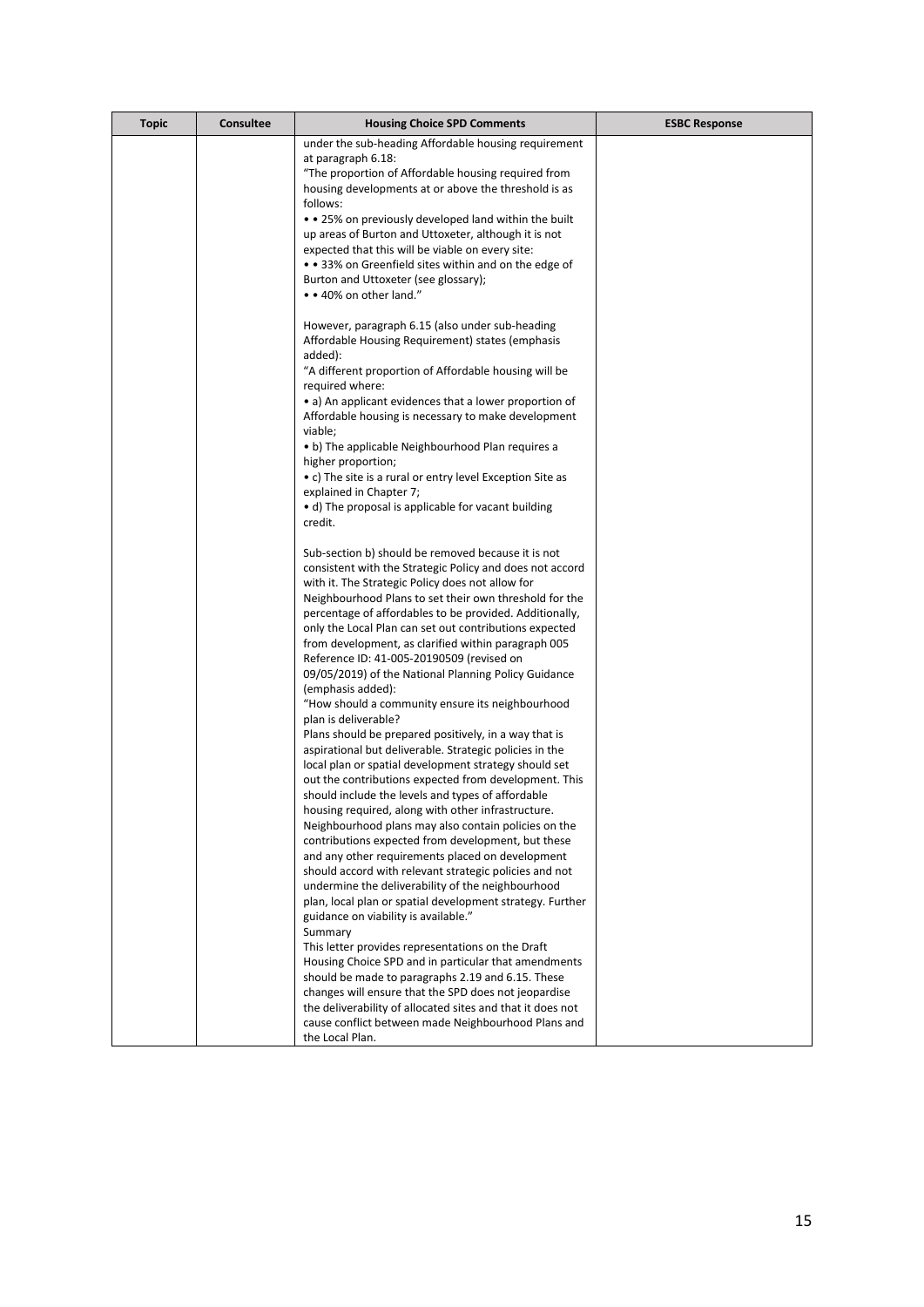| <b>Topic</b>       | <b>Consultee</b>      | <b>Housing Choice SPD Comments</b>                                                                                   | <b>ESBC Response</b>                                                         |
|--------------------|-----------------------|----------------------------------------------------------------------------------------------------------------------|------------------------------------------------------------------------------|
| <b>Branston</b>    | <b>Ravinder Uppal</b> | In April 2015, ESBC granted outline planning permission                                                              | Response: According to the signed                                            |
| Locks -            | (on behalf of         | for up to 2,500 dwellings at the Branston Locks site by                                                              | S106 Agreement dated 14th April 2015                                         |
| Planning           | <b>Nurton</b>         | virtue of Planning Application Ref. No. P/2012/01467.                                                                | the development under Planning                                               |
| <b>Application</b> | Developments)         | This permission was the subject of a s.106 agreement                                                                 | Application Ref. No. P/2012/01467 will                                       |
| Ref. No.           |                       | which set out the affordable housing provision and the                                                               | deliver 10% Affordable Housing. This is                                      |
| P/2012/014<br>67   |                       | principal infrastructure requirements of the<br>development.                                                         | quite a generous figure as the policy<br>requirement figure for the Branston |
|                    |                       |                                                                                                                      | Locks site would have been 25%.                                              |
|                    |                       | Strategic Policy 3 Provision of Homes and Jobs 2012-                                                                 | Therefore, to answer your question,                                          |
|                    |                       | 2031 of the ESBC adopted Local Plan states that, 'The                                                                | the scheme has been dealt with                                               |
|                    |                       | Borough Council will provide for 11,648 dwellings over                                                               | outside of the terms of the proposed                                         |
|                    |                       | the plan period of 2012-2031. The housing requirement                                                                | Housing Choice SPD and Local Plan                                            |
|                    |                       | will be delivered in accordance with the following                                                                   | 2015.                                                                        |
|                    |                       | indicative average annual rate:                                                                                      |                                                                              |
|                    |                       | $\bullet$ 466 dwellings per annum for 6 years (2012/2013 –                                                           |                                                                              |
|                    |                       | 2017/2018)                                                                                                           |                                                                              |
|                    |                       | • 682 dwellings per annum for 13 years (2018/2019 -                                                                  |                                                                              |
|                    |                       | 2030/2031)                                                                                                           |                                                                              |
|                    |                       | In addition, Strategic Policy 4 Distribution of Housing                                                              |                                                                              |
|                    |                       | Growth 2012-2031 of the ESBC adopted Local Plan                                                                      |                                                                              |
|                    |                       | notes that the Branston Locks site is allocated to                                                                   |                                                                              |
|                    |                       | provide 2580 dwellings out of a total 6473 in Burton                                                                 |                                                                              |
|                    |                       | upon Trent. This equates to 39.8%. The Branston Locks<br>site is the key housing delivery site in East Staffordshire |                                                                              |
|                    |                       | to enable ESBC to meet its housing targets.                                                                          |                                                                              |
|                    |                       |                                                                                                                      |                                                                              |
|                    |                       | Affordable Housing Provision at Branston Locks                                                                       |                                                                              |
|                    |                       | It is not evident in the draft Housing Choice SPD                                                                    |                                                                              |
|                    |                       | consultation document if or how the Branston Locks                                                                   |                                                                              |
|                    |                       | site should be considered with regard to affordable                                                                  |                                                                              |
|                    |                       | housing provision.                                                                                                   |                                                                              |
|                    |                       | The draft Housing Choice SPD consultation document                                                                   |                                                                              |
|                    |                       | notes that on greenfield sites within and on the edge of                                                             |                                                                              |
|                    |                       | Burton, 33% affordable housing should be provided                                                                    |                                                                              |
|                    |                       | overall in line with the adopted Local Plan which                                                                    |                                                                              |
|                    |                       | references this figure at Strategic Policy 17 Affordable<br>Housing. However, given the significant infrastructure   |                                                                              |
|                    |                       | costs associated with the development, it is considered                                                              |                                                                              |
|                    |                       | that this level of affordable housing should not apply to                                                            |                                                                              |
|                    |                       | the balance of the Branston Locks scheme as it is likely                                                             |                                                                              |
|                    |                       | to affect the delivery of the full permitted scheme. To                                                              |                                                                              |
|                    |                       | this end, it is proposed that because of the key strategic                                                           |                                                                              |
|                    |                       | nature of Branston Locks in determining the delivery of                                                              |                                                                              |
|                    |                       | the Council's overall housing numbers within the<br>planned trajectory, the scheme should be dealt with              |                                                                              |
|                    |                       | outside of the terms of the proposed SPD.                                                                            |                                                                              |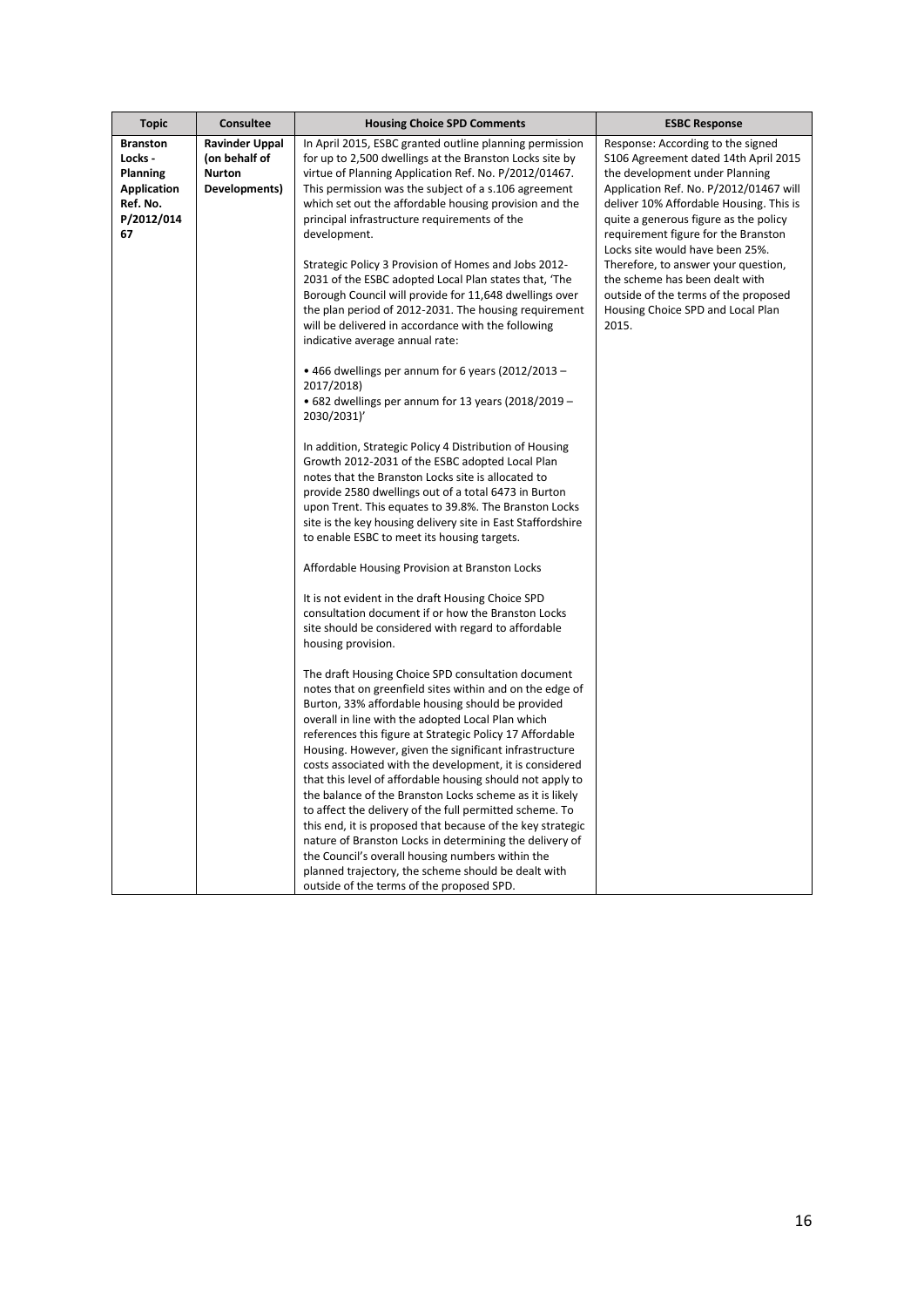| <b>Topic</b>    | Consultee              | <b>Housing Choice SPD Comments</b>                                                                                 | <b>ESBC Response</b>                                                           |
|-----------------|------------------------|--------------------------------------------------------------------------------------------------------------------|--------------------------------------------------------------------------------|
| Housing         | <b>Rocester Parish</b> | Special mention is made of Strategic Policies SP16 to 19                                                           | Response: The Housing Choice SPD is                                            |
| <b>Policies</b> | Council                | inclusive. This version of the HCSPD will require                                                                  | an adopted Supplementary Planning                                              |
|                 |                        | revisions to SPs 16 and 17 in particular and possibly<br>other policies that are not listed.                       | Document, which was adopted in April<br>2016. The current revision is based on |
|                 |                        | SP16 : Meeting Housing Needs                                                                                       | the Government's review of the                                                 |
|                 |                        | This SP gives standard percentages given for the various                                                           | National Planning Policy Framework                                             |
|                 |                        | housing types for the various tiers of community and                                                               | and subsequent revised definition of                                           |
|                 |                        | across the whole Borough, However, the simple                                                                      | Affordable Housing. Therefore, much                                            |
|                 |                        | application of such percentages will not necessarily                                                               | of the original document remains                                               |
|                 |                        | provide the mix required for a particular local                                                                    | unchanged.                                                                     |
|                 |                        | community's needs. Consequently, a reliable survey of                                                              |                                                                                |
|                 |                        | what comprises an individual parish's present housing                                                              | For clarification, policies SP16 to SP19                                       |
|                 |                        | stock, its bed-spaces and tenures is needed to establish                                                           | are Strategic Policies and can only be                                         |
|                 |                        | what and how many of each house type is needed to<br>address present imbalances.                                   | revised as part of a review of the<br>adopted local plan. Notwithstanding      |
|                 |                        | SP17: Affordable Housing                                                                                           | the Council is looking to commence                                             |
|                 |                        | This draft HCSPD strongly suggests that SP17 is in need                                                            | work on a full or partial review of the                                        |
|                 |                        | of urgent revision to accord with the revised NPPF and                                                             | local plan sometime in 2020 and would                                          |
|                 |                        | that evidence must be made available to support its                                                                | welcome further engagement as well                                             |
|                 |                        | requirements.                                                                                                      | as the opportunity for Rocester to be                                          |
|                 |                        | For clarity and probity, ESBC's key criteria for evaluation                                                        | involved in the Local Plan review                                              |
|                 |                        | of any claimed limited viability need to be stated and it                                                          | process. However, the comments have                                            |
|                 |                        | should be specific as to the cost matrix that it plans to                                                          | been noted.                                                                    |
|                 |                        | use to validate the costs.                                                                                         |                                                                                |
|                 |                        | When agreeing 'a reduced level of affordable housing<br>based on the findings of the Council's assessment of the   |                                                                                |
|                 |                        | evidence submitted by the applicant' and also the                                                                  |                                                                                |
|                 |                        | review and overage mechanisms, there should be                                                                     |                                                                                |
|                 |                        | scrutiny by ESBC Elected Members                                                                                   |                                                                                |
|                 |                        | To ensure that commuted sums will indeed be spent on                                                               |                                                                                |
|                 |                        | measures to address proven housing need within the                                                                 |                                                                                |
|                 |                        | Borough, the means of and mechanisms for doing so                                                                  |                                                                                |
|                 |                        | should be stated clearly.                                                                                          |                                                                                |
|                 |                        | The dispersal of affordable housing in the manner<br>described is both too prescriptive and restrictive by not     |                                                                                |
|                 |                        | recognising individual site conditions and restrictions                                                            |                                                                                |
|                 |                        | which could lead to the best overall solution for the                                                              |                                                                                |
|                 |                        | local community on completion of the development not                                                               |                                                                                |
|                 |                        | being achieved.                                                                                                    |                                                                                |
|                 |                        | The revised NPPF recognises that the strict application                                                            |                                                                                |
|                 |                        | of the 10% rule for affordable home ownership will                                                                 |                                                                                |
|                 |                        | need to be moderated to suit local need. This should                                                               |                                                                                |
|                 |                        | equally apply to other housing tenures if ESBC's desired<br>housing mixes are to be achieved within the Borough as |                                                                                |
|                 |                        | a whole.                                                                                                           |                                                                                |
|                 |                        | SP18: Residential Development on Exception Sites                                                                   |                                                                                |
|                 |                        | If the planning policies are not to be circumvented, the                                                           |                                                                                |
|                 |                        | justification of the need for development outside the                                                              |                                                                                |
|                 |                        | development / settlement boundaries as defined and                                                                 |                                                                                |
|                 |                        | declared in the Adopted Local Plan must be rigorous.                                                               |                                                                                |
|                 |                        | Sometimes where used, the term 'local' is                                                                          |                                                                                |
|                 |                        | inappropriate, being rather 'local people'. Both terms<br>should be defined in the Glossary.                       |                                                                                |
|                 |                        | SP 19: Sites for Gypsies, Travellers and Travelling                                                                |                                                                                |
|                 |                        | Showpeople                                                                                                         |                                                                                |
|                 |                        | The Council is not aware of any such sites being                                                                   |                                                                                |
|                 |                        | intended within its parish. Should these be considered a                                                           |                                                                                |
|                 |                        | possibility in the future, then it should be involved in                                                           |                                                                                |
|                 |                        | full discussions as early as possible.                                                                             |                                                                                |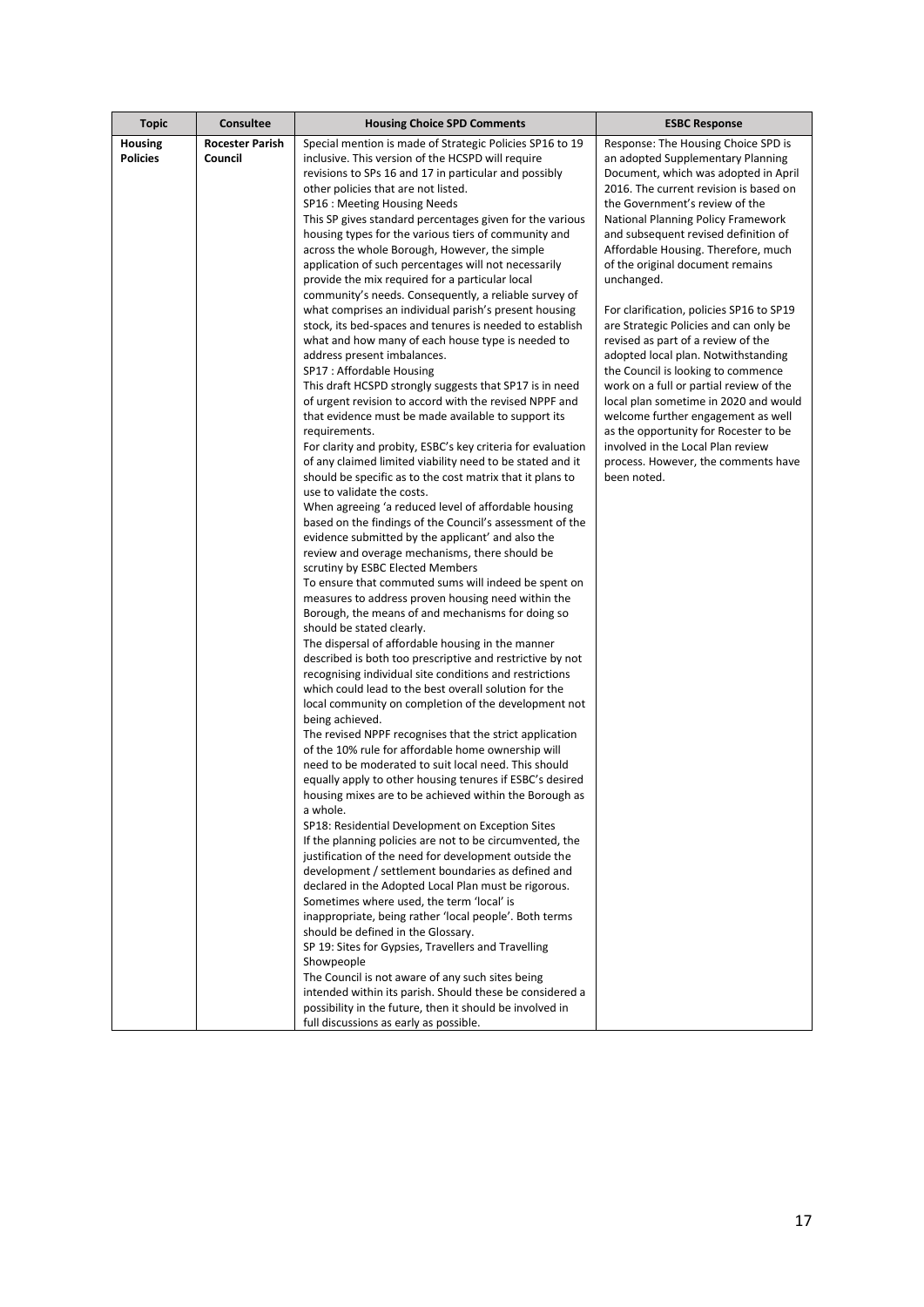| <b>Topic</b>       | <b>Consultee</b>       | <b>Housing Choice SPD Comments</b>                                                                         | <b>ESBC Response</b>                                                  |
|--------------------|------------------------|------------------------------------------------------------------------------------------------------------|-----------------------------------------------------------------------|
| <b>Housing</b>     | <b>Rocester Parish</b> | Balanced and integrated communities                                                                        | In the adopted local plan, Rocester has                               |
| Mixes              | Council                | The Council accepts the principle that there should be                                                     | been identified as a Strategic Village                                |
|                    |                        | such within its parish and that new housing                                                                | and Tier 1 Settlement. The Local Plan &                               |
|                    |                        | developments should be such that this objective is                                                         | Community Infrastructure Levy                                         |
|                    |                        | achieved. Whilst previously there has been a                                                               | Viability Study identified the strategic                              |
|                    |                        | preponderance of social and rented housing in                                                              | site - Land South of Rocester. This site                              |
|                    |                        | Rocester, this has been addressed to a degree by recent                                                    | is intended to provide 90 additional                                  |
|                    |                        | new developments. It is not yet known how far this                                                         | dwellings (total of 544 for the four                                  |
|                    |                        | meets ESBC's objective so, in the new role proposed for                                                    | Strategic Villages). As regards a                                     |
|                    |                        | the Parish Council, its access to existing housing                                                         | suitable housing mix, residential                                     |
|                    |                        | databases will be essential.                                                                               | development in main towns and Tier 1                                  |
|                    |                        | Establishing local housing need and Made                                                                   | settlements shall provide an                                          |
|                    |                        | Neighbourhood Plans                                                                                        | appropriate mix of market housing                                     |
|                    |                        | To date, the Parish Council has seen little reason for                                                     | based on the mix required in that part                                |
|                    |                        | producing a Neighbourhood Plan since the Adopted                                                           | of the Borough, including Housing for                                 |
|                    |                        | ESLP states that Rocester's total housing requirement is                                                   | the elderly. As part of the application                               |
|                    |                        | 115 new dwellings within the village by 2031,                                                              | process, the Council will advise on the                               |
|                    |                        | comprising 90 on an identified Strategic site and 25 on                                                    | proportion of on-site Affordable                                      |
|                    |                        | Windfall sites. The latter have already been achieved by                                                   | Housing that needs to be provided to                                  |
|                    |                        | the granting of planning permissions for residential                                                       | meet the local need. An applicant or                                  |
|                    |                        | developments both within and outside the settlement<br>boundary.                                           | developer who disagree with the<br>Council's housing needs assessment |
|                    |                        | Concerning the Strategic site identified in the ESLP,                                                      | can carry out and provide the results of                              |
|                    |                        | presently and for whatever reason, no planning                                                             | a housing needs survey to demonstrate                                 |
|                    |                        | applications have yet been determined by ESBC despite                                                      | that a different amount of on-site                                    |
|                    |                        | their having been registered on 2 August 2017, so well                                                     | provision is needed. However, when                                    |
|                    |                        | over two years ago. These comprise a full submission                                                       | preparing an application for up to 10                                 |
|                    |                        | for 20 dwellings (ref P/2017/00668) and an outline                                                         | dwellings applicants should assume                                    |
|                    |                        | planning application for the remaining 70 (ref                                                             | that the maximum number of on-site                                    |
|                    |                        | P/2017/006678). Until this delay in determination is                                                       | Affordable Housing will be required,                                  |
|                    |                        | resolved one way or the other, the Parish Council                                                          | and this will need to be supported by a                               |
|                    |                        | contends that there should be no further development                                                       | signed Section 106 Agreement.                                         |
|                    |                        | outside the development / settlement boundary for the                                                      |                                                                       |
|                    |                        | village defined in the ESLP.                                                                               |                                                                       |
|                    |                        | Now that ESBC intends that Made Neighbourhood Plans                                                        |                                                                       |
|                    |                        | are to provide local community input to achieve the                                                        |                                                                       |
|                    |                        | desired housing mix for integrated communities, any                                                        |                                                                       |
|                    |                        | such plans for Rocester will take on another purpose                                                       |                                                                       |
|                    |                        | now that parish councils are expected to be involved                                                       |                                                                       |
|                    |                        | with housing surveys. Consequently, the Parish Council                                                     |                                                                       |
|                    |                        | is considering the production of its own Neighbourhood                                                     |                                                                       |
|                    |                        | Plan to ensure that the appropriate housing mix for the                                                    |                                                                       |
|                    |                        | village is achieved. Whilst a 'Made' Neighbourhood Plan                                                    |                                                                       |
|                    |                        | may give it a voice when dealing with both developers                                                      |                                                                       |
|                    |                        | and ESBC, HCSPD para. 7.10 suggests that such a plan,                                                      |                                                                       |
|                    |                        | however, may not be sufficient to guarantee that this<br>will be heard, suggesting that Made Neighbourhood |                                                                       |
|                    |                        | Plans may have far less value than their parent parish                                                     |                                                                       |
|                    |                        | councils believe.                                                                                          |                                                                       |
|                    |                        | At a time of increasing demands on parish councils'                                                        |                                                                       |
|                    |                        | resources, either financial or volunteer time, the not                                                     |                                                                       |
|                    |                        | inconsiderable costs associated with the research for                                                      |                                                                       |
|                    |                        | and the production of a Neighbourhood Plan will have                                                       |                                                                       |
|                    |                        | to be justified against the benefits received and other                                                    |                                                                       |
|                    |                        | pressing local priorities.                                                                                 |                                                                       |
| <b>New housing</b> | <b>Rocester Parish</b> | It is disconcerting to learn from HCSPD paragraph 2.12                                                     | Noted                                                                 |
| developmen         | Council                | that only 'Mainstream housing development outside                                                          |                                                                       |
| t in Rocester      |                        | Burton, Uttoxeter and the Strategic villages has to best                                                   |                                                                       |
|                    |                        | meet 'local housing needs'. This suggests that,                                                            |                                                                       |
|                    |                        | notwithstanding what is said in the ESLP, Rocester may                                                     |                                                                       |
|                    |                        | have to accommodate yet more housing 'imposed'                                                             |                                                                       |
|                    |                        | upon it. If this is to be the case, development must be                                                    |                                                                       |
|                    |                        | such that they will achieve the desired housing mix                                                        |                                                                       |
|                    |                        | within the village and parish. It is feared that the                                                       |                                                                       |
|                    |                        | permissions already granted will not do this.                                                              |                                                                       |
|                    |                        |                                                                                                            |                                                                       |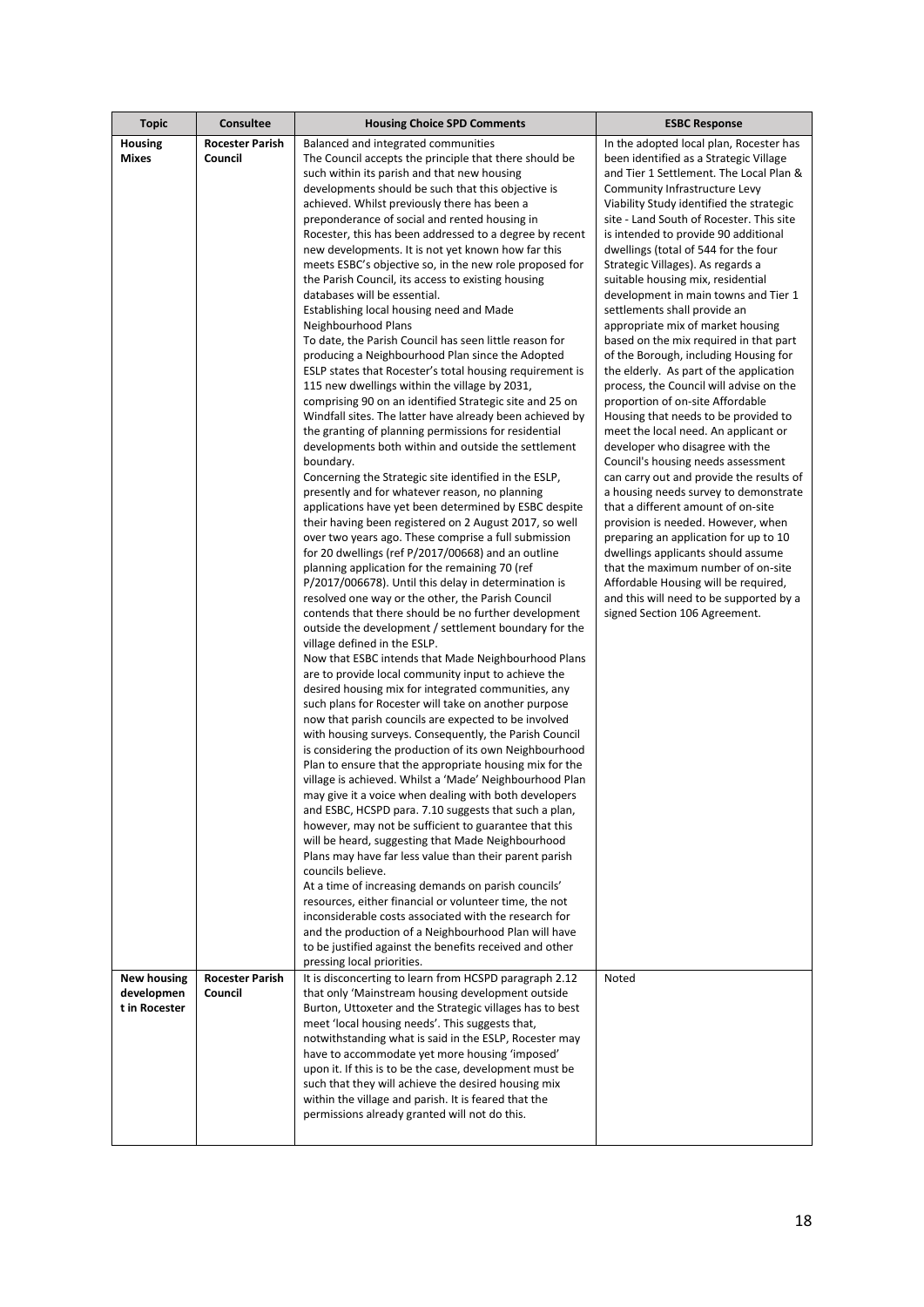| <b>Topic</b>                               | Consultee                         | <b>Housing Choice SPD Comments</b>                                                                                                                                                                                                                                                                                                                                                                             | <b>ESBC Response</b>                                                                                                                                                                                                                                                                                                                                                                                                                                                                                                                                                                             |
|--------------------------------------------|-----------------------------------|----------------------------------------------------------------------------------------------------------------------------------------------------------------------------------------------------------------------------------------------------------------------------------------------------------------------------------------------------------------------------------------------------------------|--------------------------------------------------------------------------------------------------------------------------------------------------------------------------------------------------------------------------------------------------------------------------------------------------------------------------------------------------------------------------------------------------------------------------------------------------------------------------------------------------------------------------------------------------------------------------------------------------|
| <b>Affordable</b><br>housing               | <b>Rocester Parish</b><br>Council | Evidence and data are needed urgently to support the<br>notion that 40% of new housing in Rocester needs to be<br>Affordable to provide the desired housing mix,<br>especially when the percentage is markedly higher than<br>the 25% for Burton and Uttoxeter and 33% on<br>Greenfield sites within and on the edge of Burton and<br>Uttoxeter.                                                               | Response: The affordable housing<br>required from a particular scheme is<br>the following percentage or the<br>amount which is evidenced by an<br>applicant to be viable - on previously<br>developed land within the built up<br>areas of Burton and Uttoxeter: 25%;<br>On Greenfield sites within and on the<br>edge of Burton and Uttoxeter: 33%; On<br>other land; 40%. It is also important to<br>note that the percentages shown may<br>be revised during the lifetime of the<br>plan in the light of updated viability<br>evidence (Strategic Policy 17).                                 |
| Specialised<br>housing for<br>older people | <b>Rocester Parish</b><br>Council | If truly mixed communities are being encouraged, the<br>facilities to be provided in Extra Care and Retirement<br>developments may also be needed by younger persons<br>with disabilities. Equally, Part M of the Building<br>Regulations (for which comment is given in the<br>Appendix) are not limited to just older persons. The<br>final text of the Housing Choice SPD should perhaps<br>recognise this. | Response: Section 3.1 of the Draft<br>Housing Choice SPD deals with Building<br>Regulations 2010, Part M. These<br>regulations cover information about<br>the ease of access to, and use of,<br>buildings, including facilities for<br>disabled visitors or occupants, and the<br>ability to move through a building<br>easily. More information can be found<br>at the following link:<br>(https://www.planningportal.co.uk/inf<br>o/200135/approved documents/80/p<br>art_m_access_to_and_use_of_buildin<br>gs/2). This link will be added to Section<br>3.1 to provide further clarification. |
| <b>Self Build</b>                          | <b>Rocester Parish</b><br>Council | Where available, plots for self-built development within<br>the whole parish of Rocester would be acceptable.                                                                                                                                                                                                                                                                                                  | Noted                                                                                                                                                                                                                                                                                                                                                                                                                                                                                                                                                                                            |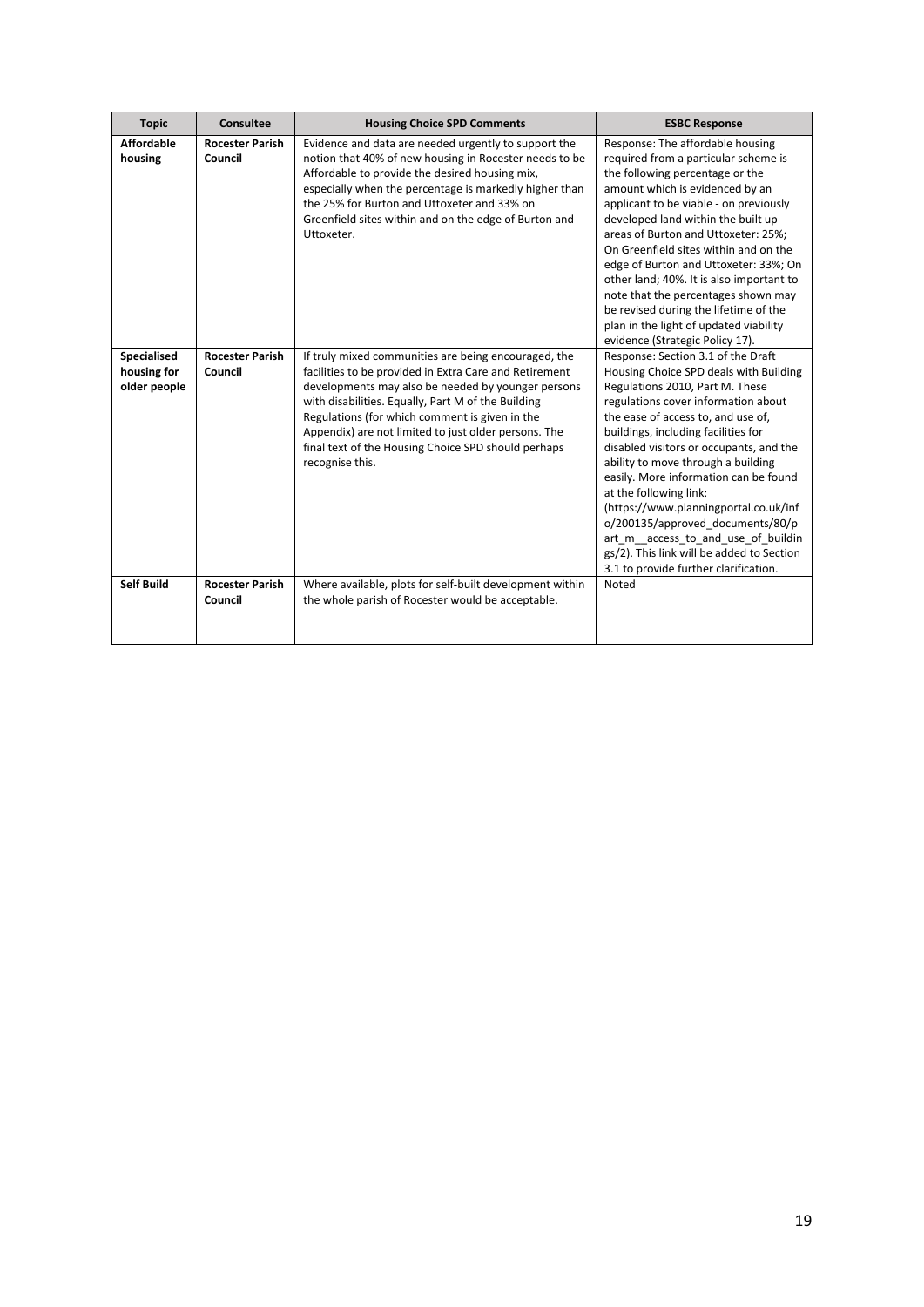| <b>Housing</b><br><b>Rocester Parish</b><br>It is noted that the NPPF requires ESBC to be proactive<br>Response: The Housing Choice SPD is<br><b>Databases</b><br>Council<br>an adopted Supplementary Planning<br>in assessing housing need. It is assumed that it will be                                                                                                                                                                                                                                                                                                                                                                                                                                                                                                                                                                                                                                                                                                                                                                                                                                                                                                                                                                                                                                                                                                                                                                                                                                                                                                                                                                                                                                                                                                                                                                                                                                                                                                                                                                                                                                                                                                                                                                                                                                                                                                                                                                                                                                                                                                                                                                                                                                                                                                                                                                                                                                                                                                                                                                                                                                                                                                                                          |
|---------------------------------------------------------------------------------------------------------------------------------------------------------------------------------------------------------------------------------------------------------------------------------------------------------------------------------------------------------------------------------------------------------------------------------------------------------------------------------------------------------------------------------------------------------------------------------------------------------------------------------------------------------------------------------------------------------------------------------------------------------------------------------------------------------------------------------------------------------------------------------------------------------------------------------------------------------------------------------------------------------------------------------------------------------------------------------------------------------------------------------------------------------------------------------------------------------------------------------------------------------------------------------------------------------------------------------------------------------------------------------------------------------------------------------------------------------------------------------------------------------------------------------------------------------------------------------------------------------------------------------------------------------------------------------------------------------------------------------------------------------------------------------------------------------------------------------------------------------------------------------------------------------------------------------------------------------------------------------------------------------------------------------------------------------------------------------------------------------------------------------------------------------------------------------------------------------------------------------------------------------------------------------------------------------------------------------------------------------------------------------------------------------------------------------------------------------------------------------------------------------------------------------------------------------------------------------------------------------------------------------------------------------------------------------------------------------------------------------------------------------------------------------------------------------------------------------------------------------------------------------------------------------------------------------------------------------------------------------------------------------------------------------------------------------------------------------------------------------------------------------------------------------------------------------------------------------------------|
| doing this by providing background data to the parish<br>Document, (which was adopted in April<br>councils at no additional cost and monitoring<br>2016). The current revision is based on<br>developments to ensure that the housing is provided in<br>the Government's review of the<br>accordance with the final Housing Choice.<br>National Planning Policy Framework<br>Strategic Housing Market Assessment (SHMA) for East<br>and subsequent revised definition of<br>Staffordshire<br>Affordable Housing. Notwithstanding,<br>The SHMA was very important in the creation of the<br>developer viability and needs<br>ESLP so it is surprising that its conclusions are now<br>assessments are also a material<br>considered to be out-of-date and so, being well over<br>consideration in the plan making<br>three years old, invalid. Consequently, it may perhaps<br>process (with the NPPF having a<br>be better not to refer to the document.<br>presumption in favour of<br>development). Therefore, the Council<br><b>Current housing databases</b><br>will aim to examine housing mix<br>It is also assumed that, in preparing this consultation<br>matters at the planning application and<br>draft of the HCSPD, ESBC also undertook the necessary<br>viability level and decisions will be<br>background research into the house types and tenures<br>made on a case by case basis and in<br>of the individual parishs' existing housing stocks as well<br>accordance with the relevant planning<br>as those housing developments that have already been<br>legislation and local plan policies.<br>granted outline planning approvals since 2012, the start<br>For this reason, developers are advised<br>date for the ESLP.<br>that a valid housing needs survey<br>Therefore, it should now have the data to demonstrate<br>should be in accordance with Chapter<br>that the percentages for the different house types are<br>6 and should be carried out no earlier<br>appropriate for all four of the Strategic Villages and, as<br>than 3 years before the date of the<br>stated earlier, this should be made available to them.<br>planning application. This approach<br>Should this not be the case, such data must be collected<br>will ensure that there is continued<br>so that any existing imbalances may be addressed,<br>engagement between developers and<br>something which an applicant / developer is unlikely to<br>local communities. It remains the<br>be in a position or unwilling to undertake.<br>Council's view that some flexibility is<br>needed so that new affordable housing<br>can be guided by the most up-to-date<br>information. This new housing needs<br>information will then be considered<br>alongside the existing housing needs<br>assessments and evidence base, which<br>support the local plan and local<br>development framework.<br>In addition, the Council is looking to<br>commence work to review the<br>affordable housing policies and<br>supporting housing needs evidence<br>base (as part of a full or partial local<br>plan review). This review is set for<br>some time in 2020 and the Council<br>would welcome further engagement at |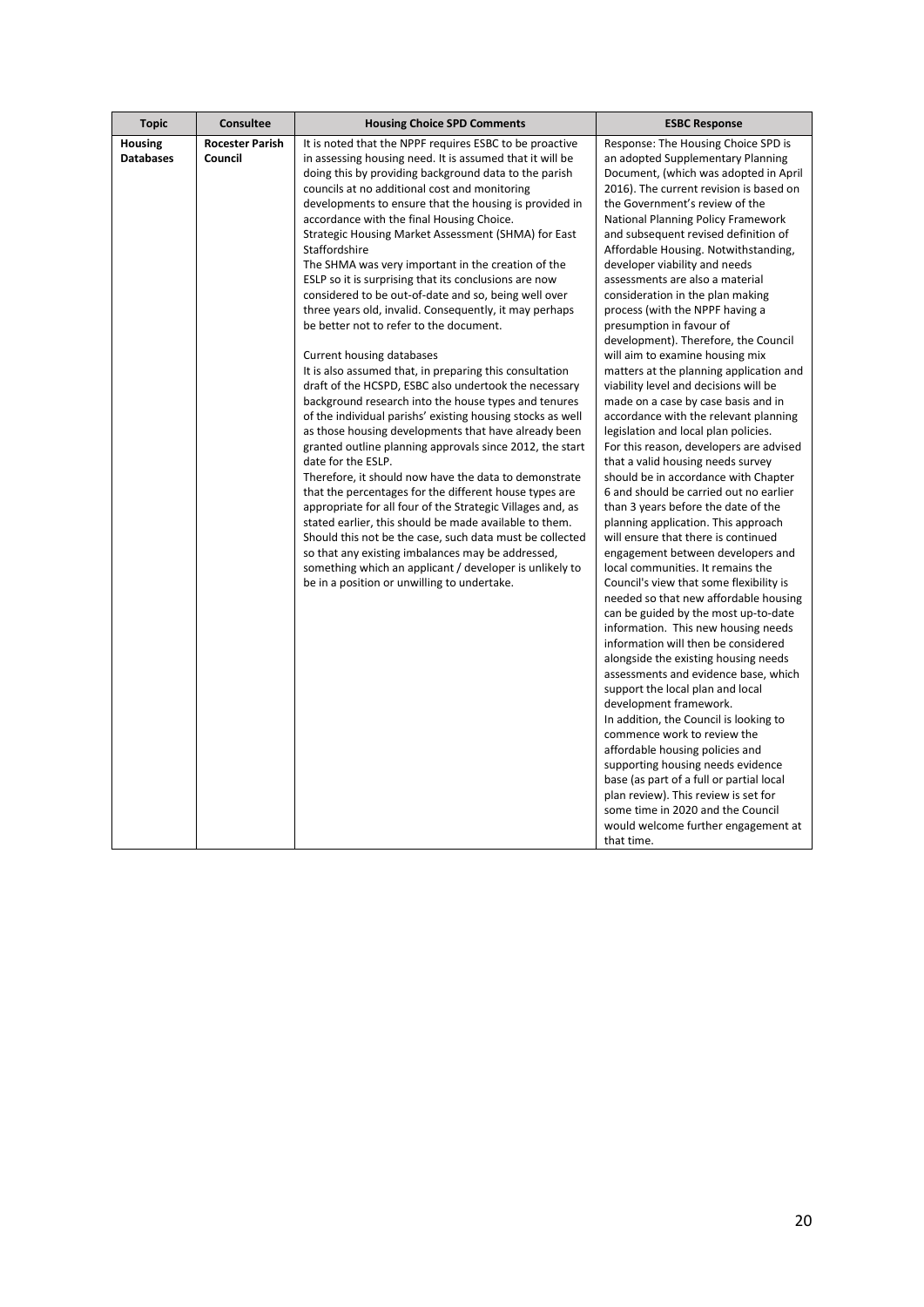| <b>Topic</b>                                      | <b>Consultee</b>                                            | <b>Housing Choice SPD Comments</b>                                                                                                                                                                                                                                                                                                                                                                                                                                                                                                                                                                                                                                                                                                                                                                                                                                                                                                                                                                                                                                                                                                                                                                                                                                                                                                                                                                                                                                                                                                                                                                                                                                                                                                                                                                                                                                                                                                                                                                                                                                                                                                                                                                                                                                                                                                                                                                                                                                                                                                                                                                                                                                                                                                                                                                                                                                                                                                                                                                                                                | <b>ESBC Response</b>                                                                                                                                                                                                                                                                                                                                                                                                                                                                                                                                                                                                                                                                                                                                                                                                                                                                                                                                                                                                                                                                                                                                                                                                                                                                                                                                                                                                                                                                                                                                                                                                                                                                                                                                                                                                                               |
|---------------------------------------------------|-------------------------------------------------------------|---------------------------------------------------------------------------------------------------------------------------------------------------------------------------------------------------------------------------------------------------------------------------------------------------------------------------------------------------------------------------------------------------------------------------------------------------------------------------------------------------------------------------------------------------------------------------------------------------------------------------------------------------------------------------------------------------------------------------------------------------------------------------------------------------------------------------------------------------------------------------------------------------------------------------------------------------------------------------------------------------------------------------------------------------------------------------------------------------------------------------------------------------------------------------------------------------------------------------------------------------------------------------------------------------------------------------------------------------------------------------------------------------------------------------------------------------------------------------------------------------------------------------------------------------------------------------------------------------------------------------------------------------------------------------------------------------------------------------------------------------------------------------------------------------------------------------------------------------------------------------------------------------------------------------------------------------------------------------------------------------------------------------------------------------------------------------------------------------------------------------------------------------------------------------------------------------------------------------------------------------------------------------------------------------------------------------------------------------------------------------------------------------------------------------------------------------------------------------------------------------------------------------------------------------------------------------------------------------------------------------------------------------------------------------------------------------------------------------------------------------------------------------------------------------------------------------------------------------------------------------------------------------------------------------------------------------------------------------------------------------------------------------------------------------|----------------------------------------------------------------------------------------------------------------------------------------------------------------------------------------------------------------------------------------------------------------------------------------------------------------------------------------------------------------------------------------------------------------------------------------------------------------------------------------------------------------------------------------------------------------------------------------------------------------------------------------------------------------------------------------------------------------------------------------------------------------------------------------------------------------------------------------------------------------------------------------------------------------------------------------------------------------------------------------------------------------------------------------------------------------------------------------------------------------------------------------------------------------------------------------------------------------------------------------------------------------------------------------------------------------------------------------------------------------------------------------------------------------------------------------------------------------------------------------------------------------------------------------------------------------------------------------------------------------------------------------------------------------------------------------------------------------------------------------------------------------------------------------------------------------------------------------------------|
| <b>Housing</b><br>needs<br>surveys<br>Appendix 1: | <b>Rocester Parish</b><br>Council<br><b>Rocester Parish</b> | No housing survey has been carried out in Rocester in<br>the past three years and there is now an expectation<br>that these will be carried out by developers and parish<br>councils.<br>Previous surveys<br>It is disappointing that 'The Council does not plan to<br>carry out a programme of housing needs surveys'<br>(HCSPD paragraph 9.2), especially as such evidence was<br>needed for the Adopted Local Plan that was expected to<br>last until 2031 but is now reportedly being considered<br>for imminent review.<br>Furthermore, paragraph 7.10 states that 'evidence<br>gathered to support Neighbourhood Plans or the East<br>Staffordshire Local Plan such as housing surveys or<br>Objectively Assessed Housing Assessments are not<br>sufficient in themselves to justify a need'. This then<br>begs the question as to what evidence will actually be<br>regarded to be sufficient and acceptable and whether it<br>is worth the time and expense for Parish Councils to<br>undertake such and the involvement of those being<br>surveyed being seen as relevant and appreciated.<br>Increased involvement of the Parish Councils<br>HCSPD para. 9.5 states that 'The Council expects that all<br>surveys will be carried out by or in cooperation with the<br>relevant Parish Council(s)'. It is important that the<br>parish councils are seen to have a major part in the<br>surveys and that they are able to ensure that the new<br>residential developments within their parishes meet<br>their local communities' needs. As has been said<br>previously, to do this, they will need additional<br>resources for the necessary surveys. Given their limited<br>budgets, the significant resource implications may have<br>to be financed by the developers.<br>For the surveys to be effective, maximum public<br>participation is essential. There is concern that<br>residents may become un-co-operative if they are<br>expected to take part in what they regard as repetitious<br>surveys at least every three years and that their<br>perception of the efficiency and effectiveness of the<br>parish councils will deteriorate. Thus, the procedures<br>and questions asked should be arranged to encourage<br>all that are to be involved.<br>The new surveys - Mention is made of 'emerging<br>households' being engaged in the surveys yet the term<br>is not defined in either the NPPF, ESLP or the draft<br>Housing SPD. It should be defined in the latter, together<br>with advice where surveyors might find them.<br>Verification will be an important part of the survey and<br>the Parish Council has the same interest as ESBC in<br>establishing the needs and wishes of the local<br>community. Whilst the draft HCSPD stated that the<br>surveys and their findings are to be audited by ESBC, it<br>is silent on the criteria to be sued and how this is to be<br>done. Consequent questions concerning this are given<br>in the Appendix.<br>The following responses generally refer to the same | Response: The Housing Choice SPD is<br>an adopted Supplementary Planning<br>Document, (which was adopted in April<br>2016). The current revision is based on<br>the Government's review of the<br>National Planning Policy Framework<br>and subsequent revised definition of<br>Affordable Housing. Notwithstanding,<br>developer viability and needs<br>assessments are also a material<br>consideration in the plan making<br>process (with the NPPF having a<br>presumption in favour of<br>development). Therefore, the Council<br>will aim to examine housing mix<br>matters at the planning application and<br>viability level and decisions will be<br>made on a case by case basis and in<br>accordance with the relevant planning<br>legislation and local plan policies.<br>For this reason, developers are advised<br>that a valid housing needs survey<br>should be in accordance with Chapter<br>6 and should be carried out no earlier<br>than 3 years before the date of the<br>planning application. This approach<br>will ensure that there is continued<br>engagement between developers and<br>local communities. It remains the<br>Council's view that some flexibility is<br>needed so that new affordable housing<br>can be guided by the most up-to-date<br>information. This new housing needs<br>information will then be considered<br>alongside the existing housing needs<br>assessments and evidence base, which<br>support the local plan and local<br>development framework.<br>In addition, the Council is looking to<br>commence work to review the<br>affordable housing policies and<br>supporting housing needs evidence<br>base (as part of a full or partial local<br>plan review). This review is set for<br>some time in 2020 and the Council<br>would welcome further engagement at<br>that time<br>Noted |
| <b>Background</b>                                 | Council                                                     | paragraph numbers as the draft Housing Choice SPD<br>(HCSPD) which should assist redrafting once all of the<br>consultation responses have been received.                                                                                                                                                                                                                                                                                                                                                                                                                                                                                                                                                                                                                                                                                                                                                                                                                                                                                                                                                                                                                                                                                                                                                                                                                                                                                                                                                                                                                                                                                                                                                                                                                                                                                                                                                                                                                                                                                                                                                                                                                                                                                                                                                                                                                                                                                                                                                                                                                                                                                                                                                                                                                                                                                                                                                                                                                                                                                         |                                                                                                                                                                                                                                                                                                                                                                                                                                                                                                                                                                                                                                                                                                                                                                                                                                                                                                                                                                                                                                                                                                                                                                                                                                                                                                                                                                                                                                                                                                                                                                                                                                                                                                                                                                                                                                                    |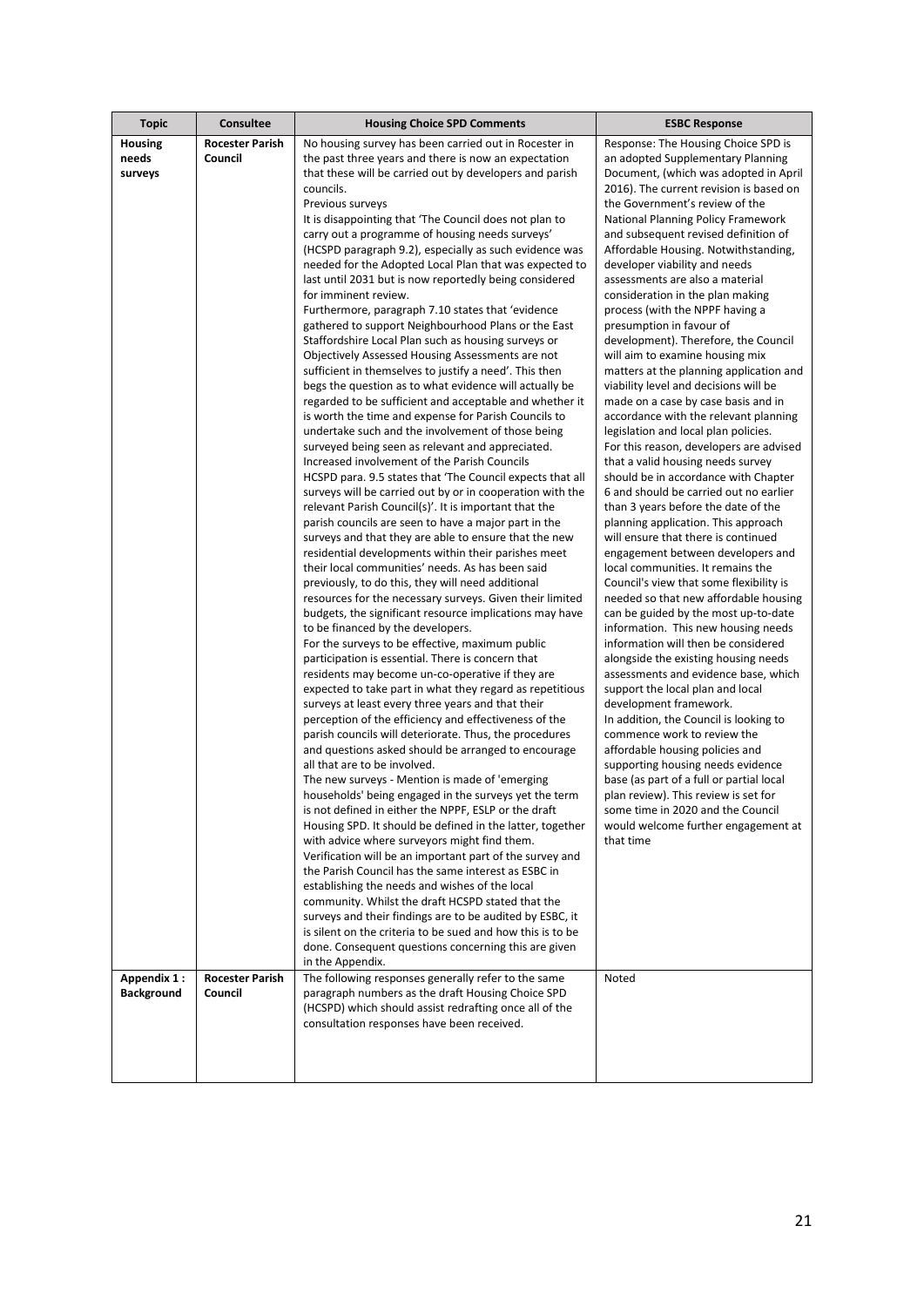| <b>Topic</b>     | Consultee              | <b>Housing Choice SPD Comments</b>                                                                   | <b>ESBC Response</b>                                                           |
|------------------|------------------------|------------------------------------------------------------------------------------------------------|--------------------------------------------------------------------------------|
| Chapter $2 -$    | <b>St Philips Land</b> | Market housing mix in Burton, Uttoxeter, and Strategic                                               | Table 1: Mainstream market housing                                             |
| <b>Strategic</b> |                        | Villages                                                                                             | mix needs to be supported by an                                                |
| Policy 16:       |                        | 2.1 St Philips strongly disagrees with the requirement of                                            | updated housing needs assessment. If                                           |
| <b>Meeting</b>   |                        | paragraph 2.10(e) which states that, for                                                             | this is not available, the Table 8.3                                           |
| <b>Housing</b>   |                        | development within Burton, Uttoxeter and Strategic                                                   | Preferred Housing Mix of mainstream                                            |
| Needs            |                        | Villages, "Larger sites of 10 or more                                                                | market housing (East Staffordshire                                             |
|                  |                        | dwellings are expected to provide the mix shown in<br>Table 1."                                      | Borough Council - Local Plan and CIL<br>Viability Study February 2014) will be |
|                  |                        | 2.2 Paragraph 2.9 notes that Table 1 shows the                                                       | the most relevant and cannot be                                                |
|                  |                        | Council's assessment of likely demand for                                                            | replaced                                                                       |
|                  |                        | mainstream market housing in each of the respective                                                  |                                                                                |
|                  |                        | areas (Burton, Uttoxeter and Strategic                                                               |                                                                                |
|                  |                        | Villages) over the period 2012-2031.                                                                 |                                                                                |
|                  |                        | 2.3 Principally, the imposition of a market housing mix                                              |                                                                                |
|                  |                        | on proposed developments in these areas is<br>wholly contrary to the purpose of an SPD as defined by |                                                                                |
|                  |                        | the NPPG:                                                                                            |                                                                                |
|                  |                        | "Supplementary planning documents (SPDs) should                                                      |                                                                                |
|                  |                        | build upon and provide more detailed                                                                 |                                                                                |
|                  |                        | advice or guidance on policies in an adopted local plan.                                             |                                                                                |
|                  |                        | As they do not form part of the                                                                      |                                                                                |
|                  |                        | development plan, they cannot introduce new planning                                                 |                                                                                |
|                  |                        | policies into the development plan.                                                                  |                                                                                |
|                  |                        | They are however a material consideration in decision-                                               |                                                                                |
|                  |                        | making. They should not add<br>unnecessarily to the financial burdens on                             |                                                                                |
|                  |                        | development." (PPG ID: 61-008) (Our emphasis)                                                        |                                                                                |
|                  |                        | 2.4 This requirement from the draft SPD risks                                                        |                                                                                |
|                  |                        | introducing new planning policies into the                                                           |                                                                                |
|                  |                        | development plan, contrary to the purpose of an SPD.                                                 |                                                                                |
|                  |                        | As opposed to the other criteria at                                                                  |                                                                                |
|                  |                        | paragraph 2.10 which supplement Policy 16, part                                                      |                                                                                |
|                  |                        | 2.10(e) creates further restriction and is                                                           |                                                                                |
|                  |                        | therefore contrary to the Policy which states:<br>"Residential development in the main towns and     |                                                                                |
|                  |                        | Strategic Villages shall provide an                                                                  |                                                                                |
|                  |                        | appropriate dwelling or mix of dwellings given the mix                                               |                                                                                |
|                  |                        | required in that part of the Borough                                                                 |                                                                                |
|                  |                        | according to the Councils evidence base or other                                                     |                                                                                |
|                  |                        | evidence, including Housing for Older                                                                |                                                                                |
|                  |                        | People." (Our emphasis)<br>2.5 The use of "according to" suggests that the required                  |                                                                                |
|                  |                        | need identified from the Council's evidence                                                          |                                                                                |
|                  |                        | base, or other evidence, should be considered a starting                                             |                                                                                |
|                  |                        | point for discussion in order to facilitate                                                          |                                                                                |
|                  |                        | an agreement as to what is considered "appropriate".                                                 |                                                                                |
|                  |                        | Conversely, no such flexibility is inherent                                                          |                                                                                |
|                  |                        | in the wording of requirement 2.10(e) save for the use                                               |                                                                                |
|                  |                        | of "are expected" but, even so, an                                                                   |                                                                                |
|                  |                        | alternative approach is not provided should a proposed<br>mix conflict with the mix outlined in      |                                                                                |
|                  |                        | Table 1.                                                                                             |                                                                                |
|                  |                        | 2.6 St Philips wish to refer the Council to the                                                      |                                                                                |
|                  |                        | implications of William Davis v Charnwood Borough                                                    |                                                                                |
|                  |                        | Council1 where Gilbart J quashed Charnwood Borough                                                   |                                                                                |
|                  |                        | Council's new housing mix policy on the                                                              |                                                                                |
|                  |                        | basis that it should have been adopted as part of a                                                  |                                                                                |
|                  |                        | Development Plan Document ("DPD"),<br>requiring independent examination, instead of an SPD,          |                                                                                |
|                  |                        | which only requires consultation.                                                                    |                                                                                |
|                  |                        | 2.7 The policy prescribed the appropriate mix of home                                                |                                                                                |
|                  |                        | sizes in a housing development, with any                                                             |                                                                                |
|                  |                        | departure from the specified percentages requiring                                                   |                                                                                |
|                  |                        | justification through evidence taking into                                                           |                                                                                |
|                  |                        | account a list of factors.                                                                           |                                                                                |
|                  |                        | 2.8 Gilbart J agreed with the group of claimants, all                                                |                                                                                |
|                  |                        | experienced house-builders operating within<br>the Council's area, that the policy constituted a     |                                                                                |
|                  |                        | statement regarding "the development and use                                                         |                                                                                |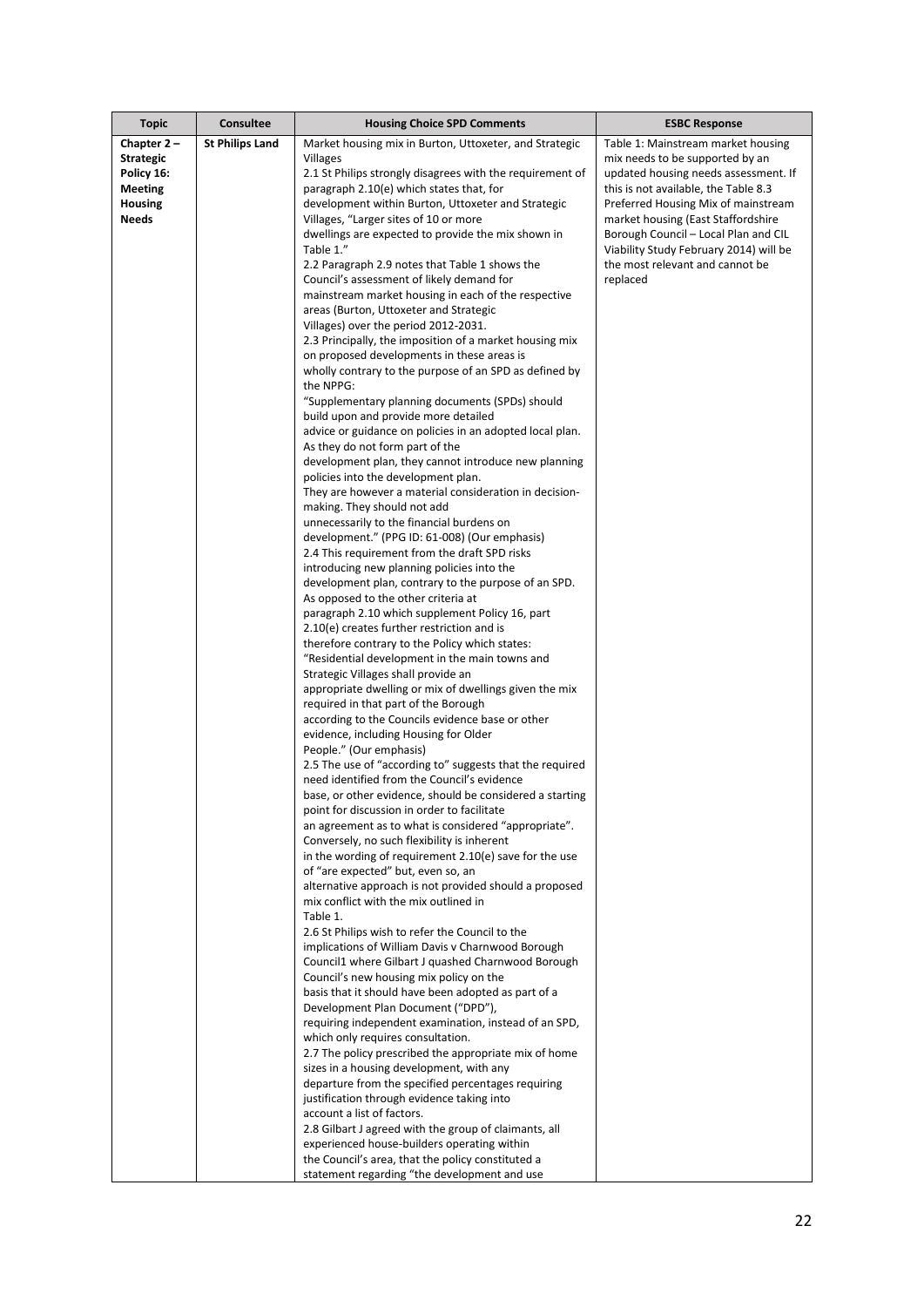| <b>Topic</b> | <b>Consultee</b> | <b>Housing Choice SPD Comments</b>                                                                                     | <b>ESBC Response</b> |
|--------------|------------------|------------------------------------------------------------------------------------------------------------------------|----------------------|
|              |                  | of land which the local planning authority wish to                                                                     |                      |
|              |                  | encourage during any specified period", and                                                                            |                      |
|              |                  | was also a "development management policy                                                                              |                      |
|              |                  | intended to guide the determination of applications for                                                                |                      |
|              |                  | planning permission." Accordingly, by virtue of                                                                        |                      |
|              |                  | regulations 2, 5 and 6 of the Town and Country Planning<br>(Local Planning) (England) Regulations 2012 ("the 2012      |                      |
|              |                  | Regulations"), the policy needed to be adopted in a DPD                                                                |                      |
|              |                  | rather than an SPD.                                                                                                    |                      |
|              |                  | 2.9 The housing mix policy was also found to be                                                                        |                      |
|              |                  | unlawful due to a failure by the Council to undertake a                                                                |                      |
|              |                  | viability assessment of the policy before the SPD was                                                                  |                      |
|              |                  | adopted.                                                                                                               |                      |
|              |                  | Market housing mix outside Burton, Uttoxeter and the                                                                   |                      |
|              |                  | Strategic villages<br>2.10 St Philips strongly objects to the implications and                                         |                      |
|              |                  | associated requirements of paragraph 2.14 which                                                                        |                      |
|              |                  | states:                                                                                                                |                      |
|              |                  | "Applicants are invited to ask the Council whether a                                                                   |                      |
|              |                  | valid local housing needs survey has already been                                                                      |                      |
|              |                  | carried out. This could include evidence to inform a                                                                   |                      |
|              |                  | Neighbourhood Plan, a bespoke village housing needs                                                                    |                      |
|              |                  | survey or evidence submitted to support a recent                                                                       |                      |
|              |                  | application for development where appropriate."                                                                        |                      |
|              |                  | 2.11 Whilst not explicit, it is inferred that should a valid<br>local housing needs survey not exist through the above |                      |
|              |                  | instances, then the applicant will be responsible for                                                                  |                      |
|              |                  | undertaking one at its own resource and cost. It is                                                                    |                      |
|              |                  | understood the Council would require a survey to                                                                       |                      |
|              |                  | inform the market housing mix for each and every                                                                       |                      |
|              |                  | development proposal outside Burton, Uttoxeter and                                                                     |                      |
|              |                  | the Strategic Villages, immaterial of whether the site                                                                 |                      |
|              |                  | benefits from a strategic or non-strategic housing<br>allocation.                                                      |                      |
|              |                  | 2.12 The latter inference is somewhat clarified at                                                                     |                      |
|              |                  | paragraph 2.15 which states "a valid housing needs                                                                     |                      |
|              |                  | survey is needed before other development of new                                                                       |                      |
|              |                  | mainstream housing" and the former point confirmed                                                                     |                      |
|              |                  | later in the SPD at paragraph 9.2 which states:                                                                        |                      |
|              |                  | "The Council does not plan to carry out a programme of                                                                 |                      |
|              |                  | housing needs surveys. This is because the surveys it                                                                  |                      |
|              |                  | has carried out in the past have not led to development<br>and the results have become obsolete."                      |                      |
|              |                  | 2.13 Firstly, St Philips consider it is wholly unreasonable                                                            |                      |
|              |                  | for the Council to unduly place the onus of undertaking                                                                |                      |
|              |                  | such surveys on prospective applicants. This is contrary                                                               |                      |
|              |                  | to the purpose of an SPD which, as defined by the                                                                      |                      |
|              |                  | NPPG, "should build upon and provide more detailed                                                                     |                      |
|              |                  | advice or guidance on policies in an adopted local plan                                                                |                      |
|              |                  | They should not add unnecessarily to the financial                                                                     |                      |
|              |                  | burdens on development." (PPG ID: 61-008) (Our<br>emphasis)                                                            |                      |
|              |                  | 2.14 Whilst it is important to understand the needs for                                                                |                      |
|              |                  | different groups in the community2, the responsibility                                                                 |                      |
|              |                  | for objectively-assessing these needs should not lie                                                                   |                      |
|              |                  | solely with applicants, particularly on sites which                                                                    |                      |
|              |                  | benefit from strategic or non-strategic housing                                                                        |                      |
|              |                  | allocations.                                                                                                           |                      |
|              |                  | 2.15 In cases where a site outside of Burton, Uttoxeter                                                                |                      |
|              |                  | and the Strategic Villages benefits from a housing<br>allocation, St Philips consider it is more appropriate for       |                      |
|              |                  | the proposed market housing mix to be informed                                                                         |                      |
|              |                  | through dialogue with the Council's Housing Delivery                                                                   |                      |
|              |                  | Team, or equivalent, alongside input from the Parish                                                                   |                      |
|              |                  | Council.                                                                                                               |                      |
|              |                  | 2.16 Secondly, the Council's reasoning for not carrying                                                                |                      |
|              |                  | out its own programme of housing needs surveys is not                                                                  |                      |
|              |                  | considered justified as, at paragraph 9.2, the Council                                                                 |                      |
|              |                  | contend "the surveys it has carried out in the past have                                                               |                      |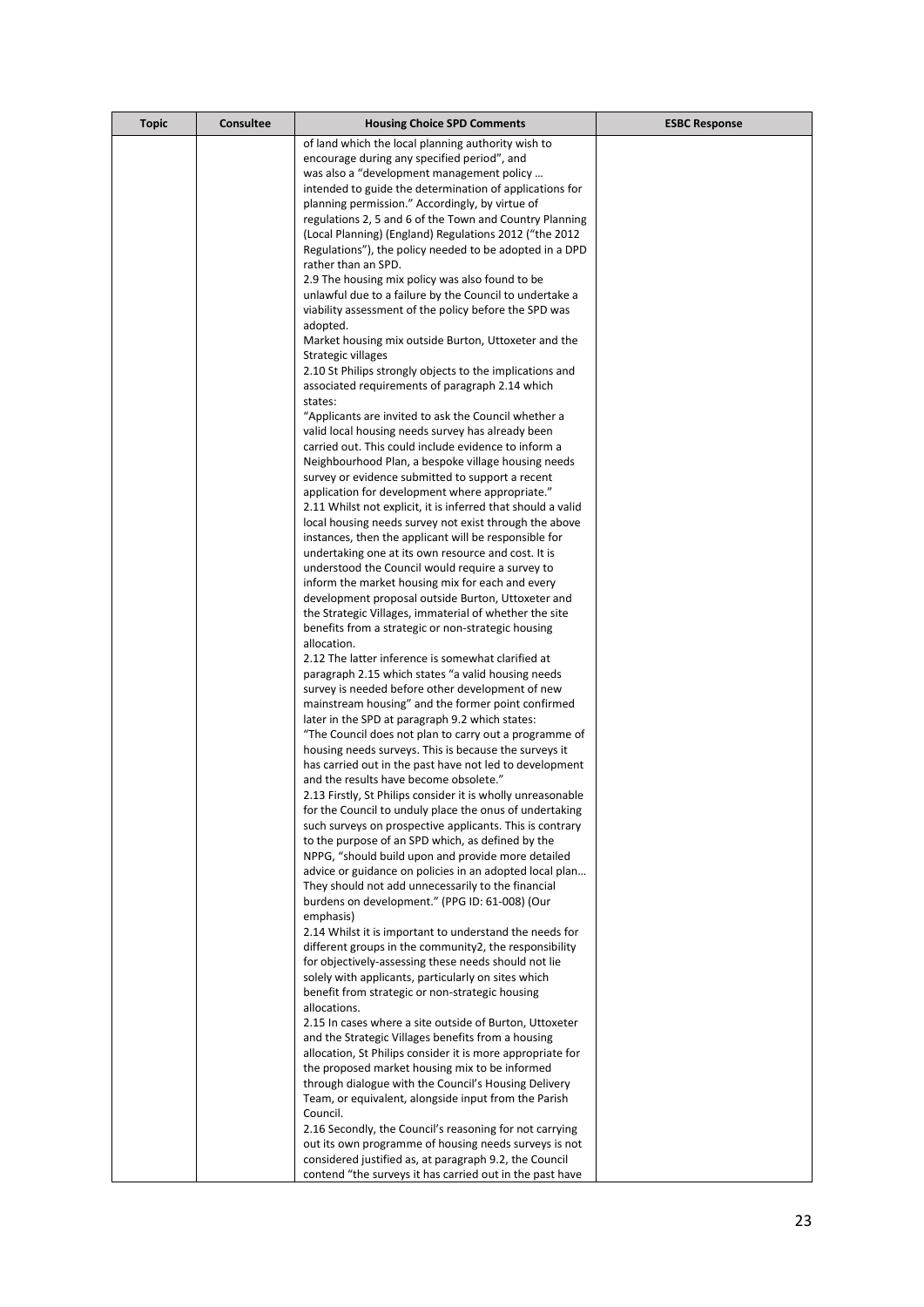| <b>Topic</b> | <b>Consultee</b> | <b>Housing Choice SPD Comments</b>                                                                                                                                                                                                                                                                                                                                                                                                                                                                                                                                                                                                                                                                                                                                                                                                                                                                                                                                                                                                                                                                                                                                                                                                                                                                                                                                                                                                                                                                                                                                                                                                                                                                                                                                                                                                                                                                                                                                                                                                                                                                                                                                                                                                                                                                                                                                                                                                                                                                                                                                                                                                                                                                                                                                                                                                                                                                                                                                                                                                                                                                                                                                                                                         | <b>ESBC Response</b> |
|--------------|------------------|----------------------------------------------------------------------------------------------------------------------------------------------------------------------------------------------------------------------------------------------------------------------------------------------------------------------------------------------------------------------------------------------------------------------------------------------------------------------------------------------------------------------------------------------------------------------------------------------------------------------------------------------------------------------------------------------------------------------------------------------------------------------------------------------------------------------------------------------------------------------------------------------------------------------------------------------------------------------------------------------------------------------------------------------------------------------------------------------------------------------------------------------------------------------------------------------------------------------------------------------------------------------------------------------------------------------------------------------------------------------------------------------------------------------------------------------------------------------------------------------------------------------------------------------------------------------------------------------------------------------------------------------------------------------------------------------------------------------------------------------------------------------------------------------------------------------------------------------------------------------------------------------------------------------------------------------------------------------------------------------------------------------------------------------------------------------------------------------------------------------------------------------------------------------------------------------------------------------------------------------------------------------------------------------------------------------------------------------------------------------------------------------------------------------------------------------------------------------------------------------------------------------------------------------------------------------------------------------------------------------------------------------------------------------------------------------------------------------------------------------------------------------------------------------------------------------------------------------------------------------------------------------------------------------------------------------------------------------------------------------------------------------------------------------------------------------------------------------------------------------------------------------------------------------------------------------------------------------------|----------------------|
|              |                  | not led to development and the results have become<br>obsolete."<br>2.17 It is considered the Council has misunderstood the<br>function of these surveys which, rather than to<br>encourage development, should be commissioned to<br>inform development and assist in the<br>objectives of Policy 16 which stipulates that "residential<br>development elsewhere shall provide a dwelling or a<br>mix of dwellings to best meet local need." 2.19<br>Furthermore, it should be noted how the wording of<br>Policy 16 was re-focused following the Examination in<br>Public and through the Main Modifications3 of the<br>adopted Local Plan:<br>2.18 Paragraph 2.18 of the SPD later confirms<br>"development shall then provide the dwelling or<br>dwellings required to best meet the local need<br>identified by the survey." St Philips consider this<br>approach is too inflexible and prescriptive, and does not<br>allow input from the Council's Housing Delivery Team,<br>or equivalent, as is encouraged by paragraph 39 of the<br>NPPF:<br>"Good quality pre-application discussion enables better<br>coordination between public and private resources and<br>improved outcomes for the community."<br>2.20 Clearly, the modifications – suggested by the<br>Inspector in order for the Plan to be considered sound<br>and legally compliant – were suggested on the basis to<br>ensure flexibility which otherwise would not have<br>existed.<br>2.21 The addition of "or where applicable the Council's<br>evidence base" suggests that a local housing needs<br>survey need not be the only evidence base document<br>able to inform a proposed market housing mix. The<br>inflexible approach of this SPD – requiring that<br>development must provide the dwellings to best meet<br>$local need identified by the survey – is therefore$<br>contrary to this adopted policy.<br>2.22 Conclusively, there is concern that the Council are<br>too reliant on the use of local housing need surveys to<br>determine the proposed market housing mix on<br>developments outside Burton, Uttoxeter and the<br>Strategic Villages. As a result, St Philips recommends<br>that Section Two of the SPD be amended as follows:<br>"Residential development elsewhere shall provide the a<br>dwelling or mix of dwellings market housing required to<br>best meet local need based firstly on according to a<br>local housing needs survey carried out in accordance<br>with Housing Choice SPD and secondly on the mix<br>required in that part of the Borough or where<br>applicable the Council's evidence base."<br>• • Where a valid local housing need survey for an area<br>exists, this be used as a starting point to lead discussion<br>with the Council and Parish Council;<br>• • Where a survey does not exist, or is invalid by way<br>of becoming three or more years old, other sources<br>may be drawn upon from the Council's evidence base<br>where applicable (as suggested by Policy 16);<br>• Should the above still not objectively determine the<br>mix that best meets local need, the Council will<br>undertake its own local housing needs survey in tandem<br>with the Parish Council. |                      |
|              |                  |                                                                                                                                                                                                                                                                                                                                                                                                                                                                                                                                                                                                                                                                                                                                                                                                                                                                                                                                                                                                                                                                                                                                                                                                                                                                                                                                                                                                                                                                                                                                                                                                                                                                                                                                                                                                                                                                                                                                                                                                                                                                                                                                                                                                                                                                                                                                                                                                                                                                                                                                                                                                                                                                                                                                                                                                                                                                                                                                                                                                                                                                                                                                                                                                                            |                      |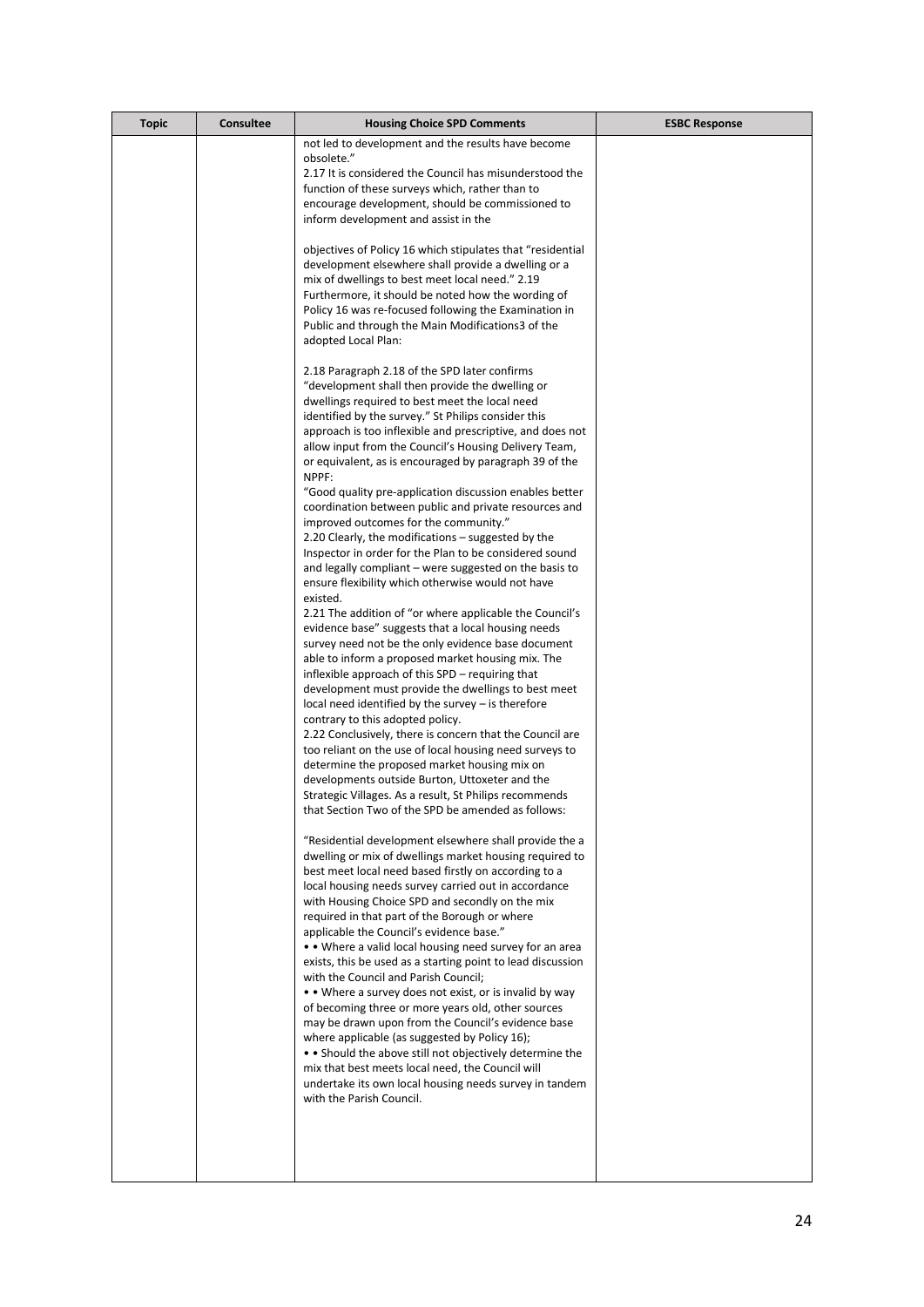| <b>Topic</b> | <b>Consultee</b> | <b>Housing Choice SPD Comments</b>                                                                                 | <b>ESBC Response</b> |
|--------------|------------------|--------------------------------------------------------------------------------------------------------------------|----------------------|
|              |                  | 3.1 St Philips welcomes the Council's use of the NPPF's                                                            |                      |
|              |                  | new definition of affordable housing at paragraph 6.4,                                                             |                      |
|              |                  | but has concern over the expectation for developers to                                                             |                      |
|              |                  | use a Registered Provider on the Council's preferred list.                                                         |                      |
|              |                  | 3.2 At paragraph 6.7, the Council appears to allow                                                                 |                      |
|              |                  | flexibility in developers' choice of Registered Provider,                                                          |                      |
|              |                  |                                                                                                                    |                      |
|              |                  | with the suggestion that the use of a Registered                                                                   |                      |
|              |                  | Provider already operating in the Borough is preferable.                                                           |                      |
|              |                  | 3.3 Whilst this is welcomed, the Council appear to<br>further impose this preference in order to align with        |                      |
|              |                  | "Homes England policies regarding value for money,                                                                 |                      |
|              |                  |                                                                                                                    |                      |
|              |                  | stock rationalisation and development of sustainable<br>communities" (paragraph 6.12), however it is unclear as    |                      |
|              |                  |                                                                                                                    |                      |
|              |                  | to what this guidance from HE is and how it is applied.                                                            |                      |
|              |                  | 3.4 Furthermore, paragraphs $6.13 - 6.14$ appear to set                                                            |                      |
|              |                  | unnecessary expectations should a developer wish to                                                                |                      |
|              |                  | use a Registered Provider not on the Council's preferred<br>list. For example, the Council would 'require detailed |                      |
|              |                  | information on the RP's standards in order to be                                                                   |                      |
|              |                  | satisfied that effective measures are in place to ensure                                                           |                      |
|              |                  | the "quality local management" of the homes' and 'the                                                              |                      |
|              |                  | Council will also need to be assured that the allocation                                                           |                      |
|              |                  | of the homes will be undertaken fairly and properly to                                                             |                      |
|              |                  | meet local needs.'                                                                                                 |                      |
|              |                  | 3.5 Whilst the need for Registered Providers to achieve                                                            |                      |
|              |                  | value for money is recognised, it would appear                                                                     |                      |
|              |                  | unreasonable for the Council to request such                                                                       |                      |
|              |                  | information given that Registered Providers are                                                                    |                      |
|              |                  | governed by and accountable to the Regulator of Social                                                             |                      |
|              |                  | Housing. To set such a requirement for Registered                                                                  |                      |
|              |                  | Providers merely because they are excluded from the                                                                |                      |
|              |                  | Council's preferred list adds unnecessary delay.                                                                   |                      |
|              |                  | 3.6 Paragraph 6.14 commits developers to evidence a                                                                |                      |
|              |                  | dialogue with Registered Providers regarding the                                                                   |                      |
|              |                  | proposed house types and tenures of on-site affordable                                                             |                      |
|              |                  | housing, and demonstrate how this dialogue has                                                                     |                      |
|              |                  | influenced the outcome.                                                                                            |                      |
|              |                  | 3.7 Whilst this measure is welcomed – as rightfully                                                                |                      |
|              |                  | Registered Providers should be involved from the early                                                             |                      |
|              |                  | stages in the determination process - we raise slight                                                              |                      |
|              |                  | concern over the rigidity of this approach and the onus                                                            |                      |
|              |                  | set upon developers to lead this engagement. In                                                                    |                      |
|              |                  | particular, we note the intended objective of paragraph                                                            |                      |
|              |                  | 41 of the NPPF:<br>3.8 As it is not explicit, we argue that paragraph 41                                           |                      |
|              |                  | should not be interpreted as a way for local planning                                                              |                      |
|              |                  | authorities to seek to minimise or water-down their                                                                |                      |
|              |                  | current consultation on applications with relevant                                                                 |                      |
|              |                  | parties and instead put the onus and expense of this                                                               |                      |
|              |                  | onto applicants. We therefore suggest that the                                                                     |                      |
|              |                  | requirement be re-worded as to suggest the                                                                         |                      |
|              |                  | responsibility to consult upon the applicant's chosen                                                              |                      |
|              |                  | Registered Provider lies with the Council and not the                                                              |                      |
|              |                  | applicant.                                                                                                         |                      |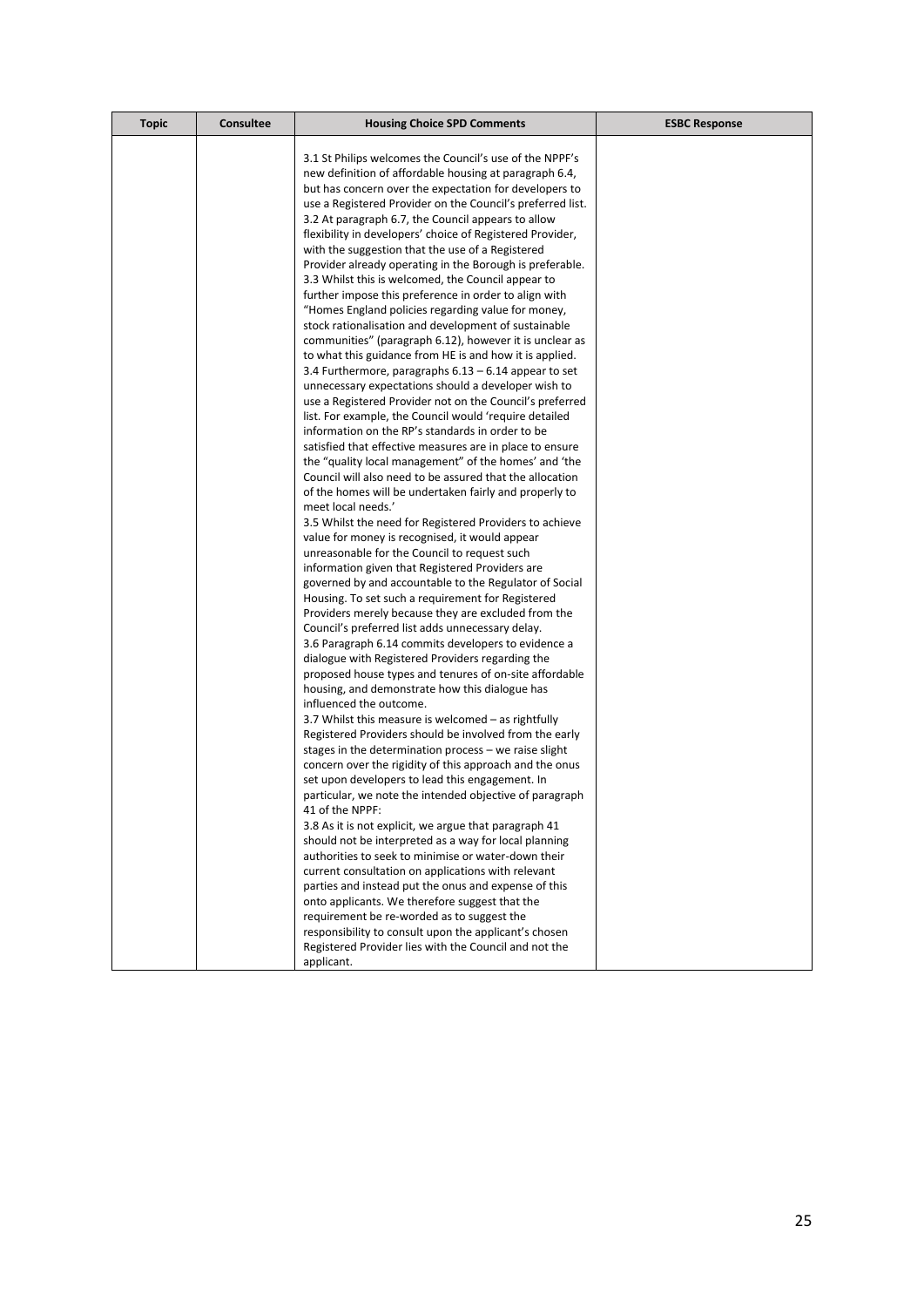| <b>Topic</b>                        | <b>Consultee</b>       | <b>Housing Choice SPD Comments</b>                                                                      | <b>ESBC Response</b>                                                              |
|-------------------------------------|------------------------|---------------------------------------------------------------------------------------------------------|-----------------------------------------------------------------------------------|
| Chapter 6-                          | <b>St Philips Land</b> | On behalf of St Philips Land Ltd ("St Philips"), these                                                  | Response: The mix of Affordable                                                   |
| <b>Strategic</b>                    |                        | representations object to the Draft Housing                                                             | Housing is meant to consider the needs                                            |
| Policy 17:                          |                        | Choice Supplementary Planning Document ("SPD")                                                          | identified by the most recent housing                                             |
| <b>Affordable</b><br><b>Housing</b> |                        | principally on the basis that the SPD looks                                                             | needs survey and the existing<br>Affordable Housing in an area.                   |
|                                     |                        | to extend policy control beyond that established by the<br>East Staffordshire Borough Council ("the     | Therefore, the Council's approach will                                            |
|                                     |                        | Council") adopted Local Plan (2012-2031) and sets                                                       | be influenced by the supporting                                                   |
|                                     |                        | unduly onerous requirements on prospective                                                              | evidence provided by the developer                                                |
|                                     |                        | applicants, contrary to the National Planning Policy                                                    | (with the planning application). Albeit,                                          |
|                                     |                        | Framework ("NPPF") and National                                                                         | this is expected to be in accordance                                              |
|                                     |                        | Planning Practice Guidance ("NPPG").                                                                    | with government affordable housing                                                |
|                                     |                        | 1.2 The improper extension of Local Plan policy within<br>the draft SPD is particularly relevant to     | guidelines and local planning policies.<br>For example, developers are advised    |
|                                     |                        | Policy 16 (Meeting Housing Needs) and Policy 17                                                         | that a valid housing needs survey                                                 |
|                                     |                        | (Affordable Housing) and thus the imposition                                                            | should be in accordance with Chapter                                              |
|                                     |                        | of prescribed housing mixes on new developments risks                                                   | 6 and should be carried out no earlier                                            |
|                                     |                        | constraining the emergence of                                                                           | than 3 years before the date of the                                               |
|                                     |                        | residential development.                                                                                | planning application. This approach                                               |
|                                     |                        | 1.3 Through a review of this draft SPD, St Philips<br>maintain strong reservations over how the SPD     | will ensure that there is continued<br>engagement between developers and          |
|                                     |                        | relates to the principal evidence base which, as stated                                                 | local communities. It remains the                                                 |
|                                     |                        | at paragraph 1.10 of the SPD, includes:                                                                 | Council's view that some flexibility is                                           |
|                                     |                        | • The Strategic Housing Market Assessment ("SHMA")                                                      | needed so that new affordable housing                                             |
|                                     |                        | for East Staffordshire, published in                                                                    | can be guided by the most up-to-date                                              |
|                                     |                        | October 2013 and updated in April 2014; and                                                             | information. Nonetheless, the                                                     |
|                                     |                        | . The East Staffordshire Borough Council - Local Plan &<br>Community Infrastructure Levy                | location, numbers, types of housing<br>and supporting infrastructure should       |
|                                     |                        | Viability Study (the "Viability Study"), produced for the                                               | reflect the requirements set out in the                                           |
|                                     |                        | Council by HDH Planning &                                                                               | adopted local plan. This is because                                               |
|                                     |                        | Development which was published in November 2013                                                        | viability should be carried out at the                                            |
|                                     |                        | and revised in February 2014.                                                                           | plan-making stage. For this reason, the                                           |
|                                     |                        | 1.4 Given the date of such evidence, it is questioned<br>whether the requirements of Policies 16 and 17 | plan will have been subjected to the<br>necessary viability tests (as part of the |
|                                     |                        | are informed by up-to-date evidence. Should this not be                                                 | Local Plan submissions process).                                                  |
|                                     |                        | the case, then it is considered the                                                                     | Paragraph 57, NPPF, states that where                                             |
|                                     |                        | Council should consider a review of its Local Plan as                                                   | up-to-date policies have set out the                                              |
|                                     |                        | opposed to the progression of this SPD.                                                                 | contributions expected from                                                       |
|                                     |                        | 1.5 As a result of the above, these representations<br>therefore respond to the following chapters      | development, planning applications<br>that comply with them should be             |
|                                     |                        | within the draft Housing Choice SPD:                                                                    | assumed to be viable. It is important to                                          |
|                                     |                        | • Chapter 2 – Strategic Policy 16: Meeting Housing                                                      | note that the weight to be given to a                                             |
|                                     |                        | Needs                                                                                                   | viability assessment is a matter for the                                          |
|                                     |                        | • Chapter 6 – Strategic Policy 17: Affordable Housing                                                   | decision maker (local authority) and it                                           |
|                                     |                        | Strategic Policy 16: Meeting Housing Needs                                                              | is up to the applicant to demonstrate<br>whether circumstances justify the need   |
|                                     |                        | Market housing mix in Burton, Uttoxeter, and Strategic                                                  | for a viability assessment at the                                                 |
|                                     |                        | Villages                                                                                                | planning application stage.                                                       |
|                                     |                        | 2.1 St Philips strongly disagrees with the requirement of                                               | Notwithstanding, the Council will be                                              |
|                                     |                        | paragraph 2.10(e) which states that, for                                                                | looking to undertake a partial or full                                            |
|                                     |                        | development within Burton, Uttoxeter and Strategic<br>Villages, "Larger sites of 10 or more             | review of the Local Plan and<br>supporting evidence base in October               |
|                                     |                        | dwellings are expected to provide the mix shown in                                                      | 2020.                                                                             |
|                                     |                        | Table 1."                                                                                               |                                                                                   |
|                                     |                        | 2.2 Paragraph 2.9 notes that Table 1 shows the                                                          |                                                                                   |
|                                     |                        | Council's assessment of likely demand for                                                               |                                                                                   |
|                                     |                        | mainstream market housing in each of the respective                                                     |                                                                                   |
|                                     |                        | areas (Burton, Uttoxeter and Strategic<br>Villages) over the period 2012-2031.                          |                                                                                   |
|                                     |                        | 2.3 Principally, the imposition of a market housing mix                                                 |                                                                                   |
|                                     |                        | on proposed developments in these areas is                                                              |                                                                                   |
|                                     |                        | wholly contrary to the purpose of an SPD as defined by                                                  |                                                                                   |
|                                     |                        | the NPPG:                                                                                               |                                                                                   |
|                                     |                        | "Supplementary planning documents (SPDs) should                                                         |                                                                                   |
|                                     |                        | build upon and provide more detailed<br>advice or guidance on policies in an adopted local plan.        |                                                                                   |
|                                     |                        | As they do not form part of the                                                                         |                                                                                   |
|                                     |                        | development plan, they cannot introduce new planning                                                    |                                                                                   |
|                                     |                        | policies into the development plan.                                                                     |                                                                                   |
|                                     |                        | They are however a material consideration in decision-                                                  |                                                                                   |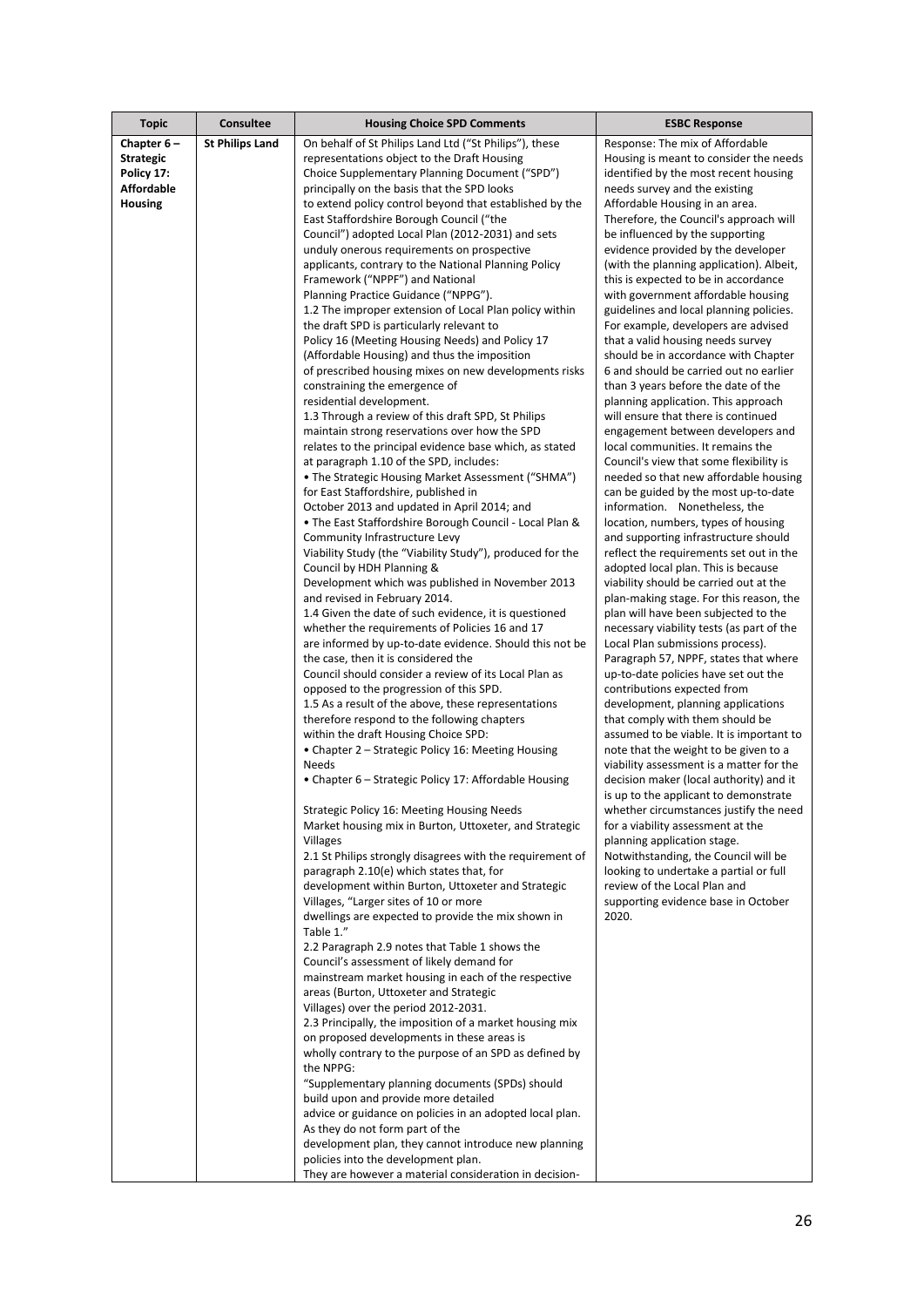| <b>Topic</b> | <b>Consultee</b> | <b>Housing Choice SPD Comments</b>                                                                  | <b>ESBC Response</b> |
|--------------|------------------|-----------------------------------------------------------------------------------------------------|----------------------|
|              |                  | making. They should not add                                                                         |                      |
|              |                  | unnecessarily to the financial burdens on                                                           |                      |
|              |                  | development." (PPG ID: 61-008) (Our emphasis)                                                       |                      |
|              |                  | 2.4 This requirement from the draft SPD risks                                                       |                      |
|              |                  | introducing new planning policies into the                                                          |                      |
|              |                  | development plan, contrary to the purpose of an SPD.<br>As opposed to the other criteria at         |                      |
|              |                  | paragraph 2.10 which supplement Policy 16, part                                                     |                      |
|              |                  | 2.10(e) creates further restriction and is                                                          |                      |
|              |                  | therefore contrary to the Policy which states:                                                      |                      |
|              |                  | "Residential development in the main towns and                                                      |                      |
|              |                  | Strategic Villages shall provide an                                                                 |                      |
|              |                  | appropriate dwelling or mix of dwellings given the mix                                              |                      |
|              |                  | required in that part of the Borough                                                                |                      |
|              |                  | according to the Councils evidence base or other                                                    |                      |
|              |                  | evidence, including Housing for Older                                                               |                      |
|              |                  | People." (Our emphasis)<br>2.5 The use of "according to" suggests that the required                 |                      |
|              |                  | need identified from the Council's evidence                                                         |                      |
|              |                  | base, or other evidence, should be considered a starting                                            |                      |
|              |                  | point for discussion in order to facilitate                                                         |                      |
|              |                  | an agreement as to what is considered "appropriate".                                                |                      |
|              |                  | Conversely, no such flexibility is inherent                                                         |                      |
|              |                  | in the wording of requirement 2.10(e) save for the use                                              |                      |
|              |                  | of "are expected" but, even so, an                                                                  |                      |
|              |                  | alternative approach is not provided should a proposed                                              |                      |
|              |                  | mix conflict with the mix outlined in<br>Table 1.                                                   |                      |
|              |                  | 2.6 St Philips wish to refer the Council to the                                                     |                      |
|              |                  | implications of William Davis v Charnwood Borough                                                   |                      |
|              |                  | Council1 where Gilbart J quashed Charnwood Borough                                                  |                      |
|              |                  | Council's new housing mix policy on the                                                             |                      |
|              |                  | basis that it should have been adopted as part of a                                                 |                      |
|              |                  | Development Plan Document ("DPD"),                                                                  |                      |
|              |                  | requiring independent examination, instead of an SPD,                                               |                      |
|              |                  | which only requires consultation.                                                                   |                      |
|              |                  | 2.7 The policy prescribed the appropriate mix of home<br>sizes in a housing development, with any   |                      |
|              |                  | departure from the specified percentages requiring                                                  |                      |
|              |                  | justification through evidence taking into                                                          |                      |
|              |                  | account a list of factors.                                                                          |                      |
|              |                  | 2.8 Gilbart J agreed with the group of claimants, all                                               |                      |
|              |                  | experienced house-builders operating within                                                         |                      |
|              |                  | the Council's area, that the policy constituted a                                                   |                      |
|              |                  | statement regarding "the development and use                                                        |                      |
|              |                  | of land which the local planning authority wish to                                                  |                      |
|              |                  | encourage during any specified period", and<br>was also a "development management policy            |                      |
|              |                  | intended to guide the determination of applications for                                             |                      |
|              |                  | planning permission." Accordingly, by virtue of                                                     |                      |
|              |                  | regulations 2, 5 and 6 of the Town and Country Planning                                             |                      |
|              |                  | (Local Planning) (England) Regulations 2012 ("the 2012                                              |                      |
|              |                  | Regulations"), the policy needed to be adopted in a DPD                                             |                      |
|              |                  | rather than an SPD.                                                                                 |                      |
|              |                  | 2.9 The housing mix policy was also found to be                                                     |                      |
|              |                  | unlawful due to a failure by the Council to undertake a                                             |                      |
|              |                  | viability assessment of the policy before the SPD was<br>adopted.                                   |                      |
|              |                  | Market housing mix outside Burton, Uttoxeter and the                                                |                      |
|              |                  | Strategic villages                                                                                  |                      |
|              |                  | 2.10 St Philips strongly objects to the implications and                                            |                      |
|              |                  | associated requirements of paragraph 2.14 which                                                     |                      |
|              |                  | states:                                                                                             |                      |
|              |                  | "Applicants are invited to ask the Council whether a                                                |                      |
|              |                  | valid local housing needs survey has already been                                                   |                      |
|              |                  | carried out. This could include evidence to inform a                                                |                      |
|              |                  | Neighbourhood Plan, a bespoke village housing needs                                                 |                      |
|              |                  | survey or evidence submitted to support a recent<br>application for development where appropriate." |                      |
|              |                  |                                                                                                     |                      |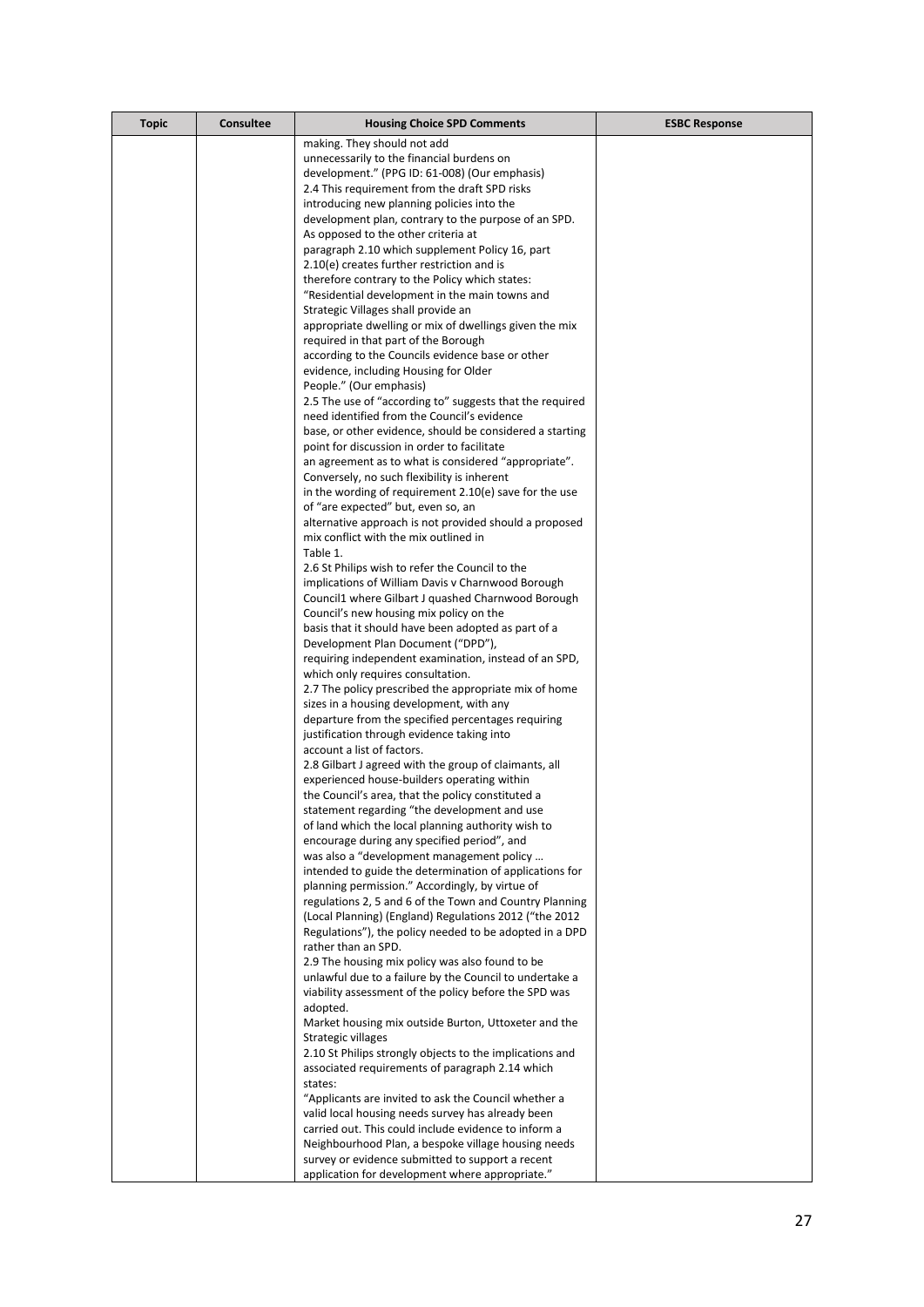| <b>Topic</b> | <b>Consultee</b> | <b>Housing Choice SPD Comments</b>                                                                               | <b>ESBC Response</b> |
|--------------|------------------|------------------------------------------------------------------------------------------------------------------|----------------------|
|              |                  | 2.11 Whilst not explicit, it is inferred that should a valid                                                     |                      |
|              |                  | local housing needs survey not exist through the above                                                           |                      |
|              |                  | instances, then the applicant will be responsible for                                                            |                      |
|              |                  | undertaking one at its own resource and cost. It is                                                              |                      |
|              |                  | understood the Council would require a survey to                                                                 |                      |
|              |                  | inform the market housing mix for each and every                                                                 |                      |
|              |                  | development proposal outside Burton, Uttoxeter and                                                               |                      |
|              |                  | the Strategic Villages, immaterial of whether the site                                                           |                      |
|              |                  | benefits from a strategic or non-strategic housing<br>allocation.                                                |                      |
|              |                  | 2.12 The latter inference is somewhat clarified at                                                               |                      |
|              |                  | paragraph 2.15 which states "a valid housing needs                                                               |                      |
|              |                  | survey is needed before other development of new                                                                 |                      |
|              |                  | mainstream housing" and the former point confirmed                                                               |                      |
|              |                  | later in the SPD at paragraph 9.2 which states:                                                                  |                      |
|              |                  | "The Council does not plan to carry out a programme of                                                           |                      |
|              |                  | housing needs surveys. This is because the surveys it                                                            |                      |
|              |                  | has carried out in the past have not led to development                                                          |                      |
|              |                  | and the results have become obsolete."                                                                           |                      |
|              |                  | 2.13 Firstly, St Philips consider it is wholly unreasonable                                                      |                      |
|              |                  | for the Council to unduly place the onus of undertaking                                                          |                      |
|              |                  | such surveys on prospective applicants. This is contrary<br>to the purpose of an SPD which, as defined by the    |                      |
|              |                  | NPPG, "should build upon and provide more detailed                                                               |                      |
|              |                  | advice or guidance on policies in an adopted local plan                                                          |                      |
|              |                  | They should not add unnecessarily to the financial                                                               |                      |
|              |                  | burdens on development." (PPG ID: 61-008) (Our                                                                   |                      |
|              |                  | emphasis)                                                                                                        |                      |
|              |                  | 2.14 Whilst it is important to understand the needs for                                                          |                      |
|              |                  | different groups in the community2, the responsibility                                                           |                      |
|              |                  | for objectively-assessing these needs should not lie                                                             |                      |
|              |                  | solely with applicants, particularly on sites which                                                              |                      |
|              |                  | benefit from strategic or non-strategic housing                                                                  |                      |
|              |                  | allocations.                                                                                                     |                      |
|              |                  | 2.15 In cases where a site outside of Burton, Uttoxeter                                                          |                      |
|              |                  | and the Strategic Villages benefits from a housing<br>allocation, St Philips consider it is more appropriate for |                      |
|              |                  | the proposed market housing mix to be informed                                                                   |                      |
|              |                  | through dialogue with the Council's Housing Delivery                                                             |                      |
|              |                  | Team, or equivalent, alongside input from the Parish                                                             |                      |
|              |                  | Council.                                                                                                         |                      |
|              |                  | 2.16 Secondly, the Council's reasoning for not carrying                                                          |                      |
|              |                  | out its own programme of housing needs surveys is not                                                            |                      |
|              |                  | considered justified as, at paragraph 9.2, the Council                                                           |                      |
|              |                  | contend "the surveys it has carried out in the past have                                                         |                      |
|              |                  | not led to development and the results have become                                                               |                      |
|              |                  | obsolete."                                                                                                       |                      |
|              |                  | 2.17 It is considered the Council has misunderstood the                                                          |                      |
|              |                  | function of these surveys which, rather than to<br>encourage development, should be commissioned to              |                      |
|              |                  | inform development and assist in the                                                                             |                      |
|              |                  |                                                                                                                  |                      |
|              |                  | objectives of Policy 16 which stipulates that "residential                                                       |                      |
|              |                  | development elsewhere shall provide a dwelling or a                                                              |                      |
|              |                  | mix of dwellings to best meet local need." 2.19                                                                  |                      |
|              |                  | Furthermore, it should be noted how the wording of                                                               |                      |
|              |                  | Policy 16 was re-focused following the Examination in                                                            |                      |
|              |                  | Public and through the Main Modifications3 of the                                                                |                      |
|              |                  | adopted Local Plan:                                                                                              |                      |
|              |                  |                                                                                                                  |                      |
|              |                  | 2.18 Paragraph 2.18 of the SPD later confirms<br>"development shall then provide the dwelling or                 |                      |
|              |                  | dwellings required to best meet the local need                                                                   |                      |
|              |                  | identified by the survey." St Philips consider this                                                              |                      |
|              |                  | approach is too inflexible and prescriptive, and does not                                                        |                      |
|              |                  | allow input from the Council's Housing Delivery Team,                                                            |                      |
|              |                  | or equivalent, as is encouraged by paragraph 39 of the                                                           |                      |
|              |                  | NPPF:                                                                                                            |                      |
|              |                  | "Good quality pre-application discussion enables better                                                          |                      |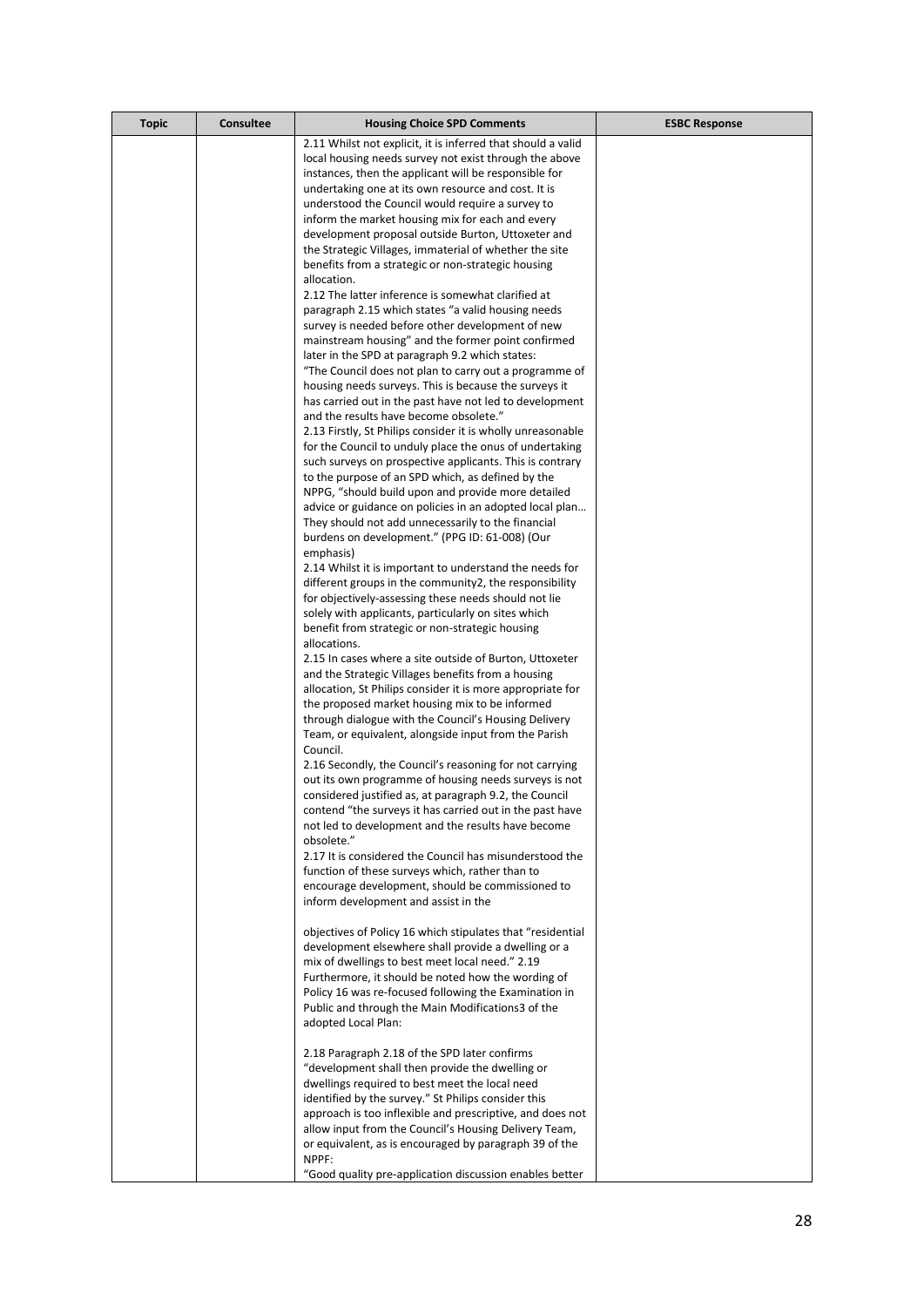| <b>Topic</b> | <b>Consultee</b> | <b>Housing Choice SPD Comments</b>                                                                                     | <b>ESBC Response</b> |
|--------------|------------------|------------------------------------------------------------------------------------------------------------------------|----------------------|
|              |                  | coordination between public and private resources and                                                                  |                      |
|              |                  | improved outcomes for the community."                                                                                  |                      |
|              |                  | 2.20 Clearly, the modifications – suggested by the                                                                     |                      |
|              |                  | Inspector in order for the Plan to be considered sound                                                                 |                      |
|              |                  | and legally compliant – were suggested on the basis to                                                                 |                      |
|              |                  | ensure flexibility which otherwise would not have                                                                      |                      |
|              |                  | existed.<br>2.21 The addition of "or where applicable the Council's                                                    |                      |
|              |                  | evidence base" suggests that a local housing needs                                                                     |                      |
|              |                  | survey need not be the only evidence base document                                                                     |                      |
|              |                  | able to inform a proposed market housing mix. The                                                                      |                      |
|              |                  | inflexible approach of this SPD – requiring that                                                                       |                      |
|              |                  | development must provide the dwellings to best meet                                                                    |                      |
|              |                  | $local need identified by the survey – is therefore$                                                                   |                      |
|              |                  | contrary to this adopted policy.                                                                                       |                      |
|              |                  | 2.22 Conclusively, there is concern that the Council are                                                               |                      |
|              |                  | too reliant on the use of local housing need surveys to                                                                |                      |
|              |                  | determine the proposed market housing mix on<br>developments outside Burton, Uttoxeter and the                         |                      |
|              |                  | Strategic Villages. As a result, St Philips recommends                                                                 |                      |
|              |                  | that Section Two of the SPD be amended as follows:                                                                     |                      |
|              |                  |                                                                                                                        |                      |
|              |                  | "Residential development elsewhere shall provide the a                                                                 |                      |
|              |                  | dwelling or mix of dwellings market housing required to                                                                |                      |
|              |                  | best meet local need based firstly on according to a                                                                   |                      |
|              |                  | local housing needs survey carried out in accordance                                                                   |                      |
|              |                  | with Housing Choice SPD and secondly on the mix                                                                        |                      |
|              |                  | required in that part of the Borough or where                                                                          |                      |
|              |                  | applicable the Council's evidence base."                                                                               |                      |
|              |                  | • • Where a valid local housing need survey for an area<br>exists, this be used as a starting point to lead discussion |                      |
|              |                  | with the Council and Parish Council;                                                                                   |                      |
|              |                  | • • Where a survey does not exist, or is invalid by way                                                                |                      |
|              |                  | of becoming three or more years old, other sources                                                                     |                      |
|              |                  | may be drawn upon from the Council's evidence base                                                                     |                      |
|              |                  | where applicable (as suggested by Policy 16);                                                                          |                      |
|              |                  | • Should the above still not objectively determine the                                                                 |                      |
|              |                  | mix that best meets local need, the Council will                                                                       |                      |
|              |                  | undertake its own local housing needs survey in tandem<br>with the Parish Council.                                     |                      |
|              |                  |                                                                                                                        |                      |
|              |                  | 3.1 St Philips welcomes the Council's use of the NPPF's                                                                |                      |
|              |                  | new definition of affordable housing at paragraph 6.4,                                                                 |                      |
|              |                  | but has concern over the expectation for developers to                                                                 |                      |
|              |                  | use a Registered Provider on the Council's preferred list.                                                             |                      |
|              |                  | 3.2 At paragraph 6.7, the Council appears to allow                                                                     |                      |
|              |                  | flexibility in developers' choice of Registered Provider,                                                              |                      |
|              |                  | with the suggestion that the use of a Registered                                                                       |                      |
|              |                  | Provider already operating in the Borough is preferable.<br>3.3 Whilst this is welcomed, the Council appear to         |                      |
|              |                  | further impose this preference in order to align with                                                                  |                      |
|              |                  | "Homes England policies regarding value for money,                                                                     |                      |
|              |                  | stock rationalisation and development of sustainable                                                                   |                      |
|              |                  | communities" (paragraph 6.12), however it is unclear as                                                                |                      |
|              |                  | to what this guidance from HE is and how it is applied.                                                                |                      |
|              |                  | 3.4 Furthermore, paragraphs $6.13 - 6.14$ appear to set                                                                |                      |
|              |                  | unnecessary expectations should a developer wish to                                                                    |                      |
|              |                  | use a Registered Provider not on the Council's preferred                                                               |                      |
|              |                  | list. For example, the Council would 'require detailed<br>information on the RP's standards in order to be             |                      |
|              |                  | satisfied that effective measures are in place to ensure                                                               |                      |
|              |                  | the "quality local management" of the homes' and 'the                                                                  |                      |
|              |                  | Council will also need to be assured that the allocation                                                               |                      |
|              |                  | of the homes will be undertaken fairly and properly to                                                                 |                      |
|              |                  | meet local needs.'                                                                                                     |                      |
|              |                  | 3.5 Whilst the need for Registered Providers to achieve                                                                |                      |
|              |                  | value for money is recognised, it would appear                                                                         |                      |
|              |                  | unreasonable for the Council to request such                                                                           |                      |
|              |                  | information given that Registered Providers are                                                                        |                      |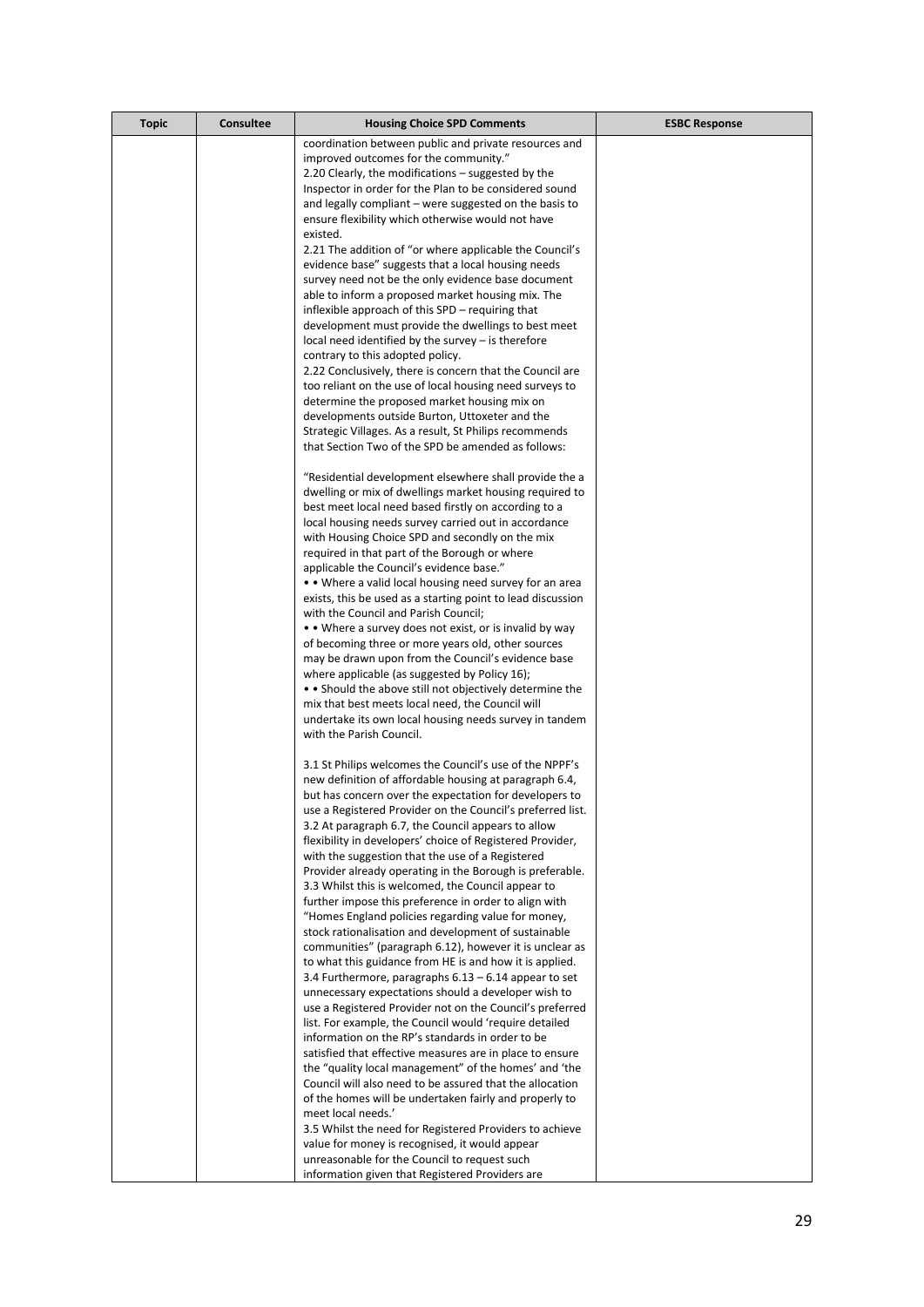| <b>Topic</b> | <b>Consultee</b> | <b>Housing Choice SPD Comments</b>                                                                              | <b>ESBC Response</b> |
|--------------|------------------|-----------------------------------------------------------------------------------------------------------------|----------------------|
|              |                  | governed by and accountable to the Regulator of Social                                                          |                      |
|              |                  | Housing. To set such a requirement for Registered                                                               |                      |
|              |                  | Providers merely because they are excluded from the                                                             |                      |
|              |                  | Council's preferred list adds unnecessary delay.                                                                |                      |
|              |                  | 3.6 Paragraph 6.14 commits developers to evidence a                                                             |                      |
|              |                  | dialogue with Registered Providers regarding the                                                                |                      |
|              |                  | proposed house types and tenures of on-site affordable                                                          |                      |
|              |                  | housing, and demonstrate how this dialogue has                                                                  |                      |
|              |                  | influenced the outcome.                                                                                         |                      |
|              |                  | 3.7 Whilst this measure is welcomed – as rightfully                                                             |                      |
|              |                  | Registered Providers should be involved from the early<br>stages in the determination process - we raise slight |                      |
|              |                  | concern over the rigidity of this approach and the onus                                                         |                      |
|              |                  | set upon developers to lead this engagement. In                                                                 |                      |
|              |                  | particular, we note the intended objective of paragraph                                                         |                      |
|              |                  | 41 of the NPPF:                                                                                                 |                      |
|              |                  | 3.8 As it is not explicit, we argue that paragraph 41                                                           |                      |
|              |                  | should not be interpreted as a way for local planning                                                           |                      |
|              |                  | authorities to seek to minimise or water-down their                                                             |                      |
|              |                  | current consultation on applications with relevant                                                              |                      |
|              |                  | parties and instead put the onus and expense of this                                                            |                      |
|              |                  | onto applicants. We therefore suggest that the                                                                  |                      |
|              |                  | requirement be re-worded as to suggest the                                                                      |                      |
|              |                  | responsibility to consult upon the applicant's chosen                                                           |                      |
|              |                  | Registered Provider lies with the Council and not the                                                           |                      |
|              |                  | applicant.                                                                                                      |                      |
|              |                  | Strategic Policy 17: Affordable Housing                                                                         |                      |
|              |                  | What is Affordable Housing?                                                                                     |                      |
|              |                  | "The more issues that can be resolved at pre-                                                                   |                      |
|              |                  | application stage, including the need to deliver                                                                |                      |
|              |                  | improvements in infrastructure and affordable housing,                                                          |                      |
|              |                  | the greater the benefits. For their role in the planning                                                        |                      |
|              |                  | system to be effective and positive, statutory planning                                                         |                      |
|              |                  | consultees will need to take the same early, pro-active                                                         |                      |
|              |                  | approach, and provide advice in a timely manner                                                                 |                      |
|              |                  | throughout the development process. This assists local                                                          |                      |
|              |                  | planning authorities in issuing timely decisions, helping                                                       |                      |
|              |                  | to ensure that applicants do not experience                                                                     |                      |
|              |                  | unnecessary delays and costs."                                                                                  |                      |
|              |                  | 3.9 St Philips welcome the Council's use of the new                                                             |                      |
|              |                  | NPPF's requirement that affordable housing should not                                                           |                      |
|              |                  | be sought for residential developments that are not                                                             |                      |
|              |                  | major developments.                                                                                             |                      |
|              |                  | 3.10 The Council reiterate the affordable housing                                                               |                      |
|              |                  | thresholds of Policy 17 at paragraph 6.18. Whilst it is                                                         |                      |
|              |                  | acknowledged that the this requirement is set within                                                            |                      |
|              |                  | Policy, St Philips consider that the evidence base                                                              |                      |
|              |                  | underpinning the thresholds – the SHMA and Viability                                                            |                      |
|              |                  | Study – is unlikely to be up-to-date, thus further                                                              |                      |
|              |                  | highlighting the need for the Council to begin a review                                                         |                      |
|              |                  | of its Local Plan.<br>3.11 The NPPF clearly advises that "it is essential that                                  |                      |
|              |                  | plans are in place and kept up to date" (PPG ID: 61-001).                                                       |                      |
|              |                  | Whilst Policy 17 states that the affordability thresholds                                                       |                      |
|              |                  | "may be revised during the lifetime of the plan in the                                                          |                      |
|              |                  | light of updated viability evidence" it is understand this                                                      |                      |
|              |                  | has not been forthcoming.                                                                                       |                      |
|              |                  | 3.12 Consequently, the imposition of a 40% proportion                                                           |                      |
|              |                  | for affordable housing outside the urban areas - whilst                                                         |                      |
|              |                  | this may not necessarily harm the viability of                                                                  |                      |
|              |                  | developments in these areas – could risk being founded                                                          |                      |
|              |                  | upon evidence not up-to-date.                                                                                   |                      |
|              |                  | 3.13 St Philips therefore requests that the Council                                                             |                      |
|              |                  | progresses a review of its Local Plan - including a                                                             |                      |
|              |                  | review of Policies 16 and $17 - at$ the earliest                                                                |                      |
|              |                  | opportunity, with a particular focus on updating its                                                            |                      |
|              |                  | SHMA and Viability Study.                                                                                       |                      |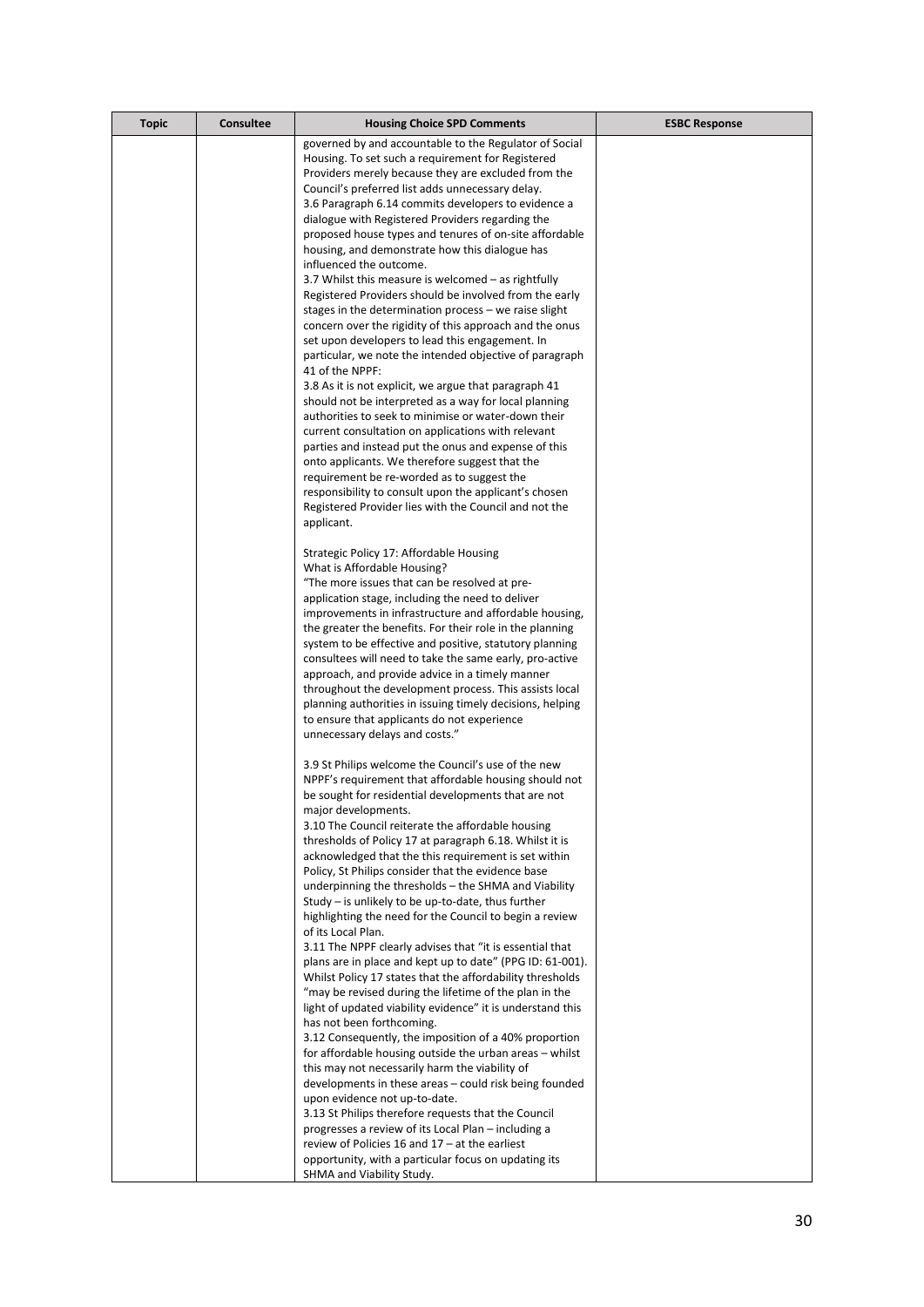| <b>Topic</b> | <b>Consultee</b> | <b>Housing Choice SPD Comments</b>                                                                             | <b>ESBC Response</b> |
|--------------|------------------|----------------------------------------------------------------------------------------------------------------|----------------------|
|              |                  | 3.14 As an aside, the Council is to be reminded that,                                                          |                      |
|              |                  | when it comes to reviewing its overall housing                                                                 |                      |
|              |                  | requirement, it should consider the need to adjust the                                                         |                      |
|              |                  | figure in order to response to its acute need for<br>affordable housing.                                       |                      |
|              |                  | 3.15 It is acknowledged that, at the time of                                                                   |                      |
|              |                  | Examination, the Inspector4 considered "there is no                                                            |                      |
|              |                  | evident need to increase the overall housing                                                                   |                      |
|              |                  | requirement and supply in relation to affordable                                                               |                      |
|              |                  | housing need" (paragraph 121). The affordable housing                                                          |                      |
|              |                  | need was quantified at 112 dpa, or about 18 per cent of                                                        |                      |
|              |                  | the calculated OAHN (paragraph 118).<br>3.16 St Philips question whether this annual                           |                      |
|              |                  | requirement needs adjusting in light of the following                                                          |                      |
|              |                  | factors: 1 Historic delivery rates of new affordable                                                           |                      |
|              |                  | housing; and                                                                                                   |                      |
|              |                  | 2 Projected newly-forming households and the                                                                   |                      |
|              |                  | proportion of these households unable to access                                                                |                      |
|              |                  | market housing5                                                                                                |                      |
|              |                  | 3.17 Given the Council's historic under-delivery of                                                            |                      |
|              |                  | affordable units at 112 dpa, as shown in Table 4.1,                                                            |                      |
|              |                  | clearly there is a need to review its overall local housing                                                    |                      |
|              |                  | requirement.                                                                                                   |                      |
|              |                  |                                                                                                                |                      |
|              |                  | Affordable housing threshold<br>Affordable housing requirement                                                 |                      |
|              |                  | 4 Report                                                                                                       |                      |
|              |                  | Table 3.1 East Staffordshire Completed Affordable Units                                                        |                      |
|              |                  | Monitoring Period Number of Completed Affordable                                                               |                      |
|              |                  | Units                                                                                                          |                      |
|              |                  | 2017/1880                                                                                                      |                      |
|              |                  | 2016/1795<br>2015/1686                                                                                         |                      |
|              |                  | 2014/15 98                                                                                                     |                      |
|              |                  | 2013/14 62                                                                                                     |                      |
|              |                  |                                                                                                                |                      |
|              |                  | The NPPG clearly advises that the need for affordable<br>housing can be considered to provide an uplift to the |                      |
|              |                  | local housing need figure: "An increase in the total                                                           |                      |
|              |                  | housing requirement included in the plan may need to                                                           |                      |
|              |                  | be considered where it could help deliver the required                                                         |                      |
|              |                  | number of affordable homes" (PPG ID: 67-008). 3.20                                                             |                      |
|              |                  | The Council sets out a process where applicants can                                                            |                      |
|              |                  | present evidence that a lower proportion of affordable<br>housing is necessary to make the development of the  |                      |
|              |                  | site viable.                                                                                                   |                      |
|              |                  | 3.21 St Philips consider that the Council must work on                                                         |                      |
|              |                  | this basis with an up-to-date evidence base, particularly                                                      |                      |
|              |                  | including an up-to-date Viability Study, in order to                                                           |                      |
|              |                  | ensure the requirements are fairly informed. For                                                               |                      |
|              |                  | example, it is noted that indicative land values rely<br>heavily on the Viability Study which was produced in  |                      |
|              |                  | 2013 and updated in 2014.                                                                                      |                      |
|              |                  | 3.22 Paragraph 6.24 reiterates he requirements of                                                              |                      |
|              |                  | Policy 17 which states the following:                                                                          |                      |
|              |                  | 3.19 As a result, St Philips urge the Council to begin a                                                       |                      |
|              |                  | review of its Local Plan in light of the evidence base                                                         |                      |
|              |                  | underpinning the above is unlikely to be up-to-date.                                                           |                      |
|              |                  | Evidencing limited viability                                                                                   |                      |
|              |                  | Amount of on-site affordable housing provision and off-                                                        |                      |
|              |                  | site commuted sum<br>"The amount of affordable housing which must be                                           |                      |
|              |                  | provided on site will be as follows, with the balance                                                          |                      |
|              |                  | commuted off site in accordance with the Housing                                                               |                      |
|              |                  | Choice SPD:                                                                                                    |                      |
|              |                  | • On Burton and Uttoxeter - 13% of dwellings;                                                                  |                      |
|              |                  | • On Strategic Village sites, an amount consistent with                                                        |                      |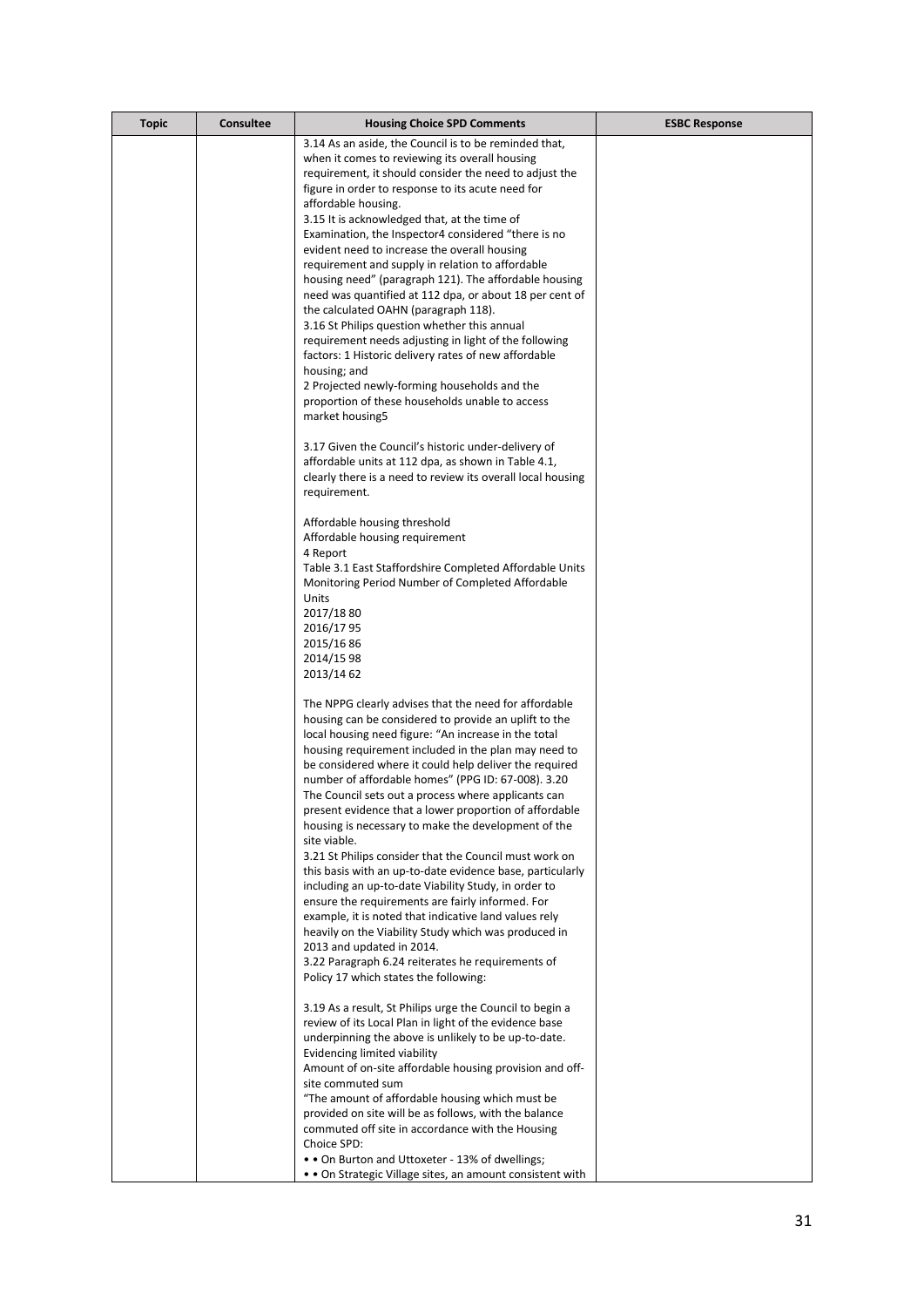| <b>Topic</b> | <b>Consultee</b> | <b>Housing Choice SPD Comments</b>                                                                                     | <b>ESBC Response</b> |
|--------------|------------------|------------------------------------------------------------------------------------------------------------------------|----------------------|
|              |                  | local need:                                                                                                            |                      |
|              |                  | • On other sites, an amount determined by the                                                                          |                      |
|              |                  | housing needs survey" 3.23 Whilst there is an element                                                                  |                      |
|              |                  | of flexibility with the requirements of the Policy, and                                                                |                      |
|              |                  | thus the SPD, St Philips consider that the Council are                                                                 |                      |
|              |                  | too reliant on the use of a housing need survey to                                                                     |                      |
|              |                  | determine the amount of on-site affordable housing for                                                                 |                      |
|              |                  | development outside Burton, Uttoxeter and the<br>Strategic Villages.                                                   |                      |
|              |                  | • 3.24 As a result, St Philips recommends the SPD text                                                                 |                      |
|              |                  | be amended to reflect the following points:                                                                            |                      |
|              |                  |                                                                                                                        |                      |
|              |                  | • • Where a valid local housing need survey for an area                                                                |                      |
|              |                  | exists, this be used as a starting point to lead discussion                                                            |                      |
|              |                  | with the Council and Parish Council;                                                                                   |                      |
|              |                  | • • Where a survey does not exist, or is invalid by way                                                                |                      |
|              |                  | of becoming three or more years old, other sources                                                                     |                      |
|              |                  | may be drawn upon from the Council's evidence base                                                                     |                      |
|              |                  | where applicable.                                                                                                      |                      |
|              |                  | • Should the above still not objectively determine the<br>mix that best meets local need, the Council will             |                      |
|              |                  | undertake its own local housing needs survey in tandem                                                                 |                      |
|              |                  | with the Parish Council. 3.25 Whilst the Council has                                                                   |                      |
|              |                  | evidenced its requirement for an off-site affordable                                                                   |                      |
|              |                  | housing commuted sum of £40,000 at Appendix 1, St                                                                      |                      |
|              |                  | Philips maintains that the evidence underpinning these                                                                 |                      |
|              |                  | requirements is unlikely to be up-to-date, thus                                                                        |                      |
|              |                  | furthering the need for the Council to undertake a                                                                     |                      |
|              |                  | review of its Local Plan, along with a review of its<br>evidence base.                                                 |                      |
|              |                  | • 3.26 At paragraph 6.35 the Council state:                                                                            |                      |
|              |                  |                                                                                                                        |                      |
|              |                  |                                                                                                                        |                      |
|              |                  | How to incorporate affordable housing into the design                                                                  |                      |
|              |                  | and layout of developments                                                                                             |                      |
|              |                  |                                                                                                                        |                      |
|              |                  | • 3.27 St Philips question whether this preference by                                                                  |                      |
|              |                  | the Council is informed and underpinned by an up-to-                                                                   |                      |
|              |                  | date evidence base. Whilst the Council consider this                                                                   |                      |
|              |                  | relates to the design and layout of development, the                                                                   |                      |
|              |                  | need for these types of flats must be evidenced either                                                                 |                      |
|              |                  | through an up-to-date SHMA or Viability Study.                                                                         |                      |
|              |                  | • 3.28 Paragraph 6.40 states the following:                                                                            |                      |
|              |                  | • 3.29 St Philips welcomes the pragmatic approach of                                                                   |                      |
|              |                  | the Council where, in this case, the housing needs                                                                     |                      |
|              |                  | survey will act as a starting point for discussion rather<br>than as prescriptive tool as the SPD earlier proposes for |                      |
|              |                  | market housing mix. However, it is unclear as to                                                                       |                      |
|              |                  | whether the applicant would be responsible for                                                                         |                      |
|              |                  | undertaking the survey.                                                                                                |                      |
|              |                  | • 3.30 St Philips maintain that the onus for undertaking                                                               |                      |
|              |                  | such evidence should not be on the applicant, as has                                                                   |                      |
|              |                  | been demonstrated at Section Two of this                                                                               |                      |
|              |                  | representation.                                                                                                        |                      |
|              |                  | • 3.31 The housing needs of specific groups, which the<br>NPPG includes as affordable housing, must be                 |                      |
|              |                  | considered by the Council as part of its evidence-base:                                                                |                      |
|              |                  | $\bullet$                                                                                                              |                      |
|              |                  | "The Affordable housing flats sought by the Council are                                                                |                      |
|              |                  | Duplex/Tyneside Flats with one flat on the ground floor                                                                |                      |
|              |                  | and one on the first floor each having its own external                                                                |                      |
|              |                  | ground level front door. Hence each two flats externally                                                               |                      |
|              |                  | resemble a house."                                                                                                     |                      |
|              |                  | On-site affordable housing mix                                                                                         |                      |
|              |                  | "Elsewhere in the Borough, the mix of Affordable<br>housing to be provided will be advised by the Council on           |                      |
|              |                  | request taking into account the needs identified by the                                                                |                      |
|              |                  | housing needs survey and the existing Affordable                                                                       |                      |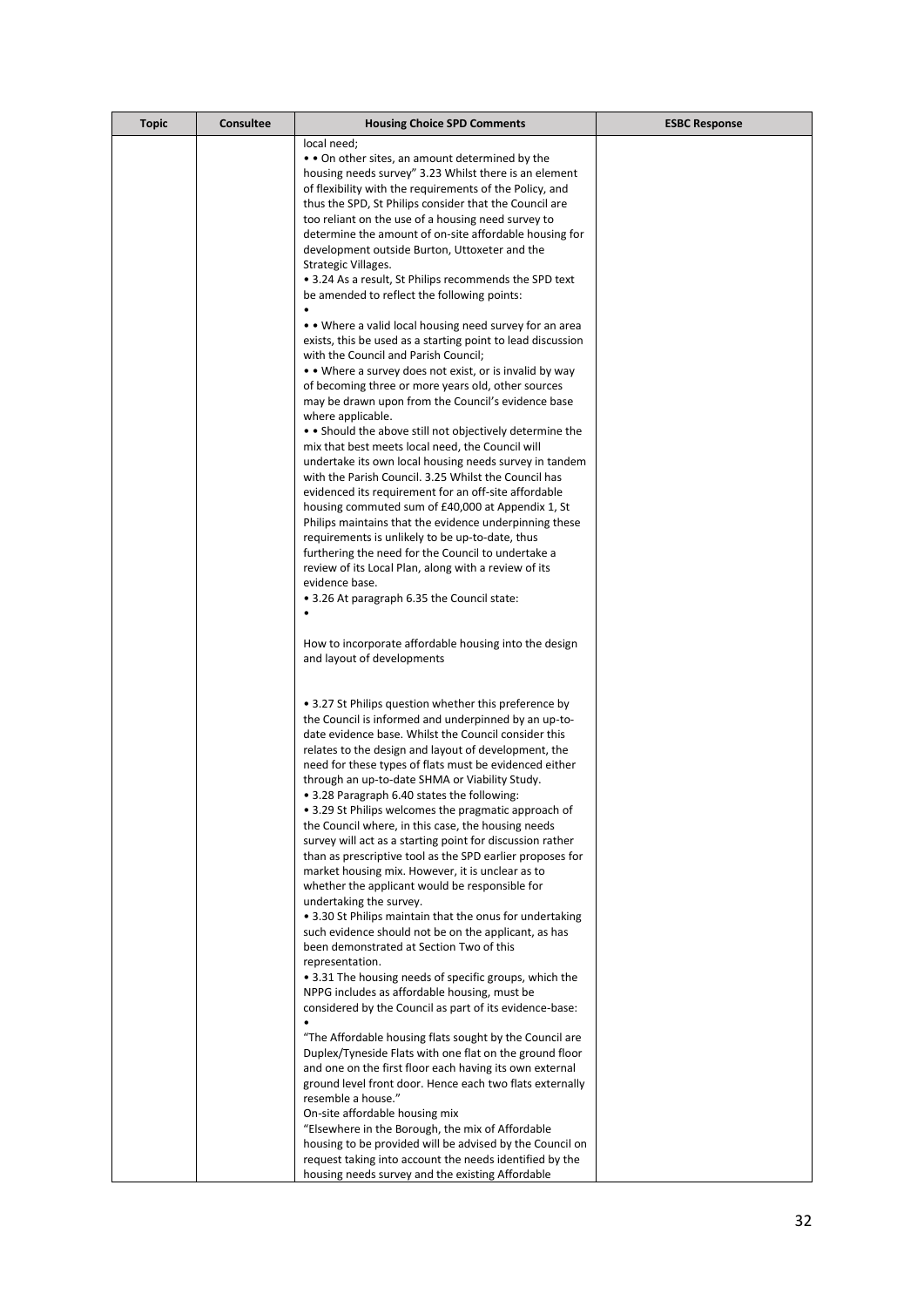| <b>Topic</b> | <b>Consultee</b> | <b>Housing Choice SPD Comments</b>                                                                                | <b>ESBC Response</b> |
|--------------|------------------|-------------------------------------------------------------------------------------------------------------------|----------------------|
|              |                  | housing in the area."                                                                                             |                      |
|              |                  | "Strategic policy-making authorities will need a clear<br>understanding of housing needs in their area. The steps |                      |
|              |                  | in building up this evidence include:                                                                             |                      |
|              |                  | • establishing the overall housing need (conducted                                                                |                      |
|              |                  | using the standard methodology unless exceptional<br>circumstances justify an alternative);                       |                      |
|              |                  | • • identifying the housing need of specific groups;                                                              |                      |
|              |                  | • • working with neighbouring authorities and key                                                                 |                      |
|              |                  | stakeholders to establish the housing market area, or                                                             |                      |
|              |                  | geography which is the most appropriate to prepare                                                                |                      |
|              |                  | policies for meeting housing need across local authority<br>boundaries;" (PPG ID: 61-039) (Our emphasis)          |                      |
|              |                  | • 3.32 The implication is that Councils are required to                                                           |                      |
|              |                  | be fully cognisant of the housing needs for those whose                                                           |                      |
|              |                  | needs aren't met by market housing, and for this to                                                               |                      |
|              |                  | underpinned by an up-to-date evidence base.<br>• 3.33 In addition, it is unclear whether Parish Councils          |                      |
|              |                  | are afforded an input into the mix of affordable housing                                                          |                      |
|              |                  | on developments outside the Strategic Villages as                                                                 |                      |
|              |                  | paragraphs 6.39 and 6.40 as follows:                                                                              |                      |
|              |                  |                                                                                                                   |                      |
|              |                  | "In the Strategic Villages of Barton under Needwood,                                                              |                      |
|              |                  | Rocester, Rolleston on Dove and Tutbury, the mix of                                                               |                      |
|              |                  | Affordable housing to be provided will be advised by                                                              |                      |
|              |                  | the Council in consultation with the relevant Parish<br>Council, who will often have local knowledge and          |                      |
|              |                  | understanding of local requirements                                                                               |                      |
|              |                  | Elsewhere in the Borough, the mix of Affordable                                                                   |                      |
|              |                  | housing to be provided will be advised by the Council on                                                          |                      |
|              |                  | request taking into account the needs identified by the<br>housing needs survey and the existing Affordable       |                      |
|              |                  | housing in the area."                                                                                             |                      |
|              |                  |                                                                                                                   |                      |
|              |                  | • As was similarly concluded in Section Two of this                                                               |                      |
|              |                  | representation regarding market housing mix, St Philips                                                           |                      |
|              |                  | consider that that the Council are too reliant on the use                                                         |                      |
|              |                  | of local housing need surveys to determine the                                                                    |                      |
|              |                  | proposed affordable housing mix on developments<br>outside the Strategic Villages. As a result, St Philips        |                      |
|              |                  | recommends the be amended as follows:                                                                             |                      |
|              |                  | • 3.35 Should the above still not objectively determine                                                           |                      |
|              |                  | the mix that best meets local need, the Council will                                                              |                      |
|              |                  | undertake its own local housing needs survey in tandem<br>with the Parish Council.                                |                      |
|              |                  |                                                                                                                   |                      |
|              |                  | • Where a valid local housing need survey for an area                                                             |                      |
|              |                  | exists, this be used as a starting point to lead discussion                                                       |                      |
|              |                  | with the Council and Parish Council;<br>• Where a survey does not exist, or is invalid by way of                  |                      |
|              |                  | becoming three or more years old, other sources may                                                               |                      |
|              |                  | be drawn upon from the Council's evidence base where                                                              |                      |
|              |                  | applicable.                                                                                                       |                      |
|              |                  |                                                                                                                   |                      |
|              |                  |                                                                                                                   |                      |
|              |                  |                                                                                                                   |                      |
|              |                  |                                                                                                                   |                      |
|              |                  |                                                                                                                   |                      |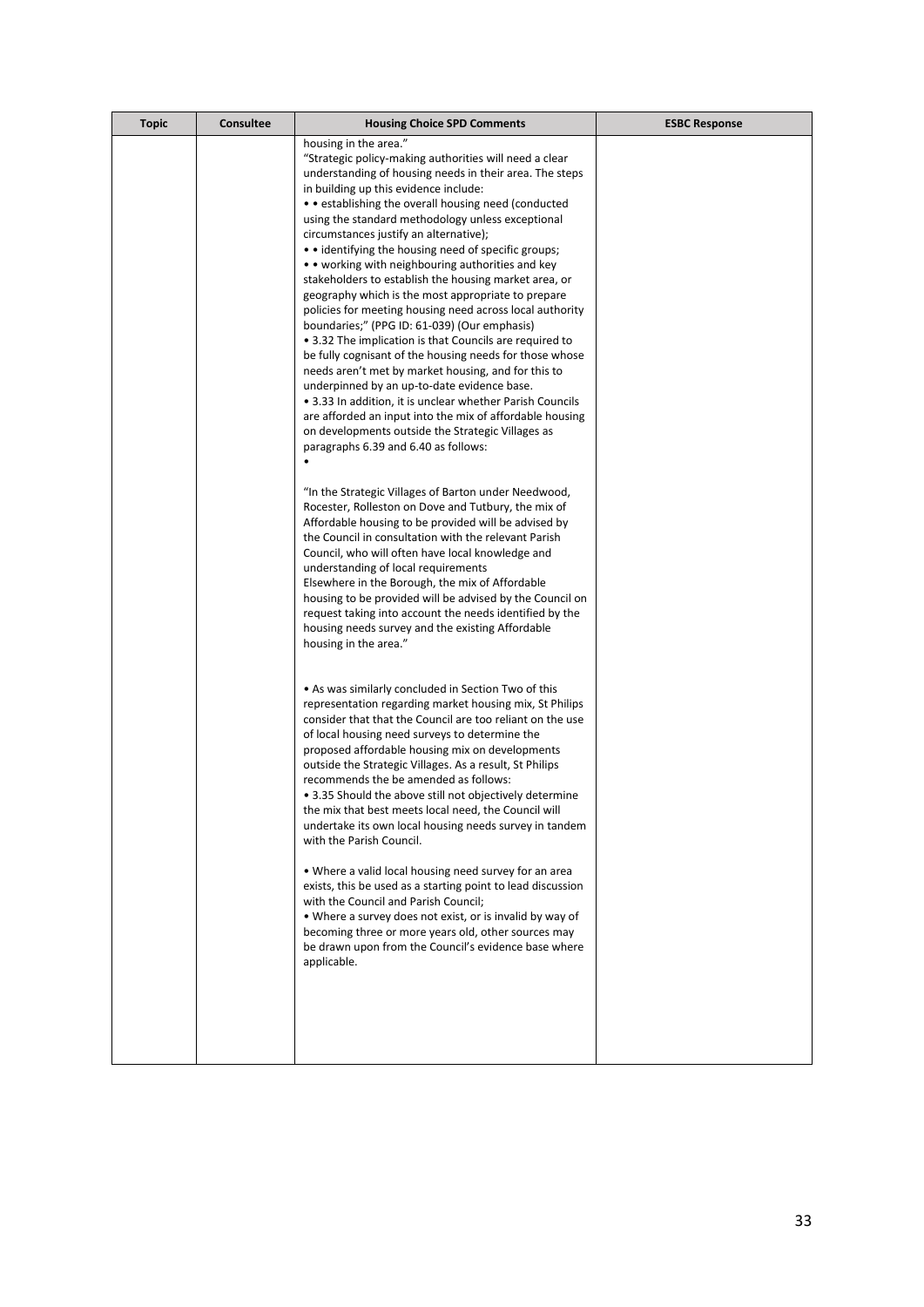| <b>Topic</b>    | <b>Consultee</b>   | <b>Housing Choice SPD Comments</b>                                                                                 | <b>ESBC Response</b>                  |
|-----------------|--------------------|--------------------------------------------------------------------------------------------------------------------|---------------------------------------|
| General         | <b>Tetlow King</b> |                                                                                                                    | Noted (Email address for consultation |
| <b>Comments</b> |                    | We represent the West Midlands HARP Planning                                                                       | to be updated)                        |
|                 |                    | Consortium which includes all the leading Housing                                                                  |                                       |
|                 |                    | Association Registered Providers (HARPs) across the                                                                |                                       |
|                 |                    | West Midlands. Our clients' principal concern is to                                                                |                                       |
|                 |                    | optimise the provision of affordable housing and to                                                                |                                       |
|                 |                    | ensure the evolution and preparation of consistent                                                                 |                                       |
|                 |                    | policies that help deliver the wider economic and social                                                           |                                       |
|                 |                    | outcomes needed throughout the region. As significant<br>developers and investors in local people, HARPs are well  |                                       |
|                 |                    | placed to contribute to local plan objectives and act as                                                           |                                       |
|                 |                    | long term partners in the community.                                                                               |                                       |
|                 |                    | We welcome the opportunity to comment on the draft                                                                 |                                       |
|                 |                    | Housing Choice SPD (September 2019) which will                                                                     |                                       |
|                 |                    | update the current adopted Housing Choice SPD (April                                                               |                                       |
|                 |                    | 2016). Accordingly, the proposed changes are not                                                                   |                                       |
|                 |                    | extensive and mainly relate to policy changes and                                                                  |                                       |
|                 |                    | updates introduced by the revised NPPF (February                                                                   |                                       |
|                 |                    | 2019) such as the affordable housing contribution                                                                  |                                       |
|                 |                    | threshold of 10 units or more (i.e. major development).<br>It is noted that the evidence base for both SPDs relies |                                       |
|                 |                    | on the Strategic Housing Market Assessment (SHMA)                                                                  |                                       |
|                 |                    | for East Staffordshire, October 2013 and updated in                                                                |                                       |
|                 |                    | April 2014 and the East Staffordshire Borough Council                                                              |                                       |
|                 |                    | Local Plan Community Infrastructure Levy Viability                                                                 |                                       |
|                 |                    | Study, November 2013 and February 2014. Both these                                                                 |                                       |
|                 |                    | documents form the evidence for the East Staffordshire                                                             |                                       |
|                 |                    | Local Plan 2015 and therefore remain relevant.                                                                     |                                       |
|                 |                    | Building Regulations - Part M                                                                                      |                                       |
|                 |                    | We are pleased that policy SP16 requirement for all                                                                |                                       |
|                 |                    | developments to meet or exceed the optional technical<br>standard M4(2) of the Building Regulations (Accessible    |                                       |
|                 |                    | and adaptable dwellings), continues to be removed                                                                  |                                       |
|                 |                    | from the SPD. The practical implications of applying                                                               |                                       |
|                 |                    | such a standard across all dwellings due to constraints                                                            |                                       |
|                 |                    | such as topography, size of site and location makes it                                                             |                                       |
|                 |                    | incredibly difficult to achieve.                                                                                   |                                       |
|                 |                    | We note the addition of paragraph 3.3 which states                                                                 |                                       |
|                 |                    | where schemes provide a proportion of dwellings which                                                              |                                       |
|                 |                    | meet the M4(2) standard, the Council will consider this                                                            |                                       |
|                 |                    | suitable for meeting the needs of older people.<br>Affordable Housing Definition                                   |                                       |
|                 |                    | We welcome that the revised draft SPD cites the NPPF                                                               |                                       |
|                 |                    | (2019) definition of affordable housing which includes a                                                           |                                       |
|                 |                    | wider range of affordable housing products including                                                               |                                       |
|                 |                    | starter homes, discount market homes and other                                                                     |                                       |
|                 |                    | affordable routes to home ownership. It is important                                                               |                                       |
|                 |                    | that the Council endorses the revised definition of                                                                |                                       |
|                 |                    | affordable housing and is receptive of development                                                                 |                                       |
|                 |                    | schemes that seek to deliver a range of affordable                                                                 |                                       |
|                 |                    | housing products to cater for a wide variety of housing                                                            |                                       |
|                 |                    | needs. Engagement with Registered Providers<br>We welcome the introduction of additional paragraphs                |                                       |
|                 |                    | in section 6 (paragraphs 6.11-6.14) which encourage                                                                |                                       |
|                 |                    | early active engagement with Registered Providers, i.e.                                                            |                                       |
|                 |                    | West Midlands HARP members. Early engagement                                                                       |                                       |
|                 |                    | enables Registers Providers to have an active role in the                                                          |                                       |
|                 |                    | planning and design of developments to ensure that the                                                             |                                       |
|                 |                    | development addresses local housing needs and meets                                                                |                                       |
|                 |                    | the management requirements of HARP members.                                                                       |                                       |
|                 |                    | It is noted that the Council has preference to working                                                             |                                       |
|                 |                    | with preferred Registered Providers, but it is welcomed<br>that the Council will consider working with other       |                                       |
|                 |                    | housing associations provided that the Council is                                                                  |                                       |
|                 |                    | engaged in early dialogue with the Registered Provider                                                             |                                       |
|                 |                    | at pre-application stage.                                                                                          |                                       |
|                 |                    | Viability                                                                                                          |                                       |
|                 |                    | We support the inclusion of a new paragraph 6.23                                                                   |                                       |
|                 |                    | which recognises that there have been circumstances                                                                |                                       |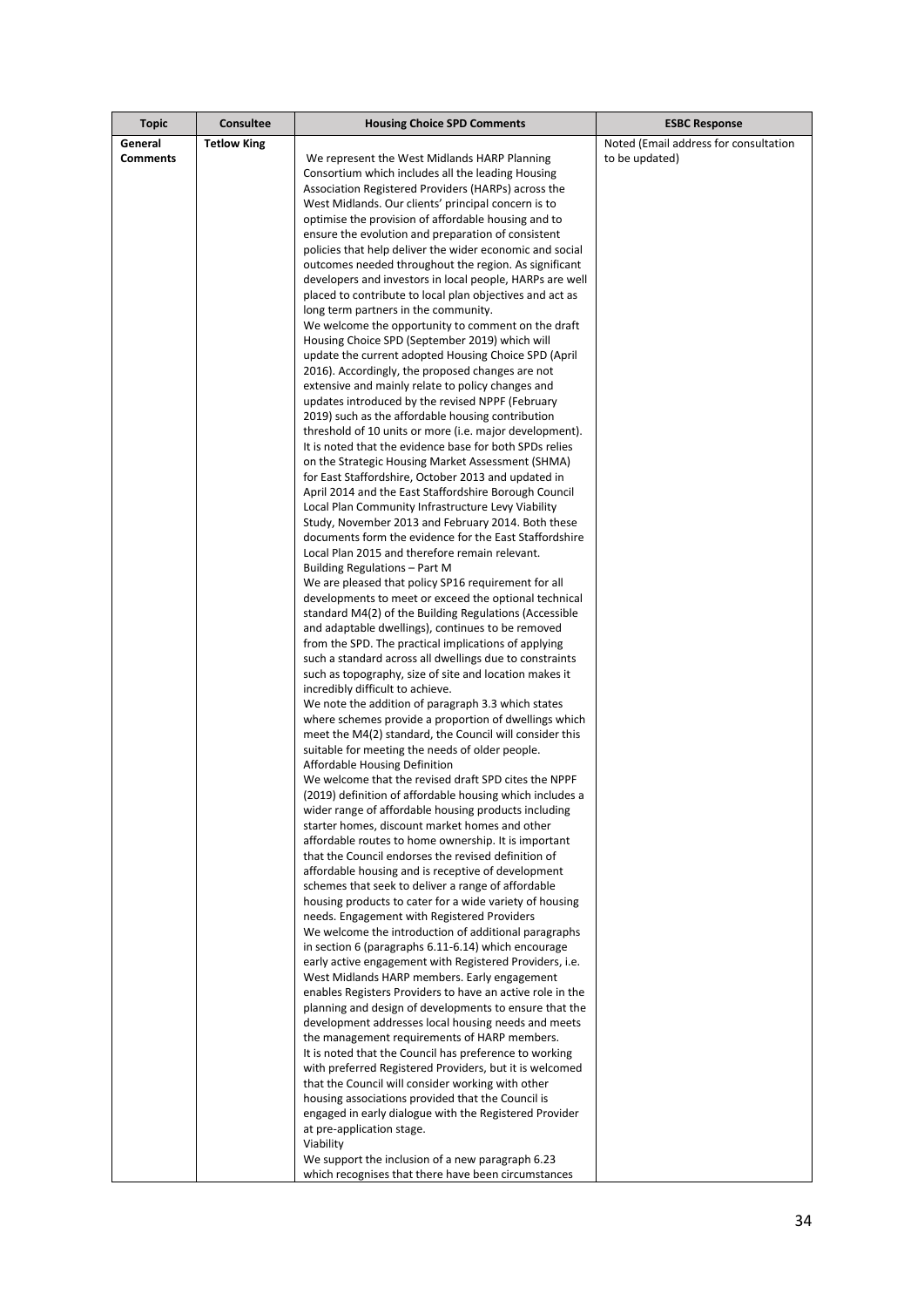| <b>Topic</b> | <b>Consultee</b> | <b>Housing Choice SPD Comments</b>                                                                                                                                                                                                                                                                                                                                                                                                                                                                                                                                                                                                                                                                                                                                                                                                                                                                                                                                                                                                                                                                                                                                                                                                                                                                                                                                                                                                                                                                                                                                                                                                                       | <b>ESBC Response</b> |
|--------------|------------------|----------------------------------------------------------------------------------------------------------------------------------------------------------------------------------------------------------------------------------------------------------------------------------------------------------------------------------------------------------------------------------------------------------------------------------------------------------------------------------------------------------------------------------------------------------------------------------------------------------------------------------------------------------------------------------------------------------------------------------------------------------------------------------------------------------------------------------------------------------------------------------------------------------------------------------------------------------------------------------------------------------------------------------------------------------------------------------------------------------------------------------------------------------------------------------------------------------------------------------------------------------------------------------------------------------------------------------------------------------------------------------------------------------------------------------------------------------------------------------------------------------------------------------------------------------------------------------------------------------------------------------------------------------|----------------------|
|              |                  | where there have been too many unknown issues at the<br>outline stage to be able to robustly fix the percentage of<br>affordable housing. In such circumstances the Borough<br>Council will suggest that a review mechanism is written<br>into a s.106 so that further assessment can be<br>undertaken at the reserved matters or if a full<br>application is subsequently submitted by the<br>housebuilder.<br>Whilst HARP members seek to maximise the delivery of<br>affordable homes, we recognise the importance of<br>considering viability matters in the determination of<br>planning applications. This approach enables flexibility<br>and ensures that the most up-to-date financial viability<br>considerations are taken into account. It therefore<br>supports the NPPF key objective of significantly<br>boosting the supply of new homes.<br>Entry Level Home Ownership Exception Sites<br>In accordance with the revised NPPF, we welcome the<br>inclusion of entry level home ownership exception sites<br>in section 7 of the SPD. Our members support the<br>opportunity to meet local housing needs including first<br>time buyers or those looking to rent their own home.<br>The above comments are intended to be constructive,<br>to ensure the policies are found sound at examination.<br>We would like to be consulted on further stages of the<br>above document and other publications by the Council,<br>by email only to consultation@tetlow-king.co.uk; please<br>ensure that the West Midlands HARP Planning<br>Consortium is retained on the consultation database,<br>with Tetlow King Planning listed as its agent. |                      |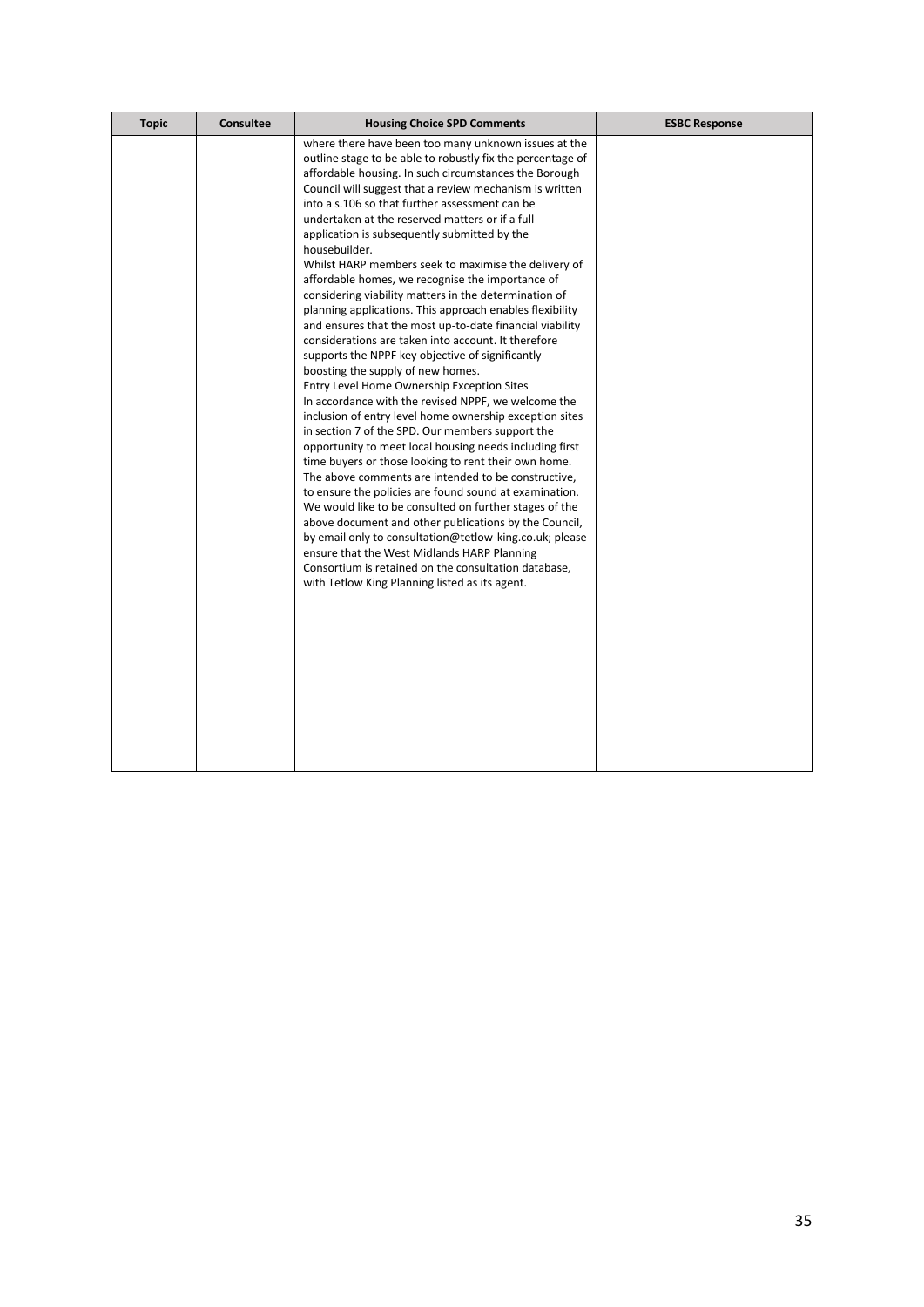| <b>Topic</b>                         | Consultee             | <b>Housing Choice SPD Comments</b>                                                                                                                                                                                                                                                                                                                                                                                                                                                                                                                                                                                                                                                                                                                                                                                                                                                                                                                                                                                                                                                                                                                                                                                                                                                                                                                                                                                                    | <b>ESBC Response</b>                                                                                                                                                                                                                                                                                                                                                                                                                     |
|--------------------------------------|-----------------------|---------------------------------------------------------------------------------------------------------------------------------------------------------------------------------------------------------------------------------------------------------------------------------------------------------------------------------------------------------------------------------------------------------------------------------------------------------------------------------------------------------------------------------------------------------------------------------------------------------------------------------------------------------------------------------------------------------------------------------------------------------------------------------------------------------------------------------------------------------------------------------------------------------------------------------------------------------------------------------------------------------------------------------------------------------------------------------------------------------------------------------------------------------------------------------------------------------------------------------------------------------------------------------------------------------------------------------------------------------------------------------------------------------------------------------------|------------------------------------------------------------------------------------------------------------------------------------------------------------------------------------------------------------------------------------------------------------------------------------------------------------------------------------------------------------------------------------------------------------------------------------------|
| <b>Provision for</b><br>older people | <b>Trent and Dove</b> | Trent and Dove welcome the opportunity to make<br>comment on the draft Housing Choices Supplementary<br>Planning Document and thank the Council for making<br>the draft available for consultation.                                                                                                                                                                                                                                                                                                                                                                                                                                                                                                                                                                                                                                                                                                                                                                                                                                                                                                                                                                                                                                                                                                                                                                                                                                   | Response: Replace with Housing for<br>the Elderly Section 3.1 of the Draft<br>Housing Choice SPD deals with Building<br>Regulations 2010, Part M. These<br>regulations cover information about                                                                                                                                                                                                                                           |
|                                      |                       | We welcome the positive statements in the draft SPD<br>about support for housing associations and the<br>encouragement of mixed and "tenure blind"<br>communities. There are some areas where there could<br>be improvement and we have specific concerns in four<br>areas:<br>Provision for older people<br>Meeting housing need<br>The approach to development in rural areas<br>The approach to on and off site provision<br>Trent and Dove would be happy to work with the<br>Council to rework the draft SPD to ensure that the<br>Council is in the best position to deliver its housing<br>targets. Provision for older people<br>Our main issue here is that whilst Extracare, Retirement<br>Housing and Housing for Older People are all<br>mentioned there are caveats and there is no mention of<br>Sheltered Housing which should be another option.<br>Examples of caveat are:<br>$\emptyset$ The insistence on wheelchair standard (paragraph 4.2)<br>in the draft SPD). The accessibility of, say a Lifetime<br>Home does not always match the enhanced accessibility<br>of a wheelchair housing design standard but is still<br>accessible. This issue is discussed more at Lifetime<br>Homes<br>Ø The definition of Housing for Older People (Table 1 on<br>page 5) does not include flats, focuses on downsizing<br>(important but not the only reason older people want<br>to move) and freehold, market dwellings | the ease of access to, and use of,<br>buildings, including facilities for<br>disabled visitors or occupants, and the<br>ability to move through a building<br>easily. More information can be found<br>at the following link<br>(https://www.planningportal.co.uk/inf<br>o/200135/approved_documents/80/p<br>$art_m$ -<br>_access_to_and_use_of_buildings/2),<br>which will be added to Section 3.1 to<br>provide further clarification. |
| <b>Meeting</b><br>housing<br>need    | <b>Trent and Dove</b> | The mix of housing suggested at Table 1 (page 5) is<br>helpful but surely this should be needs led? Any<br>deviation from the suggested mix in the Table needs to<br>be explained and justified as part of the planning<br>process. However, if significant or regular deviations are<br>allowed, this limits the effectiveness of the SPD as a<br>material consideration in the planning process.<br>Chapter 9 goes into granular detail for undertaking and<br>assessing housing need surveys and is perhaps too<br>detailed for an SPD. There is also an issue about how<br>robustly the requirements will be enforced; whilst Trent<br>and Dove work in partnership with Parish Councils to<br>undertake need surveys (paragraph 9.5) we are aware<br>of at least one development where this is not the case.                                                                                                                                                                                                                                                                                                                                                                                                                                                                                                                                                                                                                     | Response: The Strategic Housing<br>Market Assessment (SHMA) is a<br>housing needs assessment for the<br>borough, covering the period 2012 to<br>2031, which supports the Council's<br>local plan. The Local Plan 2015 is<br>expected to be reviewed in 2020. This<br>review will likely require a review of<br>the supporting evidence base and<br>housing needs assessment.                                                             |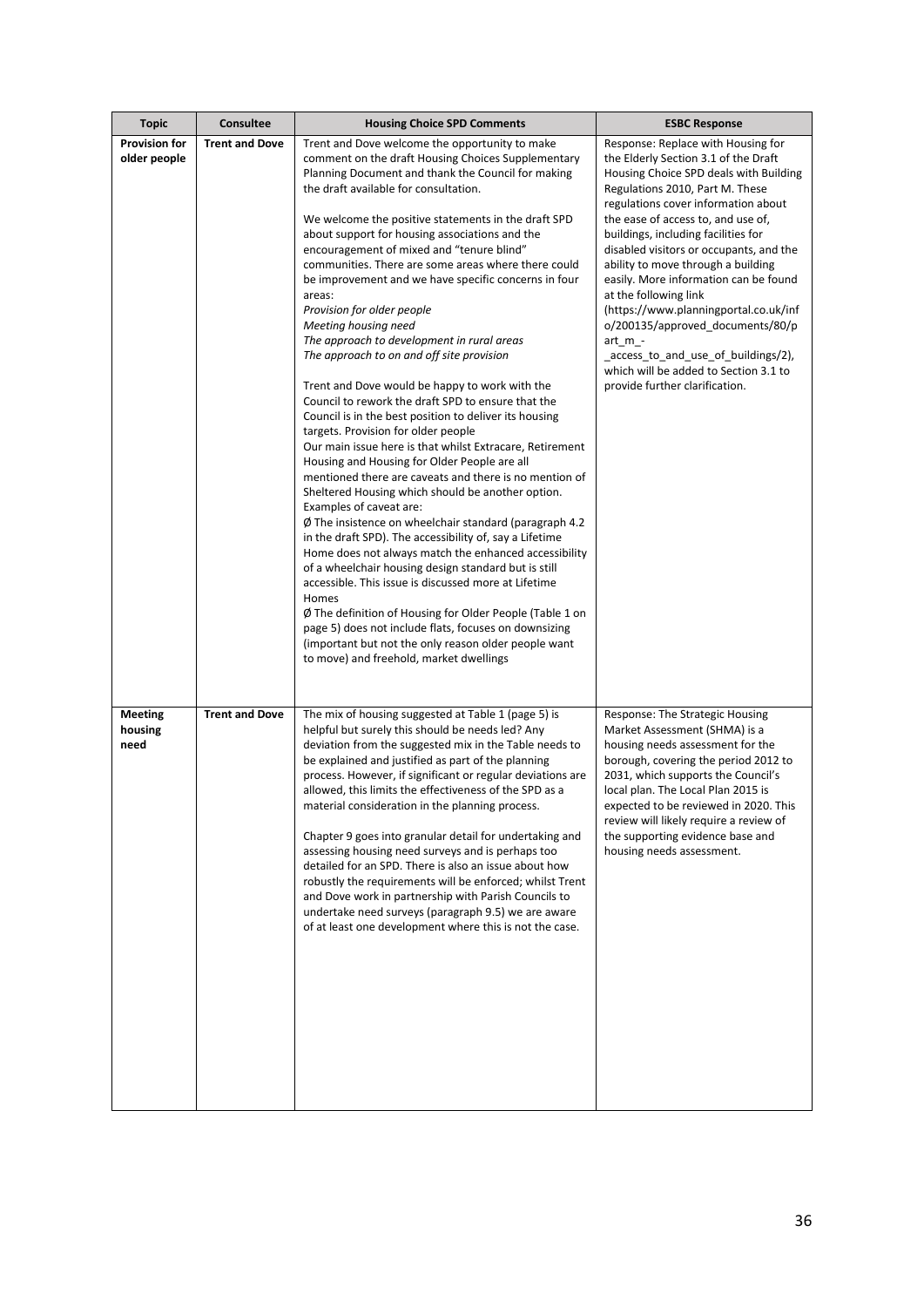| <b>Topic</b>                                            | Consultee             | <b>Housing Choice SPD Comments</b>                                                                                                                                                                                                                                                                                                                                                                                                                                                                                                                                                                                                                                                                                                                         | <b>ESBC Response</b>                                                                                                                                                                                                                                                                                                                                                                                                                                                                                                                                                                                                                                                                                                                                                                                                                                                                                                                                                                                                                                                                                                                                                                                                                         |
|---------------------------------------------------------|-----------------------|------------------------------------------------------------------------------------------------------------------------------------------------------------------------------------------------------------------------------------------------------------------------------------------------------------------------------------------------------------------------------------------------------------------------------------------------------------------------------------------------------------------------------------------------------------------------------------------------------------------------------------------------------------------------------------------------------------------------------------------------------------|----------------------------------------------------------------------------------------------------------------------------------------------------------------------------------------------------------------------------------------------------------------------------------------------------------------------------------------------------------------------------------------------------------------------------------------------------------------------------------------------------------------------------------------------------------------------------------------------------------------------------------------------------------------------------------------------------------------------------------------------------------------------------------------------------------------------------------------------------------------------------------------------------------------------------------------------------------------------------------------------------------------------------------------------------------------------------------------------------------------------------------------------------------------------------------------------------------------------------------------------|
| The<br>approach to<br>developmen<br>t in rural<br>areas | <b>Trent and Dove</b> | Our main issue here is that there should be separate<br>chapters/sections for Entry Level Home Ownership and<br>Rural Exception sites as they are separate items. There<br>is a risk of confusion between the two, which<br>undermines both.<br>On a similar note, we would encourage a separation of<br>the elements of the SPD covering Travellers to be in a<br>separate chapter or section, to provide clarity. The draft<br>SPD paragraph 7.9) acknowledges that need<br>assessments for housing and travellers are independent<br>of each other so it makes sense to have separate<br>chapters or sections.                                                                                                                                          | Response: The Housing Choice SPD is<br>an adopted Supplementary Planning<br>Document, which was adopted in April<br>2016. The current revision is based on<br>the Government's review of the<br>National Planning Policy Framework<br>and subsequent revised definition of<br>Affordable Housing. Therefore, much<br>of the original document remains<br>unchanged.<br>Notwithstanding the Council is looking<br>to commence work to review the<br>affordable housing policies and<br>supporting housing needs evidence<br>base (as part of the local plan review)<br>sometime in 2020 and would welcome<br>further comments and engagement at<br>that time.                                                                                                                                                                                                                                                                                                                                                                                                                                                                                                                                                                                 |
| The<br>approach to<br>on and off<br>site<br>provision   | <b>Trent and Dove</b> | We feel strongly that if there is an identified need for<br>affordable housing there should be a presumption that<br>this is delivered on site. There should be a "high bar" for<br>this provision with developers having to prove, to the<br>Council's satisfaction that full on site delivery is not<br>possible before any off site contributions are permitted.<br>This is supported by the NPPF which has an expectation<br>of on-site provision unless there is a "robust"<br>justification for off-site provision or a financial<br>contribution.<br>There is a lack of clarity in the draft SPD on when off<br>site contributions are required and to say this advice<br>will be "on request" (parag raph 6.40) does not provide<br>clarification. | Response: Ideally, Affordable Housing<br>should be provided on site.<br>Nonetheless, the location, numbers,<br>types of housing and supporting<br>infrastructure should reflect the<br>requirements set out in the adopted<br>local plan. This is because viability<br>should be carried out at the plan-<br>making stage (Paragraph 57, NPPF). For<br>this reason, the plan will have been<br>subjected to the necessary viability<br>tests (as part of the Local Plan<br>submissions process). At the moment,<br>SP17 requires that roughly 13% of the<br>required affordable housing<br>percentage is to be provided onsite.<br>This figure for On-site Affordable<br>Housing came from the Local Plan &<br>Community Infrastructure Levy<br>Viability Study (February 2014).<br>However, the Council recognises that<br>these policies should be reviewed in<br>the context of the revised NPPF, 2019<br>(100% AFH onsite). Therefore, the<br>Council will aim to examine these<br>matters at the planning application and<br>viability level and decisions relating to<br>sections a and b above (NPPF) will be<br>made on a case by case basis and in<br>accordance with the relevant planning<br>legislation and local plan policies. |
| Paragraph<br>$4.1$ and<br>Table 1                       | <b>Trent and Dove</b> | Definition of Extra Care Housing and Housing for Older<br>People focuses on owner occupation and does not<br>include sheltered housing or flats. Our intelligence<br>would suggest that there is a significant demand for<br>older person accommodation (mixture of extra care,<br>sheltered and bungalows). It may be more helpful to<br>reflect the HAPPI design recommendations. Definition<br>of Retirement Housing is predicated on meeting<br>wheelchair standards; accessible dwellings are not all to<br>wheelchair standard.                                                                                                                                                                                                                      | Noted                                                                                                                                                                                                                                                                                                                                                                                                                                                                                                                                                                                                                                                                                                                                                                                                                                                                                                                                                                                                                                                                                                                                                                                                                                        |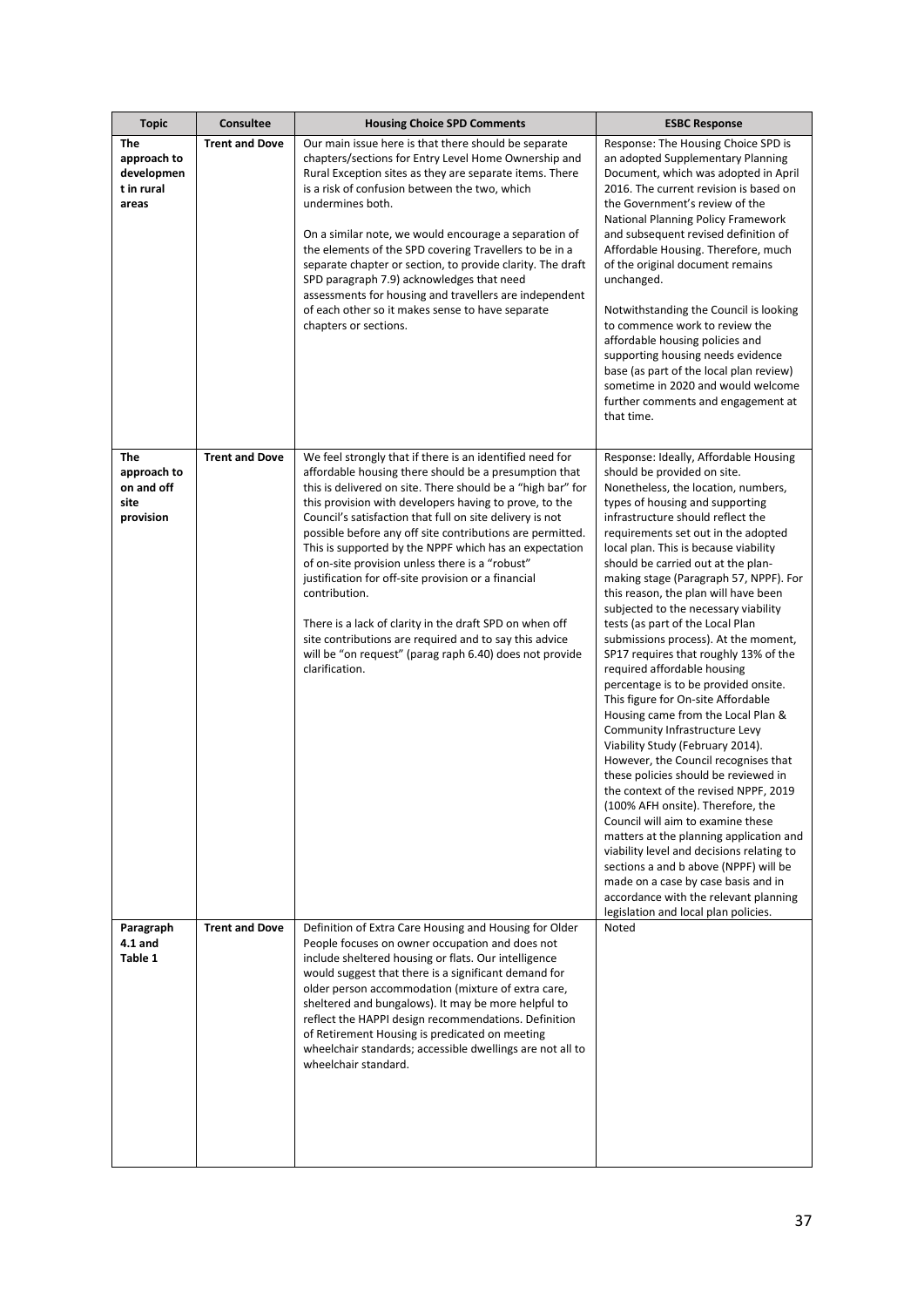| <b>Topic</b>                        | Consultee                                      | <b>Housing Choice SPD Comments</b>                                                                                                                                                                                                                                                                                                                           | <b>ESBC Response</b>                                                                                                                                                                                                                                                                                                                                                                                                                                                                                                                                                                                  |
|-------------------------------------|------------------------------------------------|--------------------------------------------------------------------------------------------------------------------------------------------------------------------------------------------------------------------------------------------------------------------------------------------------------------------------------------------------------------|-------------------------------------------------------------------------------------------------------------------------------------------------------------------------------------------------------------------------------------------------------------------------------------------------------------------------------------------------------------------------------------------------------------------------------------------------------------------------------------------------------------------------------------------------------------------------------------------------------|
| <b>Retirement</b><br><b>Housing</b> | <b>Trent and Dove</b>                          | Do not agree that there is no need for affordable<br>retirement housing in retirement housing unless this<br>definition is just for care and nursing homes.                                                                                                                                                                                                  | Noted                                                                                                                                                                                                                                                                                                                                                                                                                                                                                                                                                                                                 |
| Paragraph<br>4.9                    | <b>Trent and Dove</b>                          | Probably need to add something about<br>wheelchair/scooter charging points and storage areas<br>within flats.                                                                                                                                                                                                                                                | Response: Section 3.1 of the Draft<br>Housing Choice SPD deals with Building<br>Regulations 2010, Part M. These<br>regulations cover information about<br>the ease of access to, and use of,<br>buildings, including facilities for<br>disabled visitors or occupants, and the<br>ability to move through a building<br>easily. More information can be found<br>at the following link:<br>(https://www.planningportal.co.uk/inf<br>o/200135/approved_documents/80/p<br>art_m_-<br>_access_to_and_use_of_buildings/2).<br>This link will be added to Section 3.1 to<br>provide further clarification. |
| Paragraph<br>6.4                    | <b>Trent and Dove</b>                          | Affordable definitions are directly from MHCLG but not<br>easy to read.                                                                                                                                                                                                                                                                                      | Noted                                                                                                                                                                                                                                                                                                                                                                                                                                                                                                                                                                                                 |
| Social<br><b>Rented Units</b>       | <b>Trent and Dove</b>                          | As East Staffordshire is not a "social rent" funding area<br>for Homes England, it is important that Section 106<br>Agreements are the only way that social rent can be<br>delivered in the area. We are clarifying but our<br>understanding is that Affordable Rent can only be<br>delivered through the Homes England Affordable<br>Homes Programme (AHP). | Noted                                                                                                                                                                                                                                                                                                                                                                                                                                                                                                                                                                                                 |
| Paragraph<br>6.7                    | <b>Trent and Dove</b>                          | Not sure what is mean by 'contain fixture & fittings to<br>the standard normally expected by RP of Social<br>Housing'. Providers need to meet Homes Standard but<br>this is a regulatory not a planning issue.                                                                                                                                               | Response: Well-designed fixtures and<br>fittings are part of the criteria that<br>support good overall design and<br>promote acceptable AFH standards.<br>For example, the quality of Affordable<br>Housing units for a development<br>should be provided to the same<br>standards as the associated Market<br>units.                                                                                                                                                                                                                                                                                 |
| Paragraph<br>6.9                    | <b>Trent and Dove</b>                          | Owner-occupied Affordable housing - should this be<br>'Low Cost Home Ownership' - terminology is better<br>understood in the sector.                                                                                                                                                                                                                         | Response: This type of Affordable<br>Housing is generally defined as shared<br>ownership                                                                                                                                                                                                                                                                                                                                                                                                                                                                                                              |
| Paragraph<br>6.10                   | <b>Trent and Dove</b>                          | It would be helpful to have more local housing price<br>information included in this section on Starter Homes.                                                                                                                                                                                                                                               | Noted                                                                                                                                                                                                                                                                                                                                                                                                                                                                                                                                                                                                 |
| Pragraph<br>6.15                    | <b>Trent and Dove</b><br><b>Trent and Dove</b> | NPPF threshold for affordable housing is 10. Therefore,<br>the draft SPD leaves a "gap" between the proposed<br>threshold of 4 and the NPPF threshold of 10. There is a<br>risk that this will be exploited by developers.                                                                                                                                   | Response: The Local Plan is the starting<br>point for decision making (Para 12,<br>NPPF). Therefore, where there is<br>potential conflict between the NPPF<br>and the strategic policies of a<br>Development Plan, the strategic<br>policies of the local plan will take<br>precedence. For this reason, the<br>number of homes required will be<br>informed by a housing needs<br>assessment as per the Draft Housing<br>Choice SPD (2019) and adopted Local<br>Plan 2015.                                                                                                                           |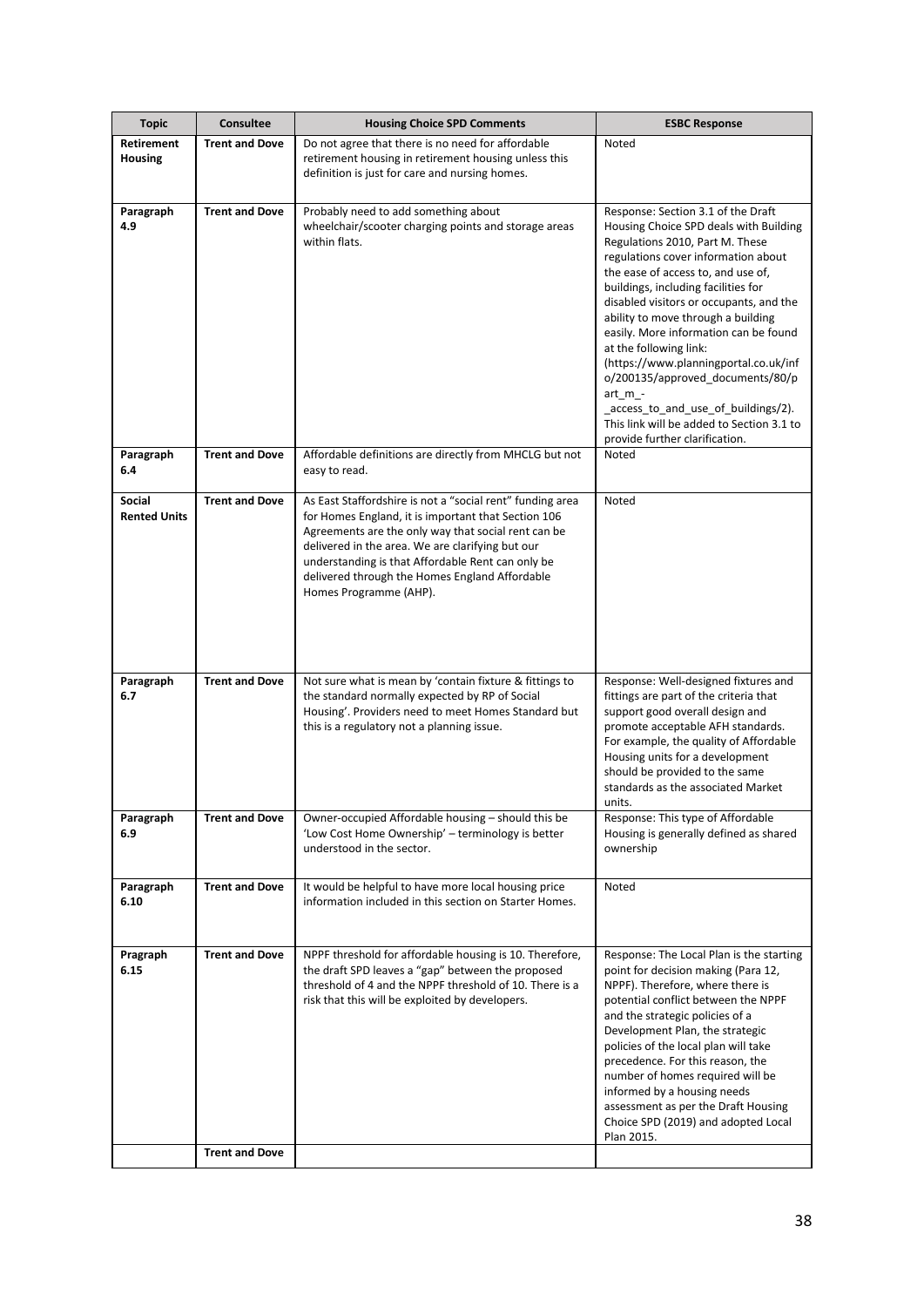| <b>Topic</b>      | <b>Consultee</b>      | <b>Housing Choice SPD Comments</b>                                                                                                                                                                                                                                                                                                                          | <b>ESBC Response</b>                                                                                                                                                                                                                                                                                                                                                                                                                                                                                                                  |
|-------------------|-----------------------|-------------------------------------------------------------------------------------------------------------------------------------------------------------------------------------------------------------------------------------------------------------------------------------------------------------------------------------------------------------|---------------------------------------------------------------------------------------------------------------------------------------------------------------------------------------------------------------------------------------------------------------------------------------------------------------------------------------------------------------------------------------------------------------------------------------------------------------------------------------------------------------------------------------|
| Paragraph<br>6.23 | <b>Trent and Dove</b> | No affordable in the Section 106 at outline could lead to<br>higher land values knowing that they will negotiate<br>viability and remove the affordable element. Attach<br>percentage at outline and then land is sold with the<br>knowledge of the amount of affordable and if necessary<br>let them argue viability at reserve matters                    | Response: In cases where Affordable<br>Housing provision is below the policy<br>compliant figure, the Council will seek<br>to agree a clawback mechanism as part<br>of a signed S106 Agreement, which will<br>establish a threshold for the Gross<br>Development Cost (GDC) and Gross<br>Development Value (GDV) for the<br>development. Under this arrangement,<br>should the established GDV threshold<br>be exceeded, the developer will need<br>to provide the additional Affordable<br>Housing requirement as a commuted<br>sum. |
|                   |                       |                                                                                                                                                                                                                                                                                                                                                             | The details of the S106 Agreement will<br>be decided on a case by case basis and<br>will require a review of the viability<br>assessment by a Chartered Member of<br>the Royal Institute of Chartered<br>Surveyors (RICS), once the<br>development has been sold in full.<br>Under this arrangement the S106 will<br>ensure that the chartered surveyor is<br>to be appointed by the Council (and<br>paid for by the developer).                                                                                                      |
| Paragraph<br>6.27 | <b>Trent and Dove</b> | Use of commuted sums for funding repairs to existing<br>housing so that the occupants no longer need<br>affordable housing, feels counter to the reasons that a<br>commuted sums has been asked for.                                                                                                                                                        | Noted                                                                                                                                                                                                                                                                                                                                                                                                                                                                                                                                 |
| Pragraph<br>6.47  | <b>Trent and Dove</b> | The relevance of not more than 25 homes is<br>questioned. Affordable led housing developments<br>should be based on tenure need.                                                                                                                                                                                                                            | Response: The Council accepts that<br>there is a need for a more diverse<br>supply of Affordable Housing.<br>Therefore, sites which can<br>accommodate more than 25 dwellings<br>should also include other types of<br>housing, for example Rented<br>Affordable housing designated for<br>allocation to older people, market<br>housing for sale or rent, shared<br>ownership Affordable housing where<br>appropriate, or Self-build plots, in<br>order to enhance the inclusivity and<br>sustainability of the development.         |
| Chapter 7         | <b>Trent and Dove</b> | Entry level and rural exception sites should be<br>separated out into separate chapters to ensure clarity.                                                                                                                                                                                                                                                  | Noted                                                                                                                                                                                                                                                                                                                                                                                                                                                                                                                                 |
| Paragraph<br>7.2  | <b>Trent and Dove</b> | This section makes reference to "small settlements"<br>however the NPPF does not mention size of a<br>settlement rather that developments should "reflect<br>local needs" and "enhance or maintain the vitality of<br>rural communities". The NPPF also makes no mention<br>of existing or planned developments or timescales,<br>which the draft SPD does. | Response: Rural Exception Sites<br>generally tend to be located in or in<br>close proximity to small settlements.                                                                                                                                                                                                                                                                                                                                                                                                                     |